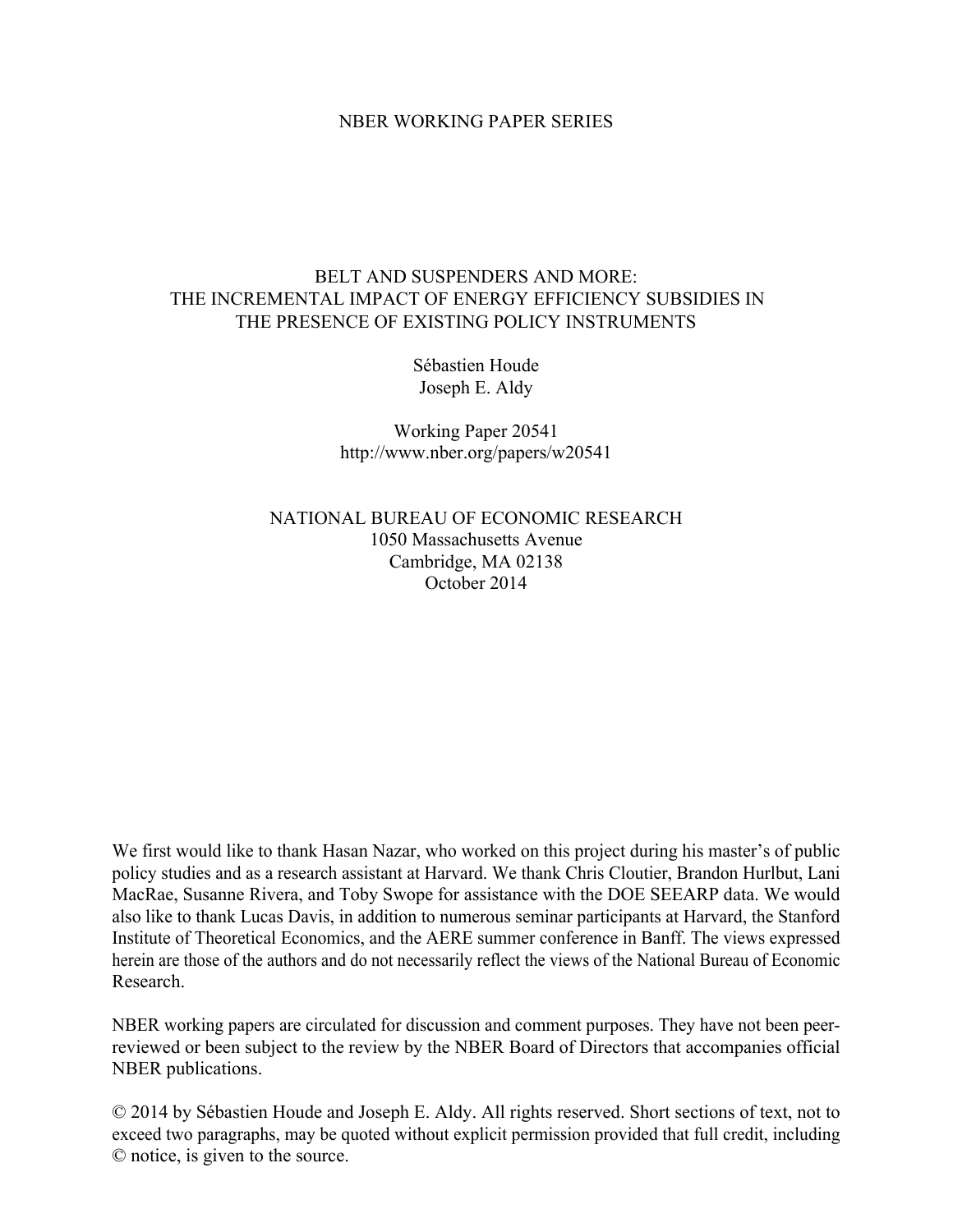Belt and Suspenders and More: The Incremental Impact of Energy Efficiency Subsidies in the Presence of Existing Policy Instruments Sébastien Houde and Joseph E. Aldy NBER Working Paper No. 20541 October 2014 JEL No. H31,Q4,Q48,Q58

### **ABSTRACT**

The effectiveness of investment subsidies depends on the existing array of regulatory and information mandates, especially in the energy efficiency space. Some consumers respond to information disclosure by purchasing energy-efficient durables (and thus may increase the inframarginal take-up of a subsequent subsidy), while other consumers may locate at the lower bound of a minimum efficiency standard (and a given subsidy may be insufficient to change their investment toward a more energy-efficient option). We investigate the incremental impact of energy efficiency rebates in the context of regulatory and information mandates by evaluating the State Energy Efficient Appliance Rebate Program (SEEARP) implemented through the 2009 American Recovery and Reinvestment Act. The design of the program - Federal funds allocated to states on a per capita basis with significant discretion in state program design and implementation – facilitates our empirical analysis. Using transaction-level data on appliance sales, we show that most program participants were inframarginal due to important shortterm intertemporal substitutions where consumers delayed their purchases by a few weeks. We find evidence that some consumers accelerated the replacement of their old appliances by a few years, but overall the impact of the program on long-term energy demand is likely to be very small. Our estimated measures of cost-effectiveness are an order of magnitude higher than estimated for other energy efficiency programs in the literature. We also show that designing subsidies that reflect, in part, underlying attribute-based regulatory mandates can result in perverse effects, such as upgrading to larger, less energy-efficient models.

Sébastien Houde 2222 Symons Hall University of Maryland Department of Agricultural and Resource Economics College Park, MD 20742 shoude@umd.edu

Joseph E. Aldy Harvard Kennedy School Taubman 382, Mailbox 57 79 JFK Street Cambridge, MA 02138 and NBER joseph\_aldy@hks.harvard.edu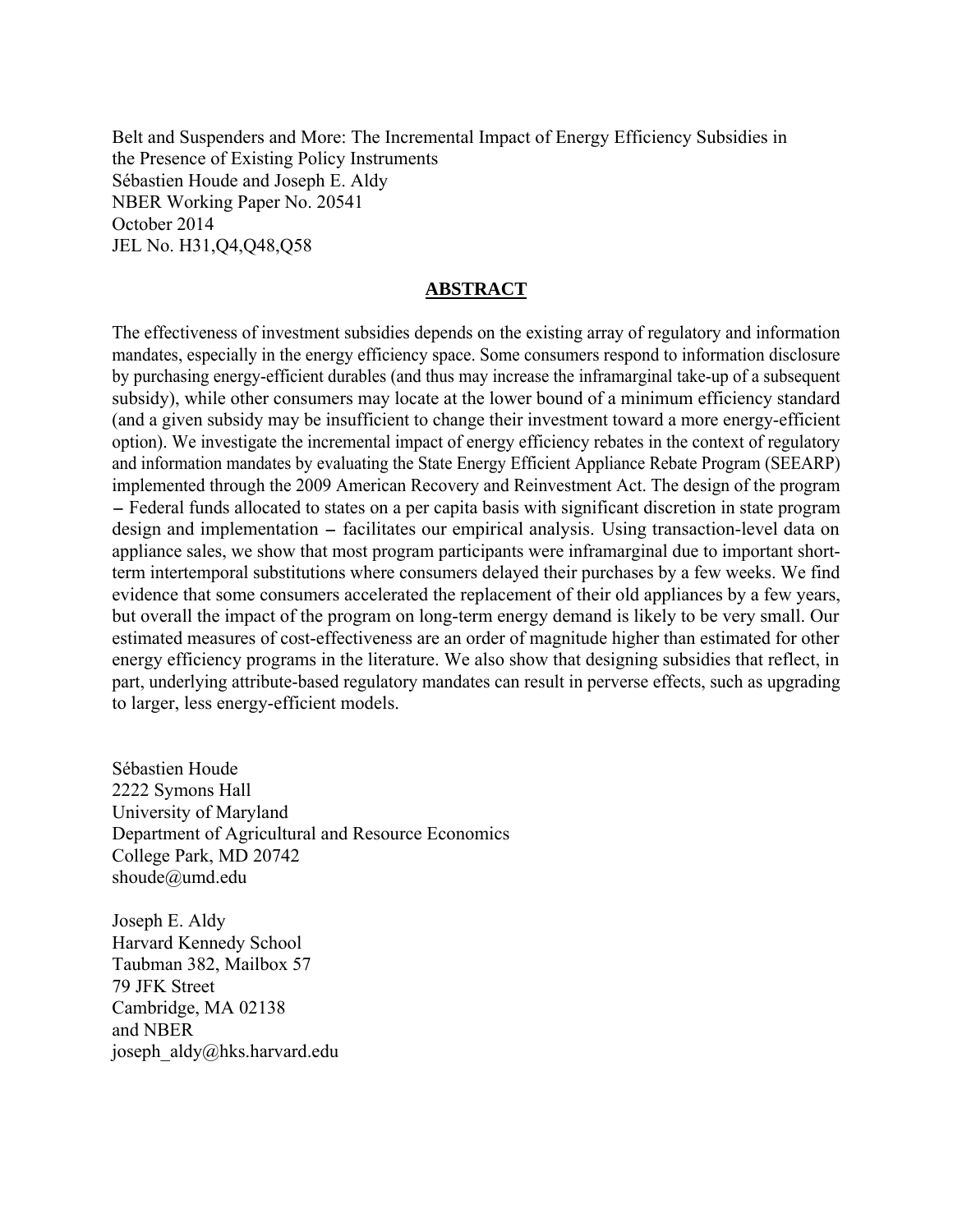## 1. **Introduction**

Over the past 40 years, policymakers have implemented an array of instruments – regulatory mandates, information campaigns, and technology subsidies – to promote energy efficiency. For energy-consuming durables, it is quite common that an individual consumer purchases a product designed under an energy efficiency standard, marketed subject to government-required information disclosure, and eligible for a subsidy. For example, an individual buying a Toyota Prius in 2006 contributed to Toyota's compliance with Department of Transportation Corporate Average Fuel Economy standards, likely learned of the fuel savings of the hybrid from the vehicle's Environmental Protection Agency fuel economy label, and benefited from a Federal tax credit administered by the Internal Revenue Service. Likewise, appliances such as refrigerators, dishwashers, and clothes washers are subject to Federal minimum energy efficiency standards, information disclosure on typical annual energy usage, and occasionally various kinds of local, state, and Federal rebates and tax credits. Given scarce resources and the existing overlay of policy instruments, what is the incremental impact of energy efficiency subsidies on energy outcomes?

We focus on the incremental impact on subsidies, in lieu of the incremental impact of standards or the incremental impact of information, for three reasons. First, efficiency standards for automobiles and appliances have been a part of Federal law for decades. Likewise, information disclosure programs for automobiles and appliances also date to the mid-1970s. Subsidy instruments, such as tax credits and rebates, have frequently been "turned on" for short periods of time and then "turned off" (e.g., through the one-time 2009 economic stimulus bill, occasional tax extender bills, and occasional utility rebate programs). Thus, subsidies, in practice, appear to be the marginal policy lever in the energy efficiency space. Second, subsidies are the marginal policy lever on the extensive margin, which facilitates our analysis. Third, state governments and utilities (subject to state regulation) may implement such subsidies to an even greater extent in the future. In 2010, utility consumer-funded energy efficiency programs amounted to about \$5 billion and such expenditures could double by 2025 (Barbose, Goldda, Hoffa, and Billingsley 2013). Appliance rebates have traditionally been a significant component of such programs. The Environmental Protection Agency has recently proposed regulating greenhouse gas emissions in the power sector, through a framework implemented by the states (EPA 2014a). In its proposed regulation and regulatory impact analysis, the EPA notes that rebates for high-efficiency appliances could represent one approach for reducing power sector emissions (EPA 2014a,b). Our findings could inform how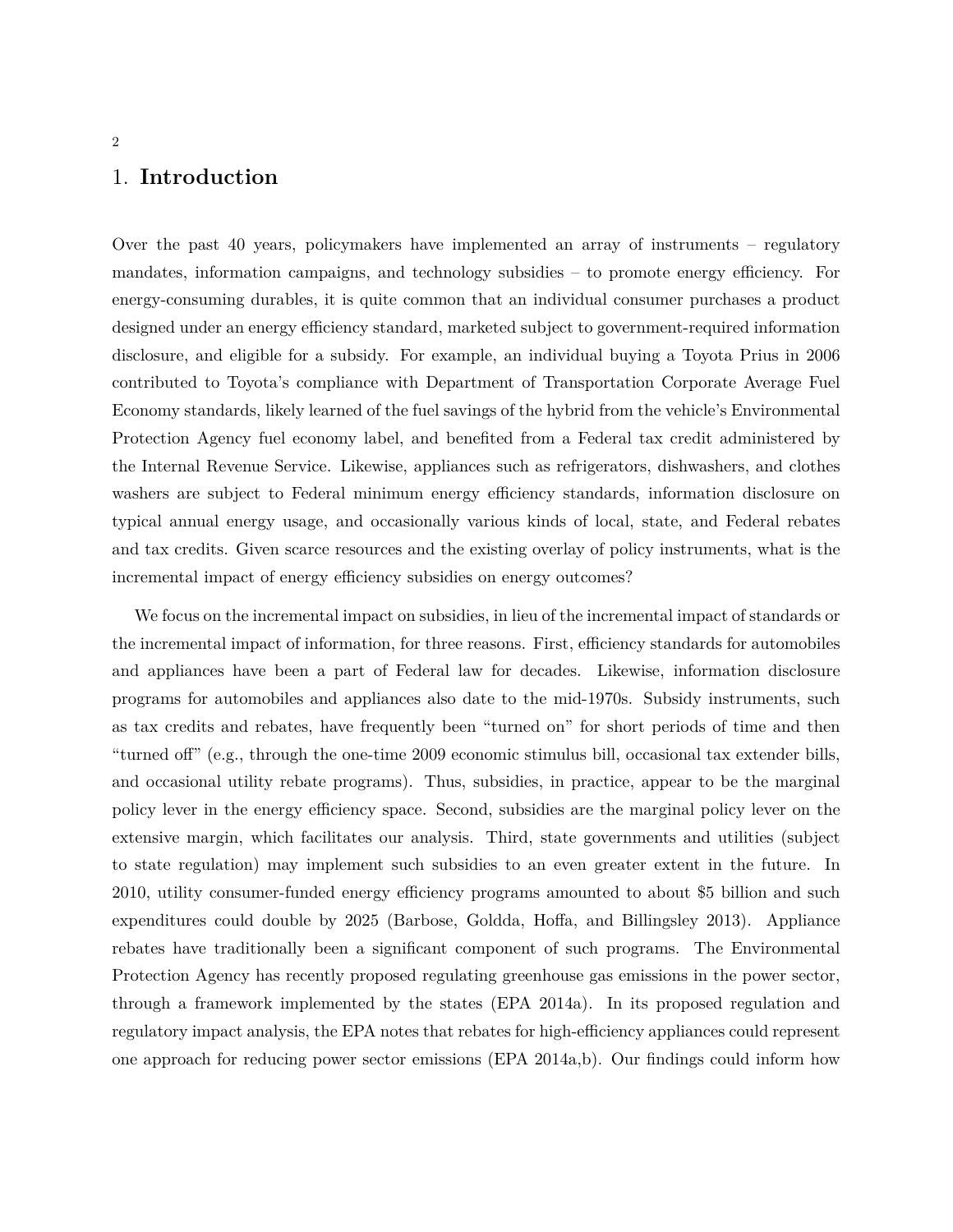federal, state, and local program managers could tailor their energy efficiency programs to promote cost-effectiveness and maximize their net social benefit.

To address the question of the impact of subsidies on energy outcome, we evaluate the State Energy Efficient Appliance Rebate Program (SEEARP) implemented through the 2009 American Recovery and Reinvestment Act. The program, informally known as the "Cash for Appliances" program ("C4A"), delivered \$300 million to state governments so that they could provide rebates to consumers purchasing residential appliances that met or exceeded the ENERGY STAR (ES) certification requirement. Using transaction-level data, we estimate the energy savings for the three major appliance categories that attracted the most funds: refrigerators, clothes washers, and dishwashers. We find that the program did not have a meaningful impact on aggregate electricity consumption. For example, the average energy savings for refrigerator rebate programs was a statistically significant, but economically minuscule 0.08%. This reflects the very high rate of freeriding behavior by individuals claiming the rebates. We estimate that the ratio of "switchers" (marginal rebate claimants) to "freeriders" (inframarginal rebate claimants) is 1:10, 1:12, and 3:8, for refrigerators, clothes washers, and dishwashers, respectively. As a result, the cost per kilowatthour saved is on the order of about \$0.25 to \$1.50, depending on assumptions and appliance category. The low end of this range is four times the average cost-effectiveness of utility-sponsored energy efficiency programs (Arimura, Li, Newell, and Palmer 2012).

Several reasons explain these results. First, some consumers responded to the program by simply delaying their purchases until their state's rebate program opened. Second, the design of the rebate program – in particular the eligibility premised on the ES program, which is in turn a function of minimum energy efficiency standards – influenced the behavioral response to rebates. The minimum efficiency standards vary by size and style for a given category of appliance, which results in ES certification and hence SEEARP eligibility varying as a function of product attributes. For example, a consumer may buy an ES-certified refrigerator with a bottom-mounted freezer and through-thedoor ice service that requires more electricity annually than a non-certified top-mounted freezer with an icemaker but without through-the-door ice service. For some appliances, this appears to be particularly problematic – we observe significant changes in ES market shares – but the overall impact on electricity consumption is quite modest. Finally, we also find some evidence that the generous rebates may have induced a small income effect that led consumers to purchase larger appliances.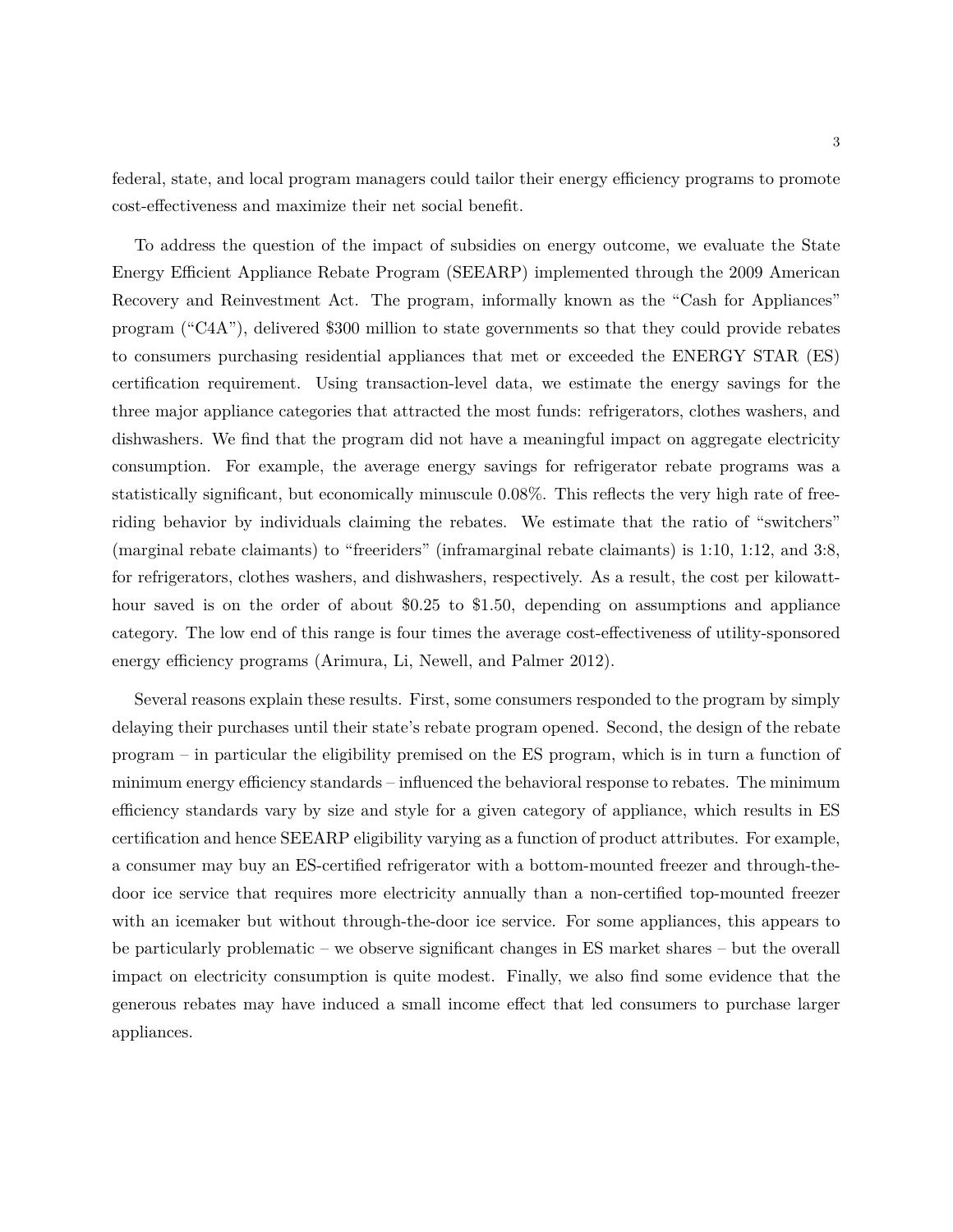The design and implementation of this program facilitate our empirical analysis. First, the Federal government allocated funds to the states on a per capita basis; thus the "size" of this stimulus program, at the state level, is exogenous of the state's economic condition in 2009 and 2010. Second, the states had significant discretion in the design of their programs, in terms of start dates, eligible appliance categories, rebate amounts, and other characteristics. We combine this rich source of variation with unique micro-data on individual appliance sales from a major, national retailer matched with demographic information. Our main estimators rely on a differencein-differences strategy, and include an extensive set of controls to account for pre-existing time trends, intertemporal substitution, and sorting into the program.

Our results can inform the emerging empirical literature on the use of multiple policy instruments to address a single societal objective. Several recent papers have highlighted the potential interactive impacts of overlapping greenhouse gas mitigation policies, such as a cap-and-trade program and renewable portfolio standards (Goulder and Stavins 2011; Levinson 2012). In the context of biofuels policy, scholars have also illustrated the potential welfare losses and unintentional incentives associated with the historically complicated overlay of policies to support ethanol, including the ethanol blenders tax credit, the Clean Air Act oxygenate mandate, an import tariff, and some state-specific ethanol mandates (de Gorter and Just 2010). While this previous work focuses on multiple instruments faced by firms, and in many cases the unique impacts of policies overlaying cap-and-trade, our research highlights the impact of a fiscal instrument (appliance rebates) in the presence of information and minimum standards all focused on individual consumer behavior.

Our findings add to the growing body of evidence suggesting that energy efficiency subsidies tend to have a high cost to society due to various unintended consequences. Davis (2008) shows that subsidizing energy-efficient clothes washers induce people to use them more. Davis, Fuchs, and Gertler (2013) find that a large-scale rebate program in Mexico for energy-efficient air conditioners (ACs) and refrigerators may have actually increased (ACs) or led to modest reduction (refrigerators) in electricity consumption. The fact that consumers may have replaced an old non-functioning appliance, have been prone to a rebound effect, or have upgraded to an appliance with more features could explain these results. Boomhower and Davis (2014) also find that for the same program, a large proportion of the program participants (*>*65%) would have purchased an appliance in the absence of rebates. This estimate of "freeriders" is on par with other recent studies in the United

4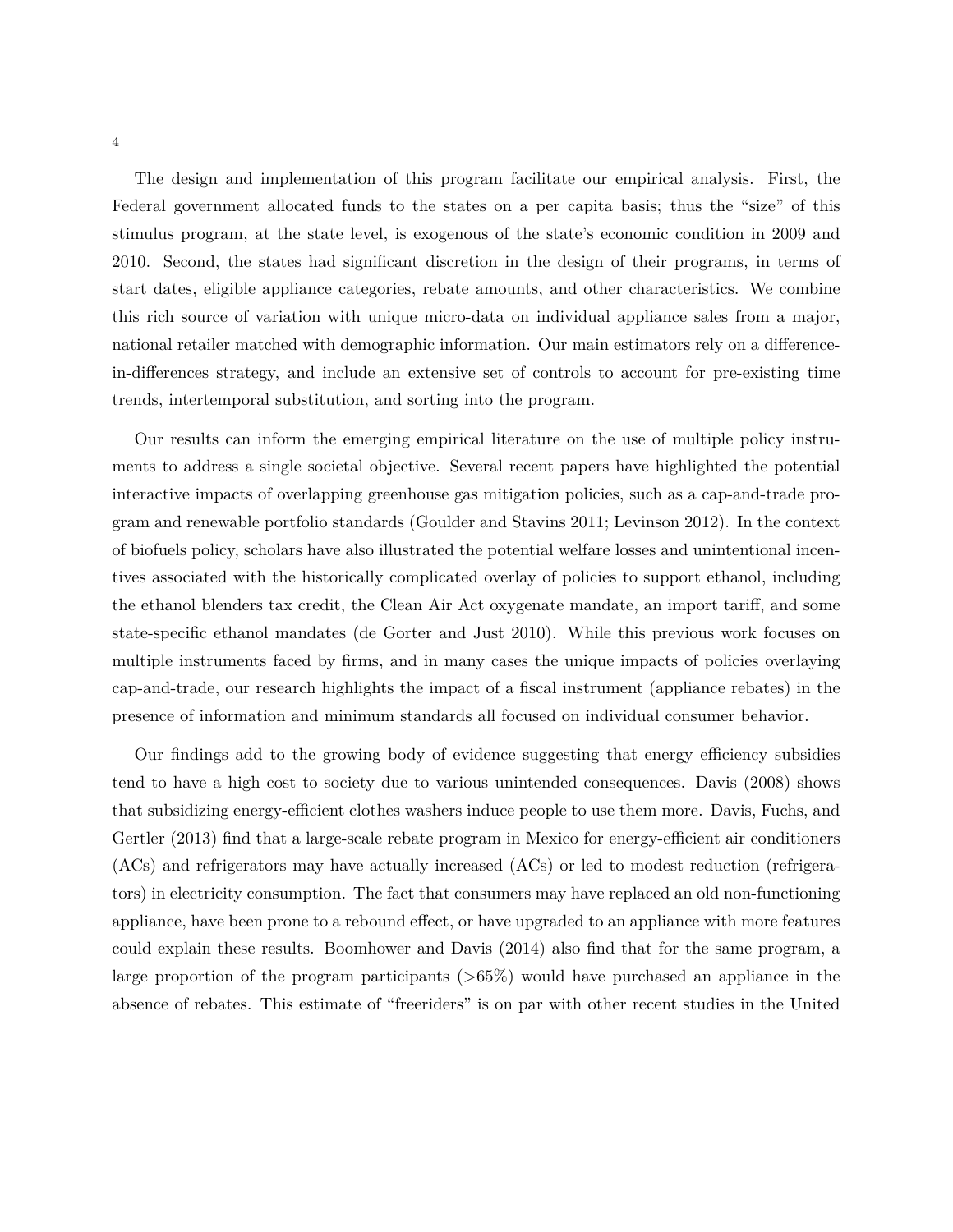States. For instance, Alberini, Gans, and Towe (2014) find evidence that rebate programs in Maryland for energy-efficient heat pumps had a similarly high proportion of inframarginal participants (50%-89%). Our paper represents one of the first ex post nationwide analyses of the impacts of clean energy spending on energy efficiency outcomes. Like the above studies (Boomhower and Davis 2014; Alberini, Gans, and Towe 2014), we show that the econometric estimates of the program are much less favorable than engineering estimates. This reinforces the role of using credible research designs to estimate the returns to energy efficiency programs (Allcott and Greenstone 2012).

In addition, this analysis contributes to the literature on the effectiveness of Recovery Act programs. Several papers have also looked at a similar program: Cash for Clunkers.<sup>1</sup> Our results are consistent with the findings of Mian and Sufi (2012); Li, Linn, and Spiller (2013); Hoekstra, Puller, and West (2014). These three studies all found significant intertemporal shifting as a large share of the participants took advantage of the rebates by pulling forward their car purchase decision by a few months. We also show that C4A had a high proportion of inframarginal participants (73%-92%), and this is partly attributable to short-term intertemporal substitution. We find some evidence, for two out of three of the appliance categories that we study, that consumers pulled forward their appliance purchase decision by a few years. However, a large number of consumers also delayed their purchases by a few weeks until the start of their state's C4A program.

One important difference between C4A and Cash for Clunkers is that the latter program was implemented uniformly across the United States, which makes finding a valid counterfactual quite challenging. Mian and Sufi (2012)'s empirical strategy exploits variation in the share of clunkers in different cities' pre-program implementation; Li, Linn, and Spiller (2013)'s strategy relies on car sales from Canada; and Hoekstra, Puller, and West (2014) exploit a sharp discontinuity in the eligibly criteria for clunkers. Under C4A, states designed their own rebate programs. We therefore exploit variation in the timing of the programs, rebate amount, and appliance coverage across states to estimate the various impacts of the rebates.

The remainder of the paper proceeds as follows. Section 2 describes the appliance efficiency policy landscape. Section 3 presents a framework for evaluating multiple, overlapping energy efficiency policy instruments. Section 4 presents the data. Section 5 presents our empirical strategy and main

<sup>1</sup>Technically, Cash for Clunkers was not part of the American Recovery and Reinvestment Act. Nonetheless, Cash for Clunkers was intended to stimulate investment in new, energy-efficient vehicles and thus was similar to various Recovery Act clean energy programs (Aldy 2013).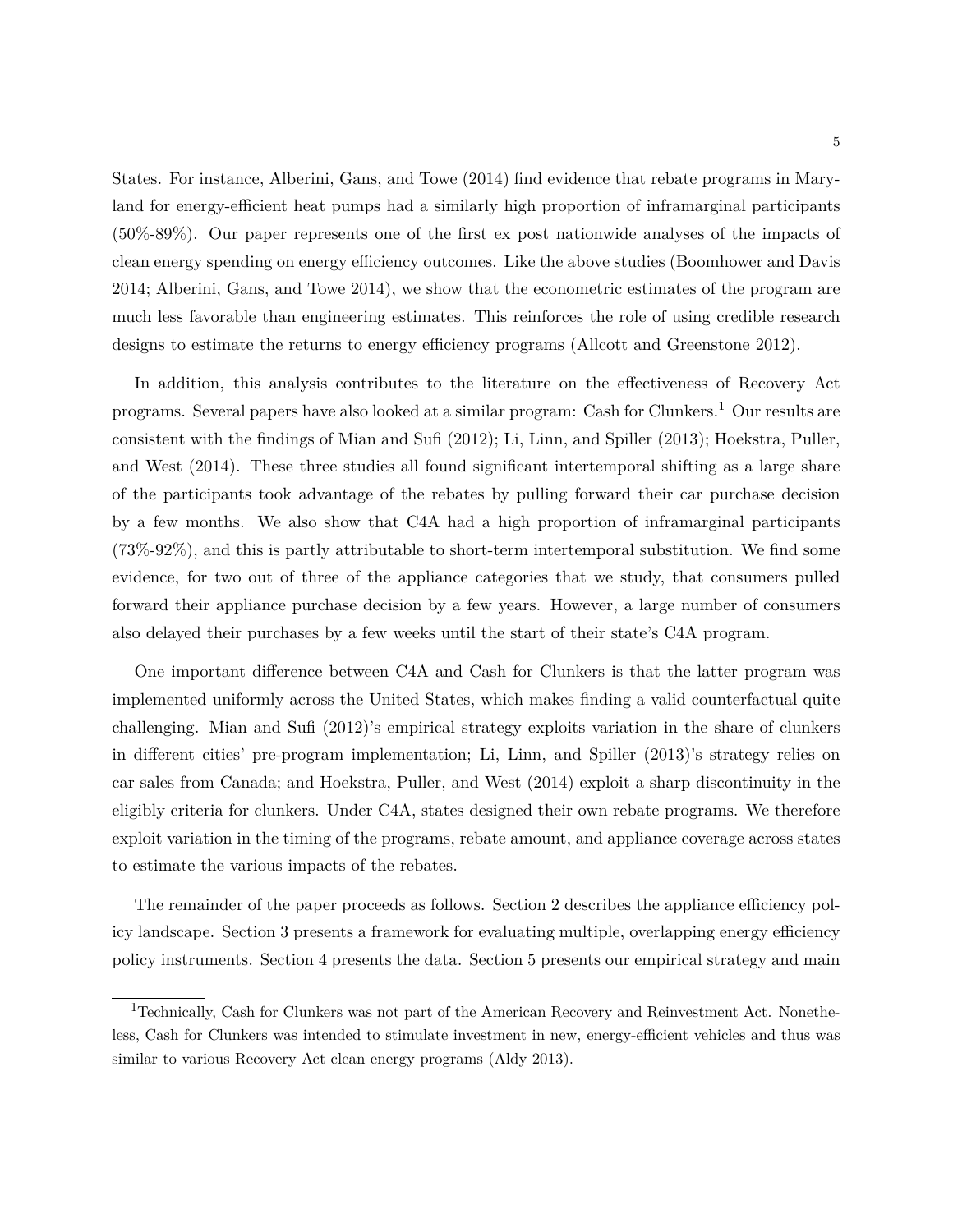results. Section 6 investigates whether the program induces an income effect and upgrading. Section 7 presents a policy analysis with counterfactual scenarios. Conclusions follow.

# 2. **Appliance Efficiency Policy Landscape**

Since the oil shocks of the 1970s, local, state, and federal governments have employed an array of policy instruments to promote the energy efficiency of appliances (and energy efficiency more generally). The 1975 Energy Policy and Conservation Act established a national energy conservation program, including EnergyGuide labels for residential appliances. These labels provide a common set of information on all appliances within a product category, including typical annual energy use and operating cost and a comparison to the range of operating costs of similar models. The Federal Trade Commission (FTC) implements the EnergyGuide label program and undertakes occasional revisions of the program, including expansion to new products, updates of energy use and cost information, and modifications of the label format.

The 1987 National Appliance Energy Conservation Act created minimum efficiency standards for appliances. The act established the initial Federal standards and delegated authority to the Department of Energy (DOE) to administer and periodically update the standards. These national standards preempt state efficiency standards. For example, refrigerators have been subject to California standards promulgated in 1978, 1980, and 1987 and national standards promulgated in 1990, 1993, and 2001.

The Environmental Protection Agency (EPA) launched in 1992 the ENERGY STAR (ES) program, a voluntary initiative for appliance manufacturers (and others) to demonstrate the energy efficiency of their products.<sup>2</sup> An appliance model can earn the ES label, a simple brand-like logo, if its efficiency exceeds by a certain percentage the minimum standard for that appliance category. For most appliances, the certification is binary, i.e., a product either meets the requirement, or does not.<sup>3</sup> A number of appliance rebate programs (including the SEEARP discussed below) employ the ES certification requirement as the basis for appliance eligibility.

<sup>&</sup>lt;sup>2</sup>The ES program is now operated jointly by EPA and DOE.

<sup>&</sup>lt;sup>3</sup>The EPA has recently experimented with a multi-tiered system.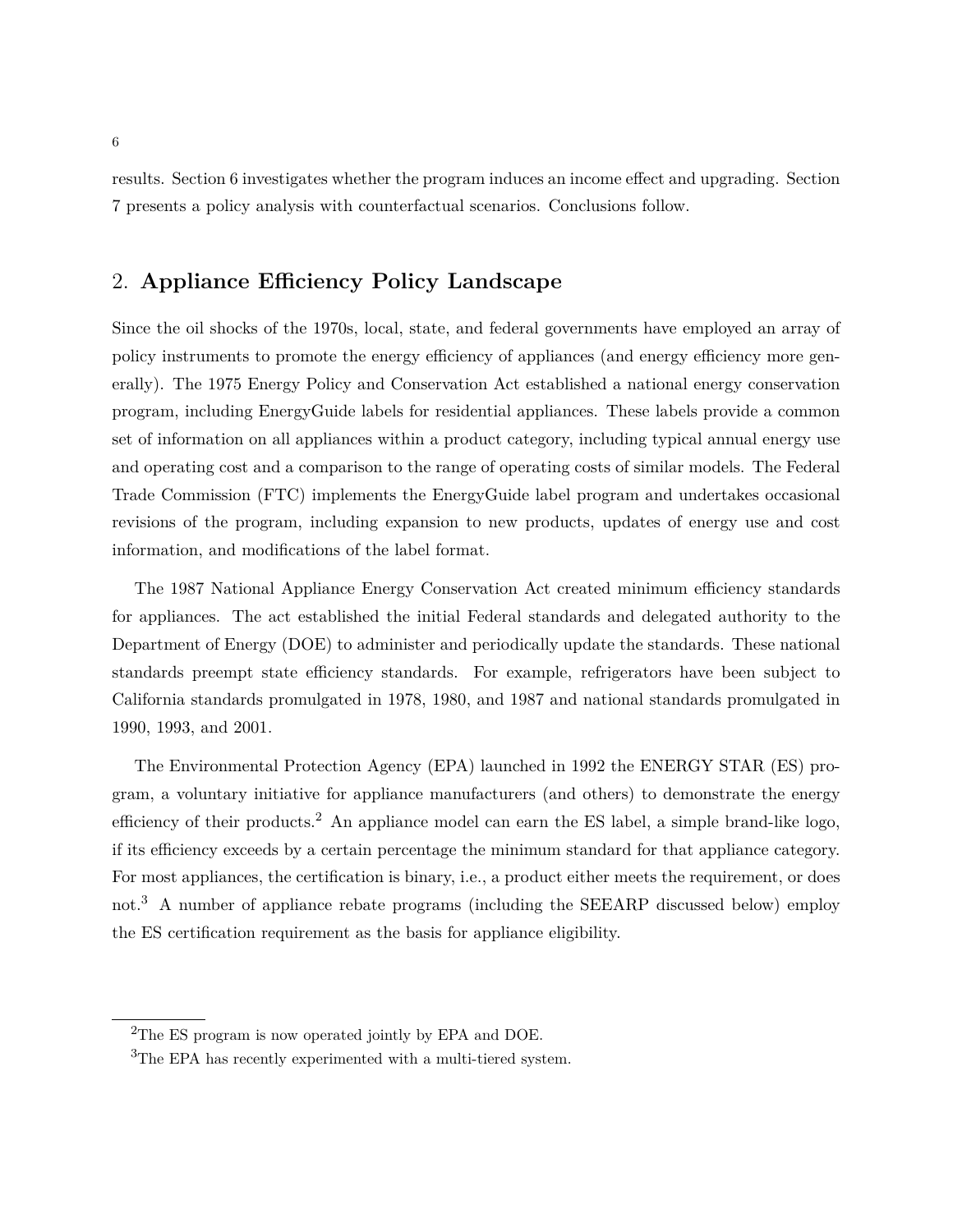State and local governments as well as utilities also implement a wide array of efficiency policies. These include tax credits, tax deductions, and rebates;  $4 \text{ mandates to }$  utilities to improve the efficiency and conservation by its customer base through so-called Energy Efficiency Resource Standards;<sup>5</sup> rebates to customers for reductions in electricity consumption (Ito 2012); and normmotivated information provision (Allcott 2011).

The Energy Policy Act of 2005 created the State Energy Efficient Appliance Rebate Program (SEEARP) to provide guidance in the design of and federal support for state rebate programs. In 2009, the American Recovery and Reinvestment Act made the initial appropriation to SEEARP, in what became informally known as "Cash for Appliances."

The 2005 act stipulates that SEEARP allocate federal funds to state programs proportional to each state's share of the national population. In addition, SEEARP requires states to use ES certification or more stringent but similar criteria for rebate eligibility.<sup>6</sup> Table 1 summarizes the eligibility criteria used for the three appliance categories that we study. Most states allocated rebates for products that just met the ES certification, although for clothes washers and dishwashers several states adopted more stringent efficiency criteria.

Under SEEARP, states have sovereignty over the design of several elements of their rebate programs. As a result, the C4A program gave rise to a collection of 56 different programs<sup>7</sup> that differed in the rebate amounts offered, appliances covered, eligibility criteria, timing and duration, and mechanisms to claim the rebates.

<sup>&</sup>lt;sup>4</sup>Examples of state and local governments (and quasi-governmental entities) providing ES-based appliance rebates and tax benefits include the following. The New Jersey Office of Clean Energy offers rebates for EScertified refrigerators and clothes washers. Oregon Trust, a non-profit created by the Oregon state legislature and funded through utility-assessed consumer charges, implements rebates for ES-certified clothes washers, refrigerators, and freezers. The city of Fort Collins (Colorado) offers clothes washer and dishwasher rebates based on ES ratings. The state of Missouri implements a "Show-Me Green Sales Tax Holiday" that exempts ES-rated appliances from the state sales tax for one week each year.

<sup>&</sup>lt;sup>5</sup>American Council for an Energy-Efficient Economy (2012) notes that 24 states representing approximately two-thirds of U.S. electricity sales have implemented long-term energy efficiency resource standards.

<sup>&</sup>lt;sup>6</sup>The Energy Policy Act of 2005 was amended in 2007 to allow eligibility criteria more stringent than the ES requirements. These more stringent requirements must, however, be based on a formula similar to the one used to determine ES eligibility.

<sup>7</sup>The District of Columbia and territories also received funds, but we focus on the 50 states in our empirical analysis.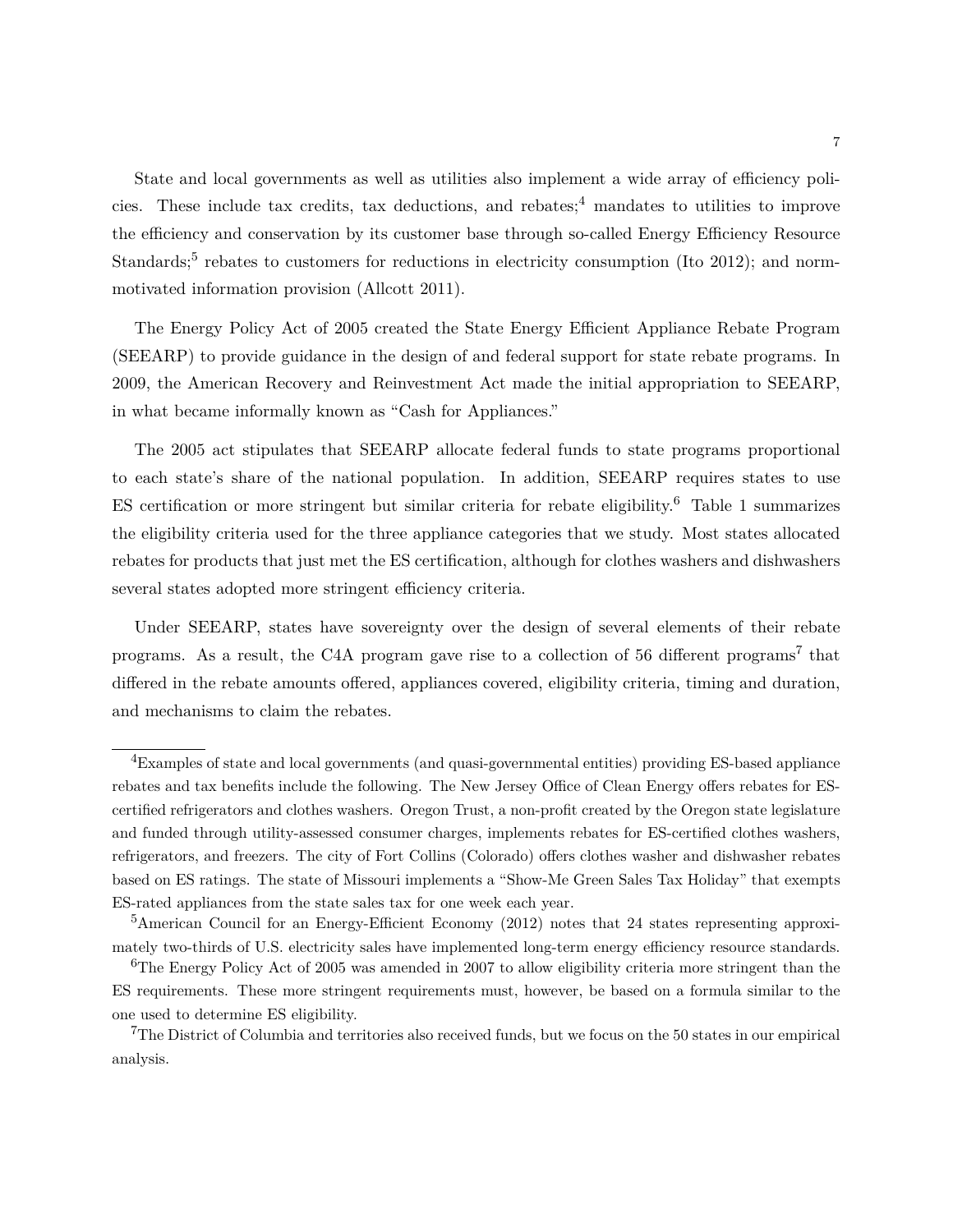Consumers could claim a rebate, typically through online and mail options, by providing proof of purchase and residency. Some states established a reservation system where consumers could reserve rebates prior to going to the store. Most states did not offer rebates for online purchases. Rebates were limited to one for each appliance category, but several states allowed households to claim multiple rebates. New York offered rebates for bundled purchases (i.e., multiple appliances purchased at once). Alaska offered additional incentives to rural residents. Kansas, Ohio, Oregon, and Montana employed means-tested eligibility criteria for their rebate programs. In most states, however, all households were eligible to claim rebates for qualifying appliances. Several states provided additional incentives if the old appliance was hauled away and recycled.

The states offered economically significant rebates, on average 12%-15% of sales prices for refrigerators, dishwashers, and clothes washers, and these varied greatly among states. Most states offered a fixed rebate amount for a qualifying purchase, but four states, Florida, Illinois, North Carolina, and Oregon, offered ad valorem rebates (e.g., 20% of the price paid  $(FL)$ , or 70%  $(OR)$ ).<sup>8</sup>

States also varied in the timing of the implementation of their rebate programs. On July 14, 2009, DOE issued a press release announcing the program and allocation of funds to the states. State governments began to draft design and implementation plans for C4A, which they submitted to DOE for review and approval. According to Google Trends, consumers first started to search for the program in June 2009. In August 2009, search queries rapidly increased and appear to be correlated with ABC News's national story comparing the program with Cash for Clunkers (August 20, 2009). States began advertising their programs in November and December 2009. The first program started the second week of December 2009 in Kansas. By April 2010, more than 80% of the states had launched their C4A programs (Figure 2). The programs lasted 26 weeks on average, although program duration was quite heterogeneous. Programs in Iowa, Illinois, Massachusetts, and Texas exhausted all rebate funds in only one day,<sup>9</sup> while Alaska's program lasted 91 weeks.

<sup>&</sup>lt;sup>8</sup>In some cases, the rebates claimed were extremely generous; the maximum rebates often exceed several thousand dollars (Table 2). These numbers are outliers and should be put in the context of the Great Recession. Program administrators were directed to distribute the stimulus funds quickly, which may have led them to distribute unclaimed funds to bundled purchases.

<sup>9</sup>Programs in Illinois, Massachusetts, and Texas, however, reopened for a second phase that lasted longer.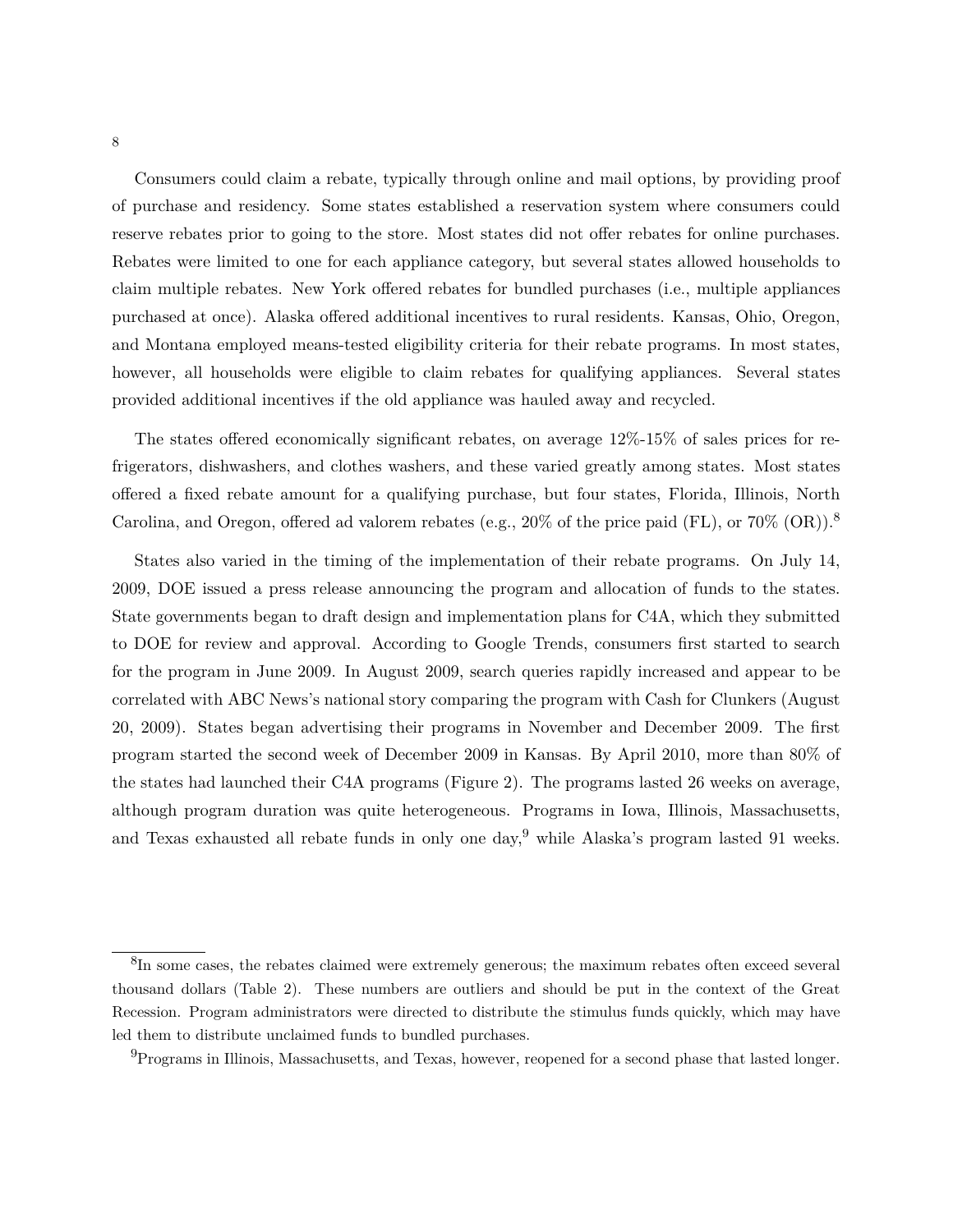Several states offered the rebates in different phases, where the program closed temporarily between phases.<sup>10</sup>

### 3. **The Simple Economics of Energy Efficiency Rebates**

The previous section describes the extensive, overlapping, and complicated set of policy instruments focused on residential energy efficiency. We now present a simple economic framework for evaluating this policy space, with a focus on minimum efficiency standards, certification, and rebates for energy-efficient appliances. This will motivate our empirical analysis of the incremental impact of the SEEARP.

Consider that energy efficiency is simply measured as the absolute amount of energy saved. The Federal minimum energy efficiency standards and ES certification are examples of attributebased regulation (Ito and Sallee 2014) where the maximum amount of energy a given appliance model can consume is a function of size and other attributes. In the size/energy efficiency space, a minimum efficiency standard (MEF) and ES requirement can be represented by two downward sloping parallel lines (Figure 1), where only bundles above the minimum standard are allowed to be present on the market, and certified products are all bundles above the ES requirement. If each consumer values both size and efficiency, a consumer's optimal bundle corresponds to the point where the indifference curve  $(U)$  is tangent to the budget constraint  $(W)$ . Regulations requiring information disclosure about energy efficiency, such as EnergyGuide, aim to induce movements along the efficiency dimension. Minimum standards, the ES certification, and subsidies, however, may induce movements in both the size and efficiency dimensions. Their impact on energy savings is thus ambiguous.

To illustrate, consider Panel A of Figure 1, which depicts the case where the appliance model purchased in equilibrium just meets the ES requirement, as is often the case in several markets (Houde 2014). Offering a rebate R for purchasing an ES product may first induce the so-called freerider problem, a well-known source of economic inefficiency in this context (Joskow and Marron 1992). Because program administrators cannot restrict the access to a rebate program, consumers that would have purchased an ES product absent rebates can simply claim the rebate and make

<sup>10</sup>States that interrupted their programs are Arizona, California, Florida, Georgia, Illinois, Massachusetts, Michigan, Minnesota, Montana, North Carolina, New Jersey, Ohio, Oregon, Texas, Vermont, and Washington.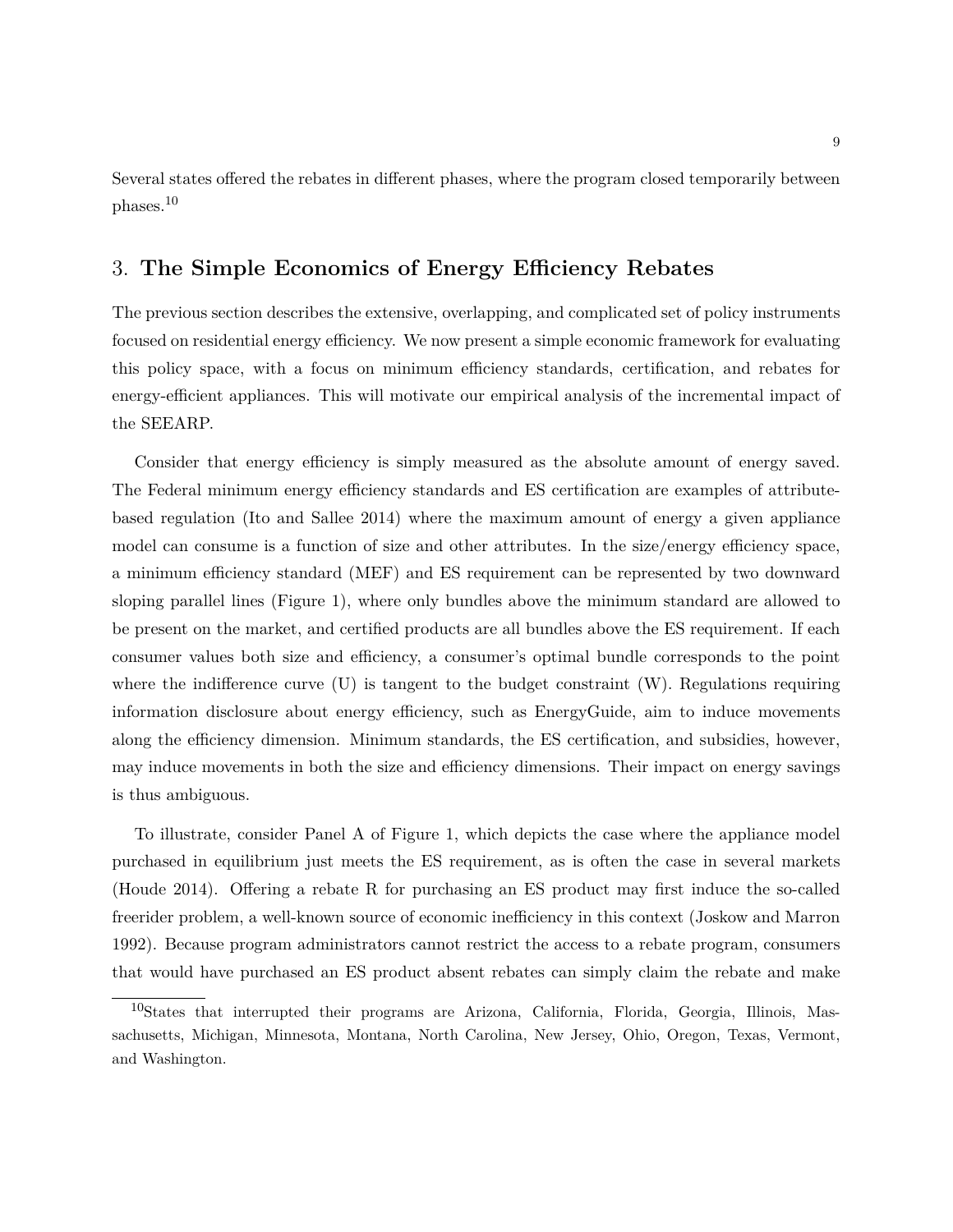the exact same purchase. It is also possible that the rebate induces a small income effect, which can be represented by an outward movement of the budget constraint. As a result, a consumer may purchase a more efficient, but also larger appliance (Panel B). Depending on consumers' preferences over size and efficiency, it is possible that the income effect induces the purchase of a larger (smaller), but less (more) efficient appliance. Only in the case where firms offer products that bunch exclusively at the ES requirement will the income effect unambiguously lead to more efficient purchases (Panel C).

Even for consumers that could not afford ES products in the first place, offering a rebate R does not ensure that a more efficient appliance will be purchased. Panel D illustrates the case where the rebate leads to the adoption of a more efficient and larger appliance. It is, however, easy to construct an example (Panel E) where the rebate has a perverse effect and leads to the adoption of a less efficient product. In this example, this perverse effect can be ruled out only if the minimum standard and ES requirement are set independently of size and solely lie in the energy efficiency space (Panel F). More generally, rebates are at risk to be perverse when energy efficiency and the attributes used to set the regulation are inversely correlated. In such case, rebates become implicit subsidies for specific attributes other than energy efficiency.

### 4. **Data and Preliminary Evidence**

The DOE required state program administrators to collect detailed data on their programs. The DOE compiled these data and provided us a dataset that includes all rebate claims, approximately 1.8 million made in the 50 U.S. states. For each rebate claim, we observe the characteristics of the products purchased, such as the manufacturer model number, brand, and price paid. In addition, we observe the amount of the rebate, the dates of the purchase and rebate application, and zip code of the household. Some states also collected information about the appliance that was replaced, whether the old appliance was hauled away, and the retailer where the purchase was made.

One limitation of the DOE data is that they only contain information about C4A participants and do not provide information to construct a valid counterfactual of participants' behavior in the absence of rebates. Thus, for our primary analyses, we rely on transaction-level data that were provided by a large retailer with non-marginal market shares (*>*5%) in the appliance market. The retailer has brick-and-mortar stores in every state and an online store. The data cover the period starting from January 2008 to November 2012. For each transaction, we observe the manufacturer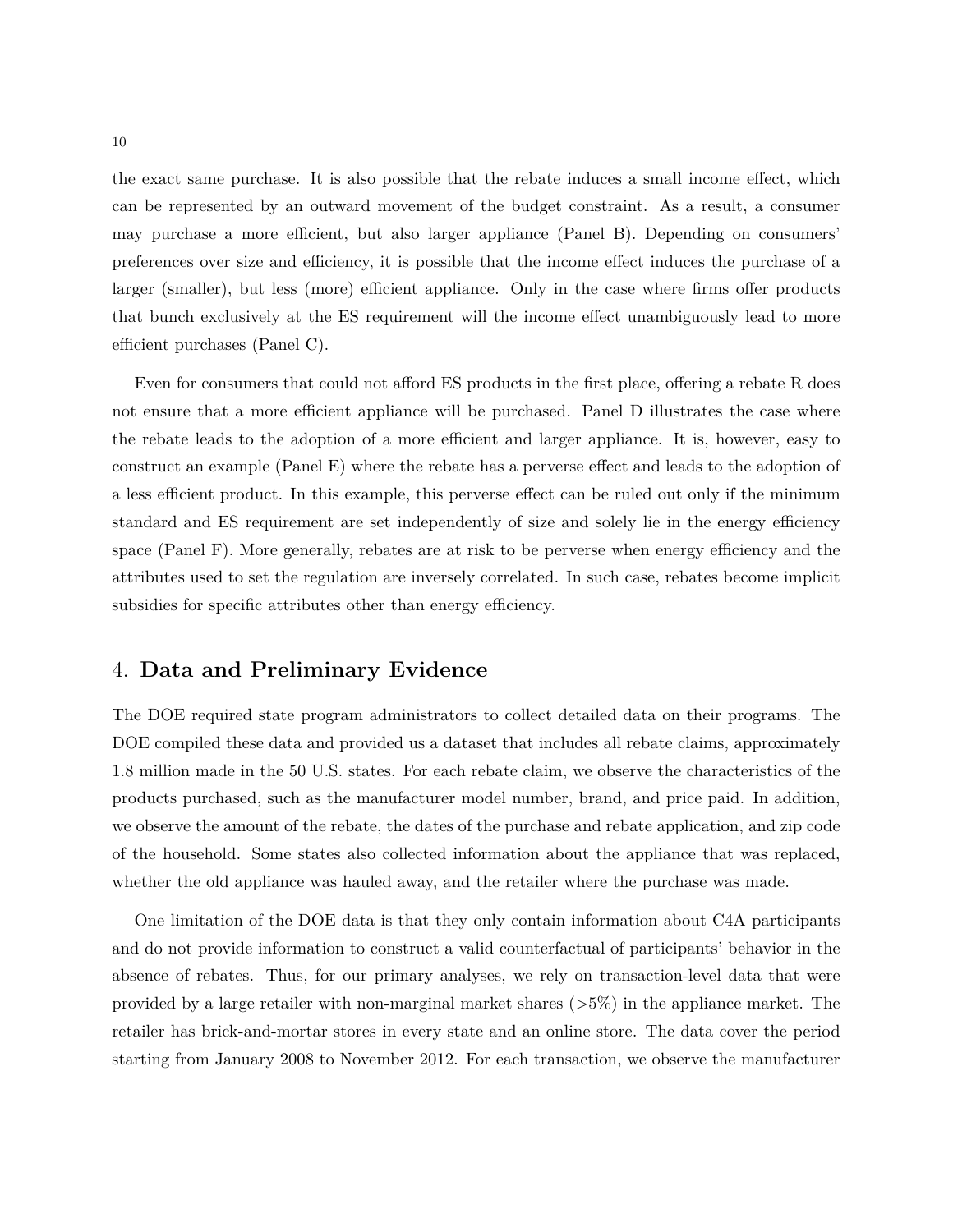model number of the product purchased, the location of the store, the price paid, taxes, and a unique household identifier. For a large number of households, consumer-specific demographic data, including income, education level, housing type, age of head of the household, political orientation, home ownership, and family size, are matched to appliance purchase data by household identifier. Demographic information is collected by a third party (Acxiom) and the match is performed by the retailer. About half the transactions (ranging over 44%-49% across the three appliance categories we focus on) have a complete match with all the demographic information that we use. We do not observe the exact location of each household, but we know the location of the store where the household purchased its appliance(s); we assume that households lived in the same state where they made their purchase $(s)$ . In addition to the prices paid, we also observe the manufacturers' suggested retail prices. The retailer has a national price policy. Retail prices are thus set at the national level and vary idiosyncratically across stores. For each appliance, we observe attribute information such as expected electricity consumption, size, the ES certification, and numerous other features.

A possible limitation of our analysis is that the retailer might not be fully representative of the appliance market. We can address this concern using the DOE data, which recorded the retailer where each participant made a purchase.<sup>11</sup> Table A.1 compares prices, rebates claimed, and the energy consumption and the size of the products purchased under C4A at our retailer versus all other retailers observed in the DOE data. We found that on average prices tend to be slightly higher, especially for refrigerators, at our retailer relatively to other retailers. Except for refrigerators, there are no statistically significant differences in size. For energy consumption, there is no clear pattern. Overall, we found that the differences are modest, and find good support for external validity.

We collected information about state programs – including appliances covered, rebate amount, eligibility criteria, and start and end dates – from each state's program website. We also conducted interviews with program administrators in several states to learn more about the implementation of their programs.

Table 2 provides summary statistics of the program. Refrigerators, clothes washers, and dishwashers were the most common products covered by the programs. These three appliances attracted

<sup>&</sup>lt;sup>11</sup>Not all states recorded this information.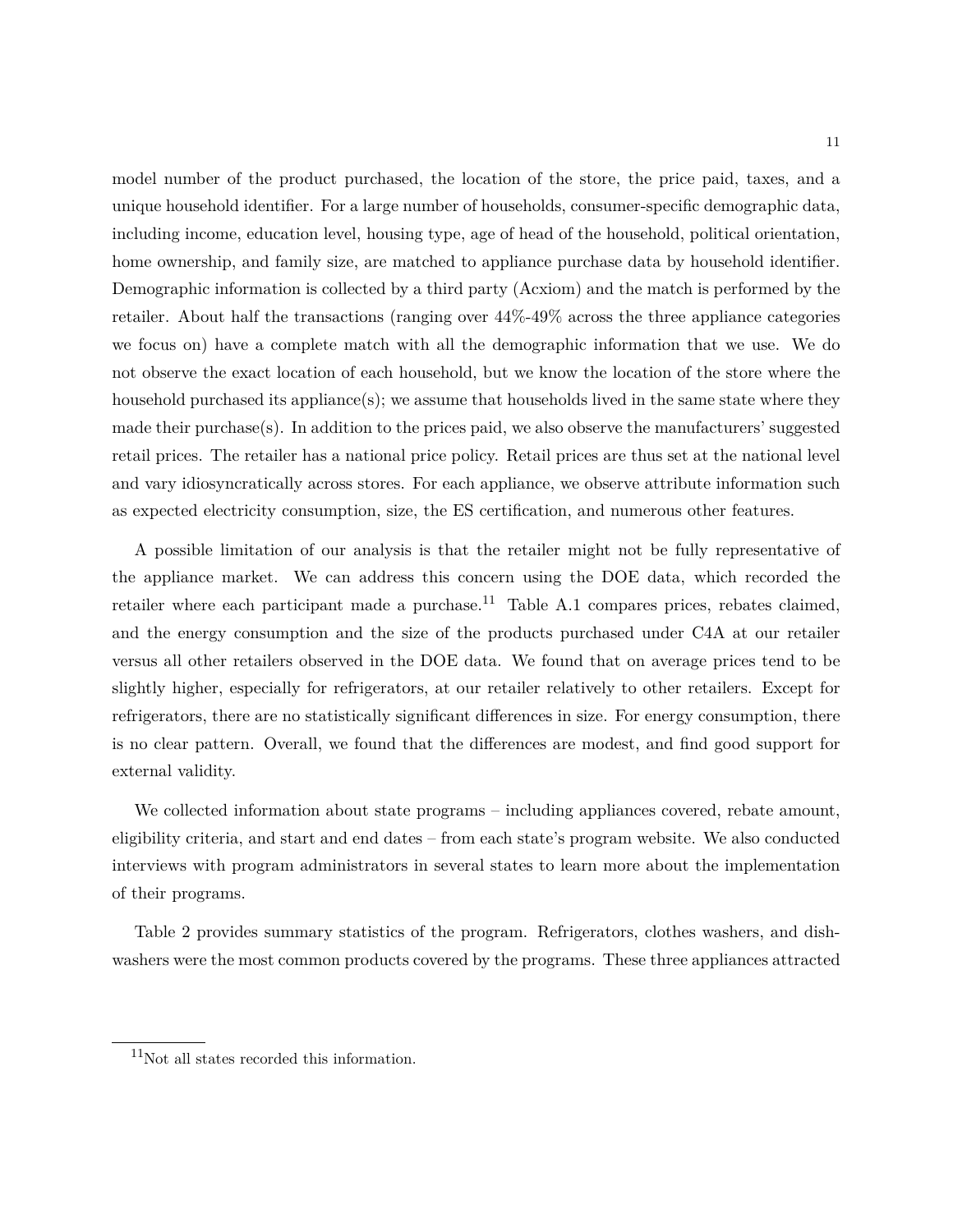85% of the claims, and 65% of the funds distributed nationwide. For our analysis, we focus on instore purchases of these three appliances.<sup>12</sup> Kansas, Oregon, Alaska, and Iowa offered the most generous rebates. Rebate amounts in other states were, nevertheless, economically significant.<sup>13</sup>

The ES program covers all three appliance categories evaluated in our study. Over January-June 2009, national ES market shares were 46% for refrigerators, 53% for clothes washers, and 75% for dishwashers (Table 3). These national averages mask state-level variation – in some states the number of ES models offered is higher, and in others it is lower. Figure 2 plots the first evidence of the impact of rebates on market shares. Each panel plots the nationwide ES market share for an appliance category and the number of state rebate programs active at different points in time. All ES-certified appliance models as of January 2010 are included in the market shares.<sup>14</sup> For refrigerators and clothes washers, market shares appear to peak at the time when most rebate programs were enacted. The patterns suggest potentially short-lived impacts.

### 5. **Energy Savings**

#### 5.1. **Empirical Strategy**

We model the decision to replace an energy-intensive durable as a two-step decision where consumers first decide when to replace and then what new model to purchase. The market for a durable consists of a population of consumers that can make a purchase at different points in time *t* over a time horizon starting at  $t = 0$  and ending at  $t = T$ . The market share of a particular product *j* over the entire time horizon *T* is then the (weighted) sum of the market shares at different times *t*. In particular, if we define the market share of product *j* over *T* by  $\mathcal{M}_j$ , by the law of iterated expectations we have:

(1) 
$$
\mathcal{M}_j = \sum_t \sigma_{j|t}(\Omega_t) \cdot \delta_t(\mathcal{I}_t),
$$

<sup>&</sup>lt;sup>12</sup>We also looked at electric water heaters to investigate whether the behavioral response to rebates for a less popular product was similar to the most popular ones. We found similar results (Appendix). Additional results can be requested from the authors.

<sup>&</sup>lt;sup>13</sup>Figure A.1 in the Appendix plots the average price paid along with the average rebate amount claimed across states for these different appliances.

 $14$ Note that for dishwashers, the certification requirement changed in August 2009, July 2011, and January 2012. For clothes washers, the certification requirement changed in July 2009 and January 2011. For refrigerators, the requirement did not change during the 2009-2012 time period.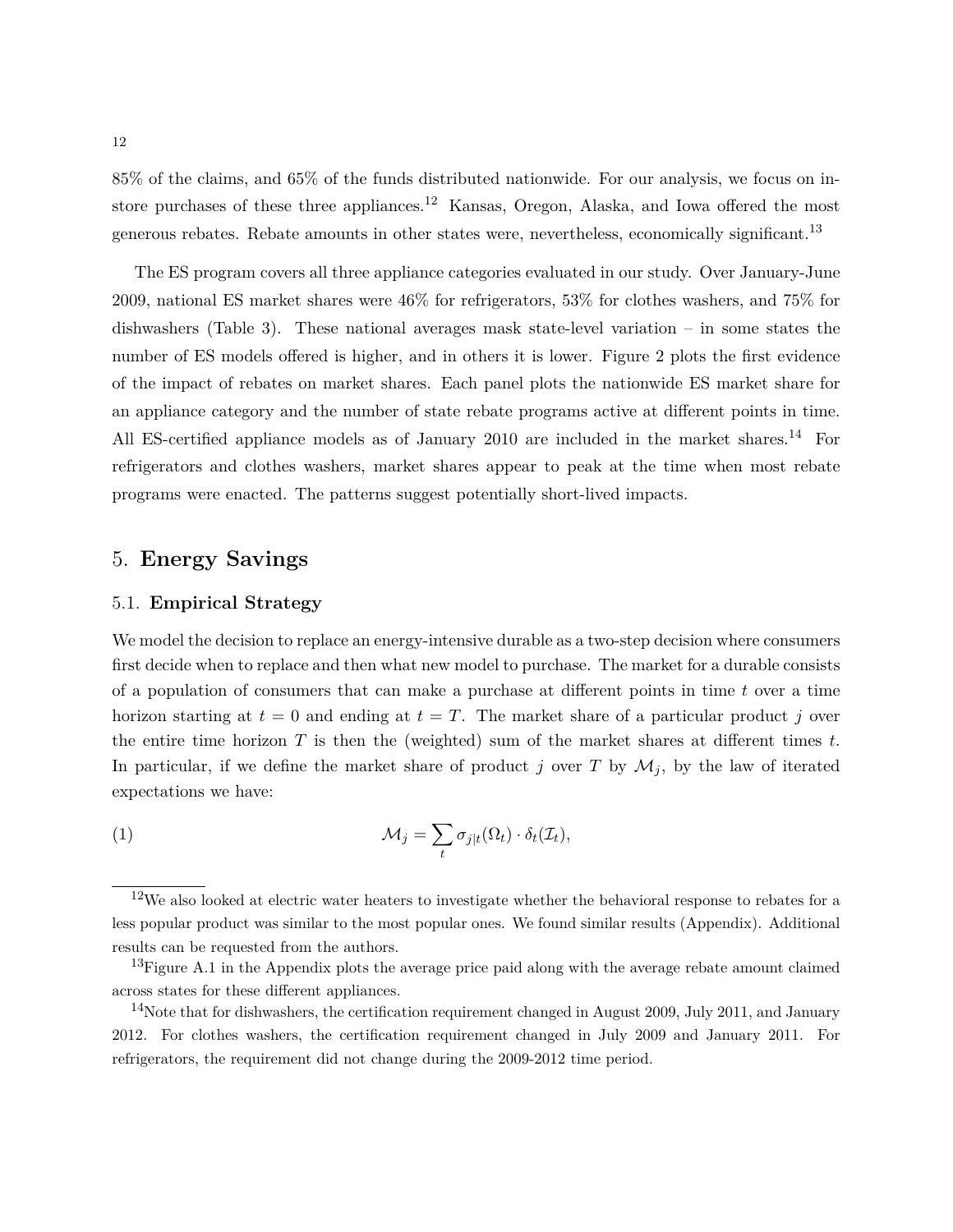where  $\sigma_{j|t}(\Omega_t)$  represents the market share of product *j* conditional on the fact that consumers make a purchase at time *t*, and  $\delta_t(\mathcal{I}_t)$  is the fraction of consumers that decide to replace their durable at time *t*. Ω*<sup>t</sup>* represents the characteristics of the products and consumers present on the market at time  $t$ . Similarly,  $\mathcal{I}_t$  represents the information set and the characteristics that consumers have at *t*, which both determine whether consumers make a purchase at this particular time. This may include expectations about current and future prices, product availability, expected remaining lifetime of their durable, the cost of going to the store, and, crucially, rebates.

Because rebates enter both  $\Omega_t$  and  $\mathcal{I}_t$ , they impact decisions on two margins. First, consumers who want to take advantage of a rebate program can do so by waiting for the start of the program or pulling forward their decision to replace their durable during the program window. Second, when the rebate program is active, consumers can substitute and purchase rebate-eligible products. Rebates then lead to energy savings via two mechanisms. First, consumers who pull forward their purchases accelerate the replacement of older and less efficient appliances. Note that consumers waiting for the start of a program have the opposite effect and contribute to an overall increase in energy demand by holding on to their old appliances longer.<sup>15</sup> Second, consumers may substitute toward more energy-efficient products.

In this framework, the average energy consumption of the products purchased over a time horizon *T* is given by:

(2) 
$$
E[e|R] = \sum_{j} \mathcal{M}_{j} e_{j} = \sum_{j} \sum_{t=0}^{T} \sigma_{j|t}(\Omega_{j}) \cdot \delta_{t}(\mathcal{I}_{t}) \cdot e_{j} = \sum_{t=0}^{T} \delta_{t}(\mathcal{I}_{t}) \cdot \bar{e}_{t},
$$

where  $e_j$  is the energy consumption of product *j*, and  $\sum_j \sigma_{j|t}(\Omega_t) \cdot e_j = \bar{e}_t$  is the average energy consumption purchased at time *t*, and the rebate amount *R* enters  $\Omega_t$  and  $\mathcal{I}_t$ , for each  $t$ <sup>16</sup>

The energy savings associated with a program offering a rebate amount *r* is the quantity  $E[e|R]$  $r$ <sup>|</sup> −  $E[e|R = 0]$ , where  $E[e|R = r]$  is the average energy consumption purchased over the entire time horizon for which rebates impacted consumers' decisions, and  $E[e|R = 0]$  is the counterfactual quantity where rebates do not impact decisions. The main challenge in estimating the quantity

<sup>15</sup>In the present context, the C4A program was first mentioned in the new media in the summer of 2009 and most programs started less than a year after. Thus, the effect of delayed replacement is likely limited.

<sup>&</sup>lt;sup>16</sup>Throughout the paper, we refer to the energy consumption of an appliance based on the expected energy consumption estimated for that model's EnergyGuide label. Thus, our analysis abstracts from potential rebound effects, which are likely to be modest for refrigerators, but possibly larger for dishwashers and clothes washers.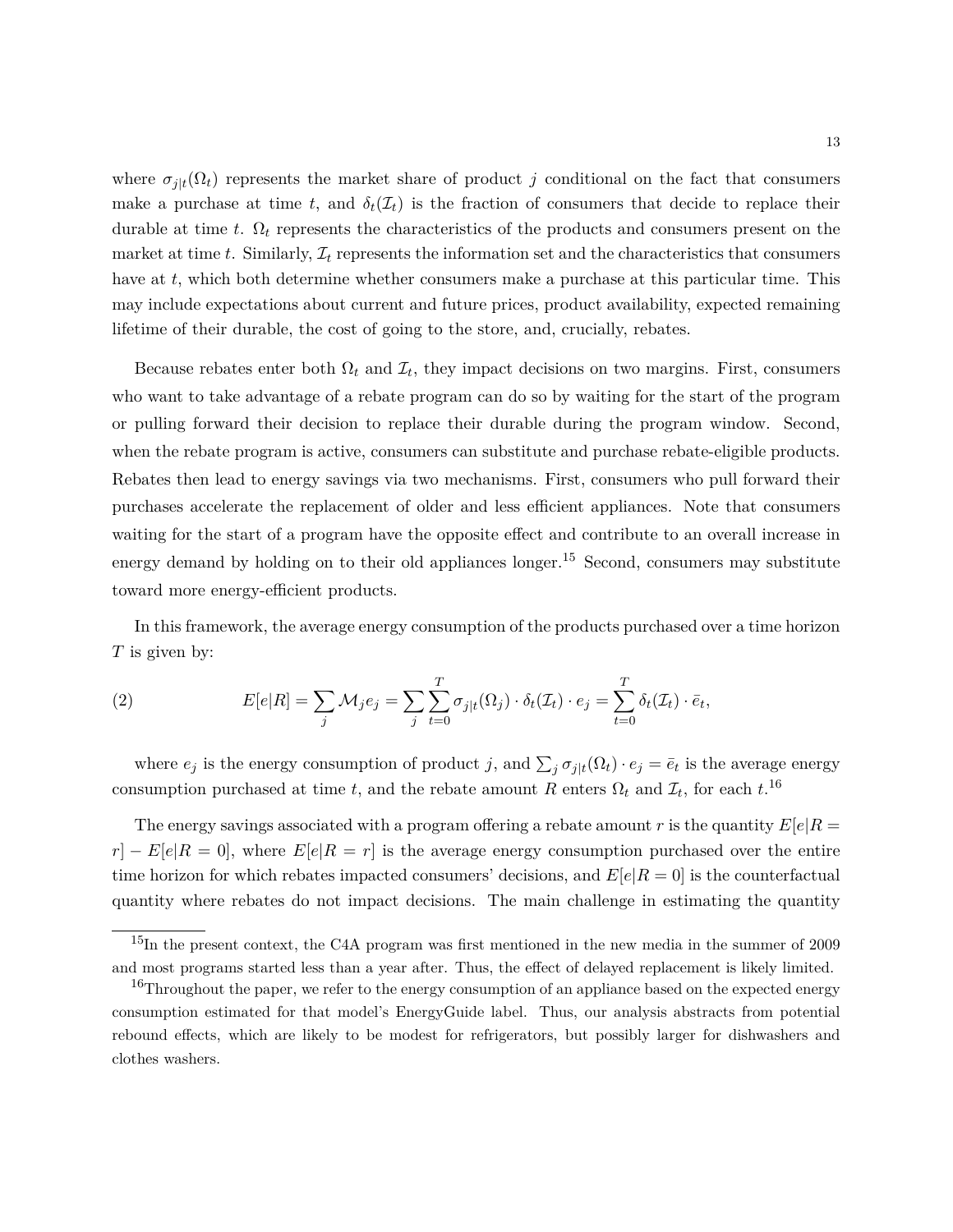$E[e|R=r]$  is to define the appropriate time horizon over which a rebate program had an impact. To obtain an internally valid estimate of  $E[e|R = r] - E[e|R = 0]$ , we need to estimate  $E[e|R = r]$ over a time horizon where the distribution of consumer characteristics is exactly the same as for  $E[e|R = 0].$ 

We distinguish among four distinct time periods of a rebate program: the pre-announcement period, the period between the announcement and the start of a rebate program (the pre-rebate period), the rebate period, and the post-rebate period. Rebates enter consumers' information set,  $\mathcal{I}_t$ , following the announcement of the program, which leads consumers to substitute intertemporally. The quantity  $E[e|R=r]$  needs to be estimated from the beginning of the pre-rebate period to the end of the post-rebate period. The pre-rebate period should begin at the exact time the consumer who first learned about rebates decided to wait for the start of the program. Presumably, this may have happened following the announcement of the program. Similarly, the end of the post-rebate period should be defined as the purchase date that the last consumer who decided to pull forward his purchase would have chosen if rebates had not been offered. These two consumers are not observed. Our strategy to define the beginning of the pre-rebate period and the end of the post-rebate period will then consist of conducting sensitivity analysis. If we were to define the pre-period and post-period accurately, the overall size of the market over which  $E[e|R = r]$ is estimated should remain constant because an increase in sales in the rebate period should be canceled by the decreases in the pre-rebate and post-rebate periods.<sup>17</sup> Therefore, the impact of a rebate program on sales over the entire time horizon for which rebates impacted consumers should be zero. In essence, our empirical strategy then consists of looking at two outcome variables: total sales and the energy consumption purchased by each household, and estimate the quantities  $\frac{\partial \delta_t(\mathcal{I}_t)}{\partial R}$ and  $\frac{\partial \bar{e}_t}{\partial R}$  at different points in time. The effect of rebates on total sales will inform us about the extent of the intertemporal substitution and help us determine how long the effects of the program lasted.

To determine the causal effect of rebates on each of these two outcome variables, we rely on difference-in-differences (DD) estimators that exploit variation in program coverage and rebate amount across appliance categories, time, and states. The effect of rebates on weekly sales for a given appliance type is estimated with the following model:

(3) 
$$
log(sales_{s,t}) = \alpha_{sy} + \gamma_t + \sum_{l=t}^{T} \rho_l \cdot DPeriod_{s,lt} \cdot R_s + \epsilon_{s,t}
$$

<sup>&</sup>lt;sup>17</sup>This is only true if we assume that the rebate program induces consumers to replace an existing appliance. Note that a dozen states required the recycling of an existing appliance in order to receive a rebate for a new appliance.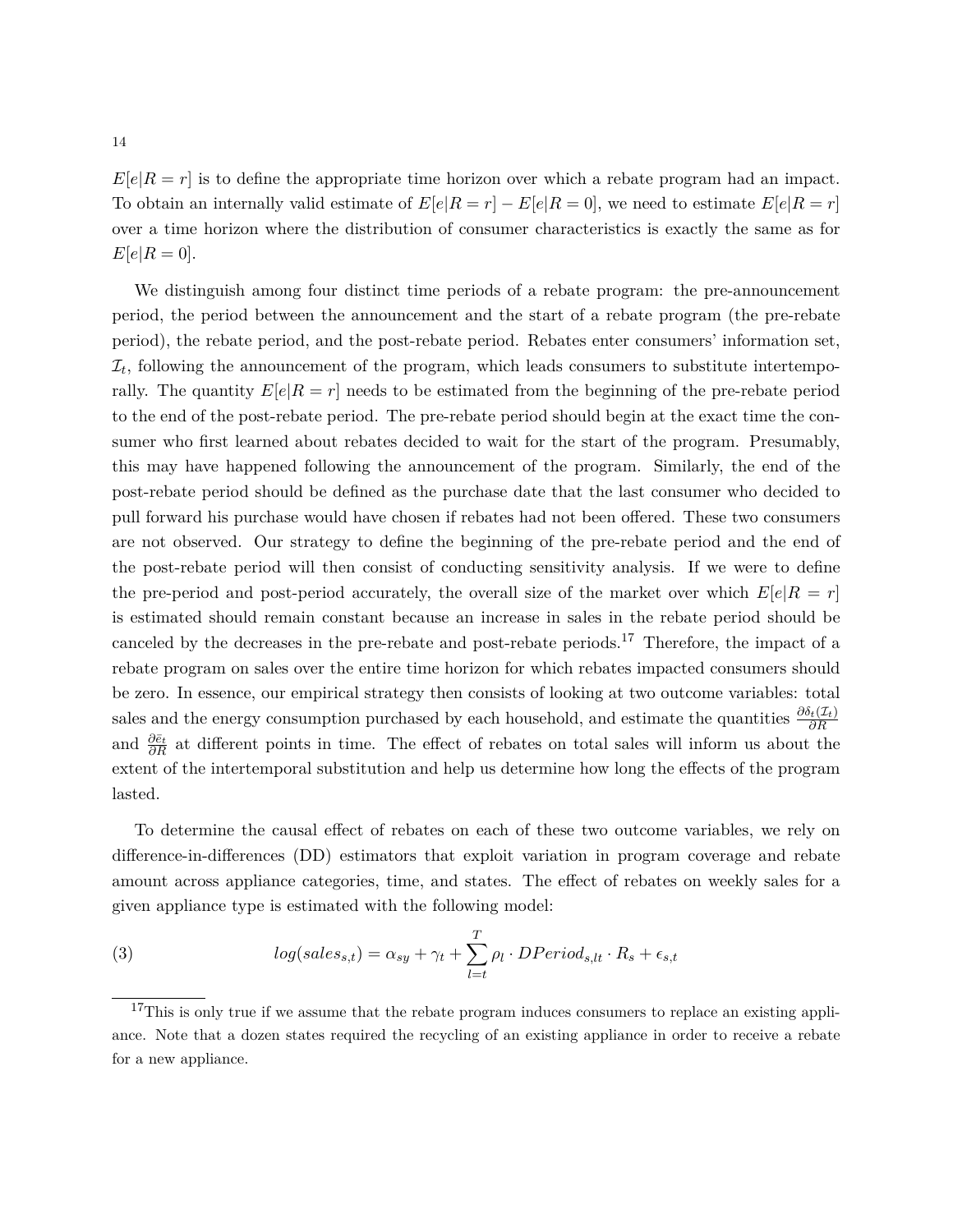where  $DPeriod_{s,lt}$  is a dummy variable that takes the value one if week t falls in the period l of a rebate program. The rebate amount offered in state *s* is given by *Rs*, and corresponds to the rebate amount reported on the program websites.<sup>18</sup> For programs that provided ad valorem rebates, we compute an average rebate amount by multiplying the percentage incentive by the average price specific to each appliance category. By interacting  $DPeriod_{s,lt}$  and  $R_s$ ,  $\rho_l$  measures the effect of a rebate in a particular period of the program. For instance, we can estimate the impact of rebates in the first week where rebates are offered, the week just before the start, and the week just after the end. The DD estimator is implemented by adding two sets of fixed effects: *αsy* and  $\gamma_t$ , which are respectively state-year and week-year fixed effects. The week-year fixed effects take out the effects of promotions and advertising campaigns implemented by the retailer, seasonality, and other shocks that impact the market of each appliance type. The fact that the retailer has a national price policy implies that the week-year fixed effects capture the effect of the retailer's national pricing strategy. The state-year fixed effects control for pre-existing time trends in different states and state-specific unobservables that may be correlated with the design and implementation of rebate programs. They also control for rebate programs offered by state governments and/or energy utilities, which may vary from year to year and have been found to impact the ES market shares for some appliances (Datta and Gulati 2009). The dummy variables *DP eriods,lt* are not perfectly correlated with week-year fixed effects because only a subset of states implemented rebate programs for a particular appliance category and the timing of the programs varied across states. For the estimation of Equation 3, we use weighted least squares to account for the fact that larger states should count more in the identification of the coefficients  $\rho_l$ . Annual appliance category sales in each state are used as weights.

We use a similar specification to estimate the effect of rebates on effective energy consumption purchased by individual households. We use the log of the estimated annual electricity consumption  $(kWh/y)$  of the product purchased<sup>19</sup> by each household *i* as the dependent variable:

(4) 
$$
log(kWh_{s,t,i}) = \alpha_{sy} + \gamma_t + \sum_{l=t}^{T} \lambda_l \cdot Tw_{s,lt} \cdot R_s + \beta X_i + \epsilon_{s,t,i}
$$

We also add *X<sup>i</sup>* a vector of household-specific demographics that includes income, education, age of the head of the household, family size, political orientation, type of housing, and a home ownership dummy.

 $18$ In the base specifications, we assume that the marginal impact of rebates is the same across all states. We do not account for differences in eligibility criteria, mechanisms to claim rebates, or other factors that may have impacted the behavioral response to the rebates. We address heterogeneity later in this section.

 $19W$ e use the estimate reported by the manufacturers. Therefore, we do not account for household-specific consumption patterns.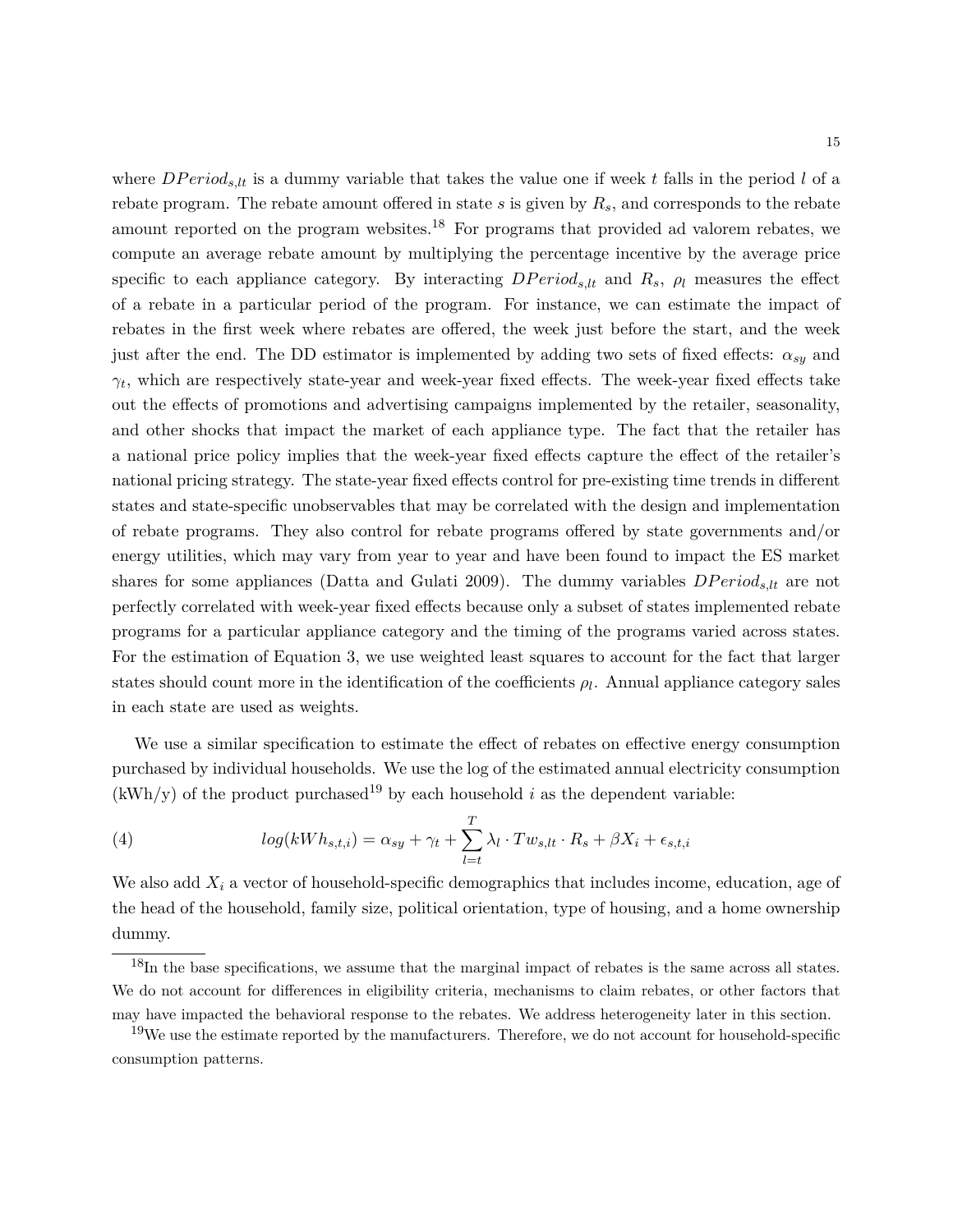16

The main threat to internal validity in our empirical strategy is that the features of state rebate programs could be correlated with the impacts of the Great Recession in each state. Although the use of state-year fixed effects alleviates this concern, we cannot completely rule out this source of endogeneity. We, however, consider that this is not a major issue. As discussed earlier, the allocation of funds to each state was predetermined by the Energy Policy Act of 2005, and was therefore exogenous to the economic conditions. States had the sovereignty to determine several other features of their programs, which could have been influenced by the local economic conditions at that time. Through our interviews with the various program administrators, however, we concluded that it is unlikely that the program features adopted in each state were systematically correlated with the Great Recession. For all state program administrators, C4A represented their first experience with a large-scale rebate program. Moreover, there was no precedent at the federal level. We argue that the inexperience of the state program administrators, the absence of past examples, and the difficulty to forecast the effects of the recession as it was unfolding make the features of each state program idiosyncratic. The relative timing of a state's initial plan submission, DOE feedback, negotiation over modifications, and final plan approval also appeared to be idiosyncratic. Furthermore, Equation 4 includes demographics, which allows us to control for changes in consumer demographics that could have been caused by the recession and that program administrators may have tried to address. For instance, program administrators in states where low-income households were hit hard by the recession may have decided to offer more generous rebates to attract these consumers to appliance stores. By controlling for income, however, we are estimating the effect of a rebate on the energy efficiency purchased for individuals with similar income. In sum, our estimates  $\lambda_l$  exclude the changes in demographics induced by rebates.

Under the log-specification, the coefficients  $\rho_l$  and  $\lambda_l$  correspond respectively to the percentage change in sales and energy consumption at different periods of a rebate program relative to their pre-announcement levels.<sup>20</sup> The overall percentage change in energy consumption associated with a rebate program can be estimated by weighting and averaging the estimates  $\lambda_l$  over the different periods, where we employ period-specific sales in each period. This can be done directly in the estimation framework by defining a dummy variable that covers the entire rebate period, in addition to the pre-rebate and post-rebate periods. In particular, suppose that  $DallPeriod_{s,lt}$  is a dummy variable that identifies the pre-rebate period, the rebate period, and the post-rebate period, by estimating the model:

(5) 
$$
log(kWh_{s,t,i}) = \nu_s + \gamma_t + \lambda \cdot DallPeriod_{s,lt} \cdot R_s + \beta X_j + \epsilon_{s,t,i}
$$

 $^{20}$ In all specifications, we omit the dummy variable that identifies the pre-announcement period.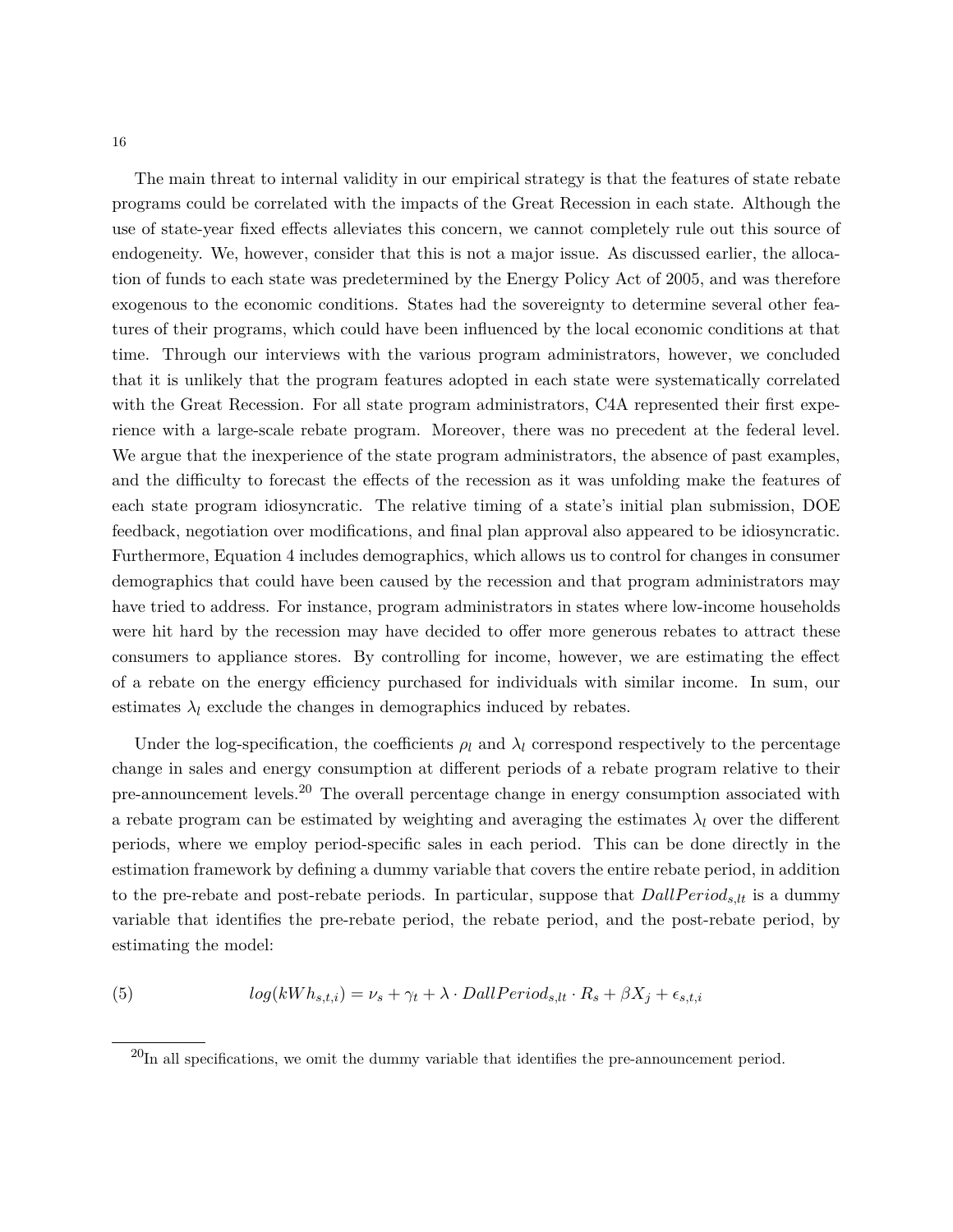where the coefficient  $\lambda$  is a weighted average of the dynamic effects of rebates, and an estimate of the overall energy savings relative to the pre-announcement level. In this specification, we rely on state fixed effects instead of state-year fixed effects because some programs ran for more than one year.<sup>21</sup> The coefficient *λ* should be interpreted as a reduced-form estimate of the average impact of a program that does not distinguish between, but accounts for, consumers that substituted over time and between products. Note that by working with data disaggregated at the household level, periods with the highest sales will have more observations and thus have more weight to identify *λ*, which allows the effect of intertemporal substitution to be accounted for.

We will present the estimate of  $\lambda$  for various definitions of the dummy *DallPeriod*, which vary in terms of start dates of the pre-rebate and end dates of the post-rebate periods, along with similar estimates of the effect of rebates on total sales. In specifications where we define the length of the pre-rebate and post-rebate periods so that we can still detect a significant impact of rebates on total sales, we will know that the total market size over which  $E[e|R = r]$  is computed will not be constant relative to the counterfactual scenario. For these specifications, the coefficient  $\lambda$  will then overestimate the impact of rebates, because marginal consumers will be over-represented in the population of consumers.

#### 5.2. **Results**

Tables 4-6 present the results. We estimated the regression models separately for the three appliance categories. To estimate the impact of rebates on electricity consumption purchased, we use the log of the annual electricity consumption purchased by each consumer as the dependent variable. Our primary sample includes only transactions that were successfully matched with demographic information. Specifications that estimate the impact of rebates on sales use the log of the weekly sales in each state, and use all observed sales. For all specifications, standard errors are clustered at the state level. The dummy variable that identifies the pre-announcement period is always omitted.

Focusing on sales, we observe that rebate programs had a large impact mostly in the first three weeks of the programs, and especially in the first week (Specification IV). In the week preceding the start of the programs, however, sales tend to decrease. For refrigerators, we observe a statistically significant reduction of 3.9%. The 15% increase in sales observed in the first week of the rebate programs is then partly offset by a decrease in sales in the week just prior. For clothes washers, sales decrease by 5.7% in the week prior to the start of the programs, which offset as much as 40%

 $^{21}$ In the Appendix, we show that for our main specifications, using state fixed effects instead of state-year fixed effects has little impact on the results.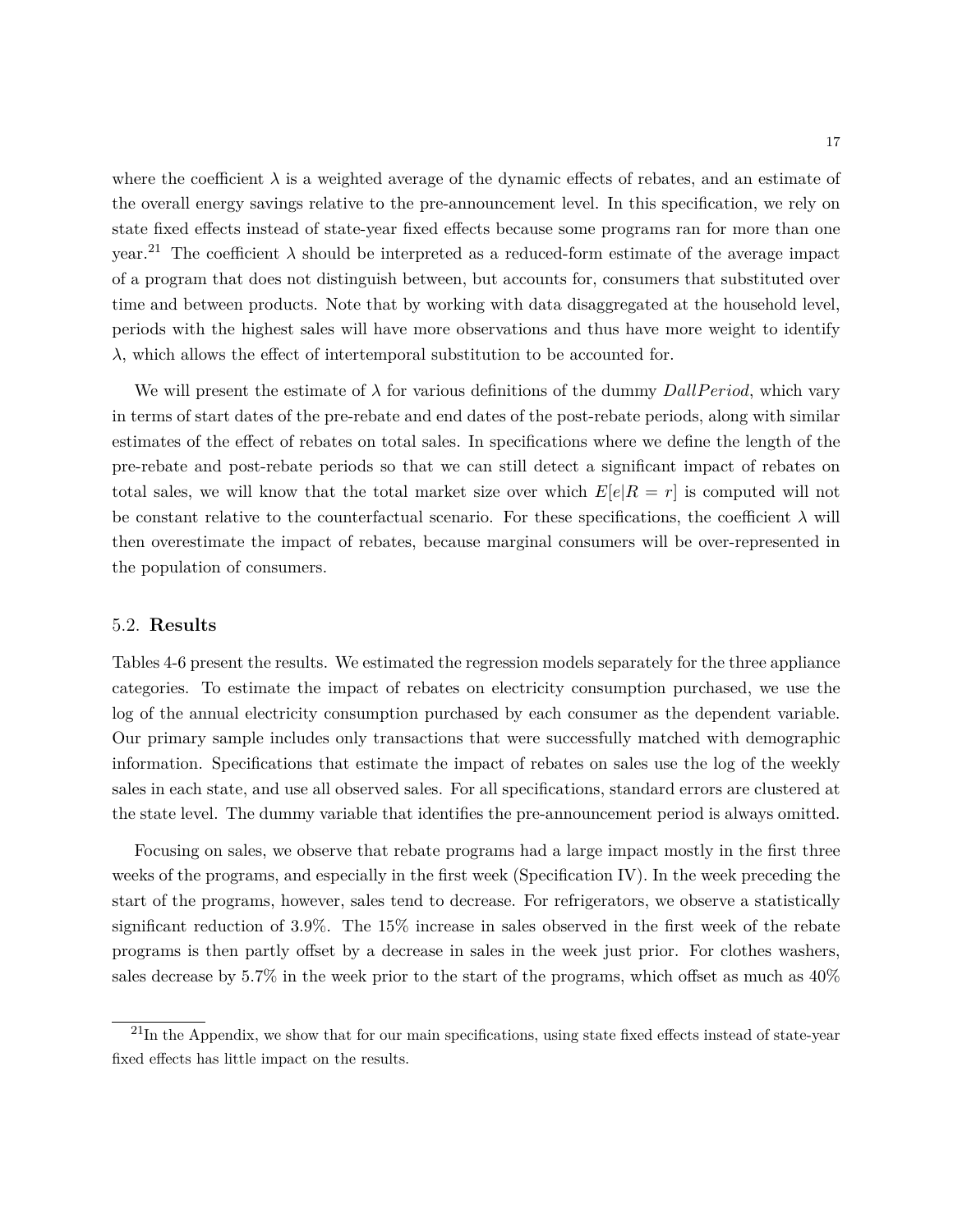of the increase in sales of the first week of the rebate programs. For dishwashers, the reduction in the week prior is not statistically significant.

In the week just after the end of the rebate programs, the impact on sales is not statistically significant for all three appliance categories. However, for refrigerators and dishwashers, we detect a decrease in sales several weeks (more than 10) after the program ended, which suggests that the program may have had a small impact on long-term sales.<sup>22</sup> Our results are partly consistent with the findings of Mian and Sufi (2012) who found that the Cash for Clunkers program led to a significant decrease in sales in the post-rebate period. In the present case, we, however, also found evidence of an important short-term intertemporal substitution where consumers waited one or two weeks to replace their current appliance. The next results show that the share of consumers who pulled forward their purchase decisions appears to be modest, representing about 1%-2% of total sales.

Specifications I, II, and III in Tables 4-6 present different estimates of the effects of the rebate programs averaging over the pre-rebate, rebate, and post-rebate periods. For the first estimate (Specification I), the duration of a pre-rebate program is defined as the two months preceding the start of a program, and the post-rebate period consists of two weeks following the effective end of a program. The second specification (Specification II) defines the pre-rebate period as the four months preceding the start of a program, and the post-rebate as the two months following the end of a program. The third estimate (Specification III) defines the pre-rebate period from the date that "Cash for Appliances" was first mentioned in the news media (July 2009) to the start of a program, and the post-rebate period consists of three months after the effective end date of a program. For states that temporally interrupted their program, the period between two rebate periods is attributed to the post-rebate period, and the second rebate period is counted as the continuation of the first rebate period. The durations of the pre-rebate period and post-rebate period were chosen to capture the short-term and long-term substitution effects. Longer or shorter periods could have been used. Accounting for the intertemporal substitution, the rebate programs had a statistically significant impact on refrigerator sales in all three specifications. For dishwashers, the impact on sales can be detected in the first two specifications. For clothes washers, the effect is significant in the second specification only. For each of the three appliance categories, the statistically significant sales increases ranged from  $1\%2\%$  above the counterfactual. Altogether, the estimates of rebates

 $22$ These results are robust to the way we define the last period of the post-rebate period. For instance, if we define a dummy variable that identifies weeks 10 to 15 of the post-rebate period, and a dummy variable that identifies all the weeks after the  $15<sup>th</sup>$  week, we still detect statistically significant decreases in sales between weeks 10 and 15 and after week 15 for both refrigerators and dishwashers, but not for clothes washers.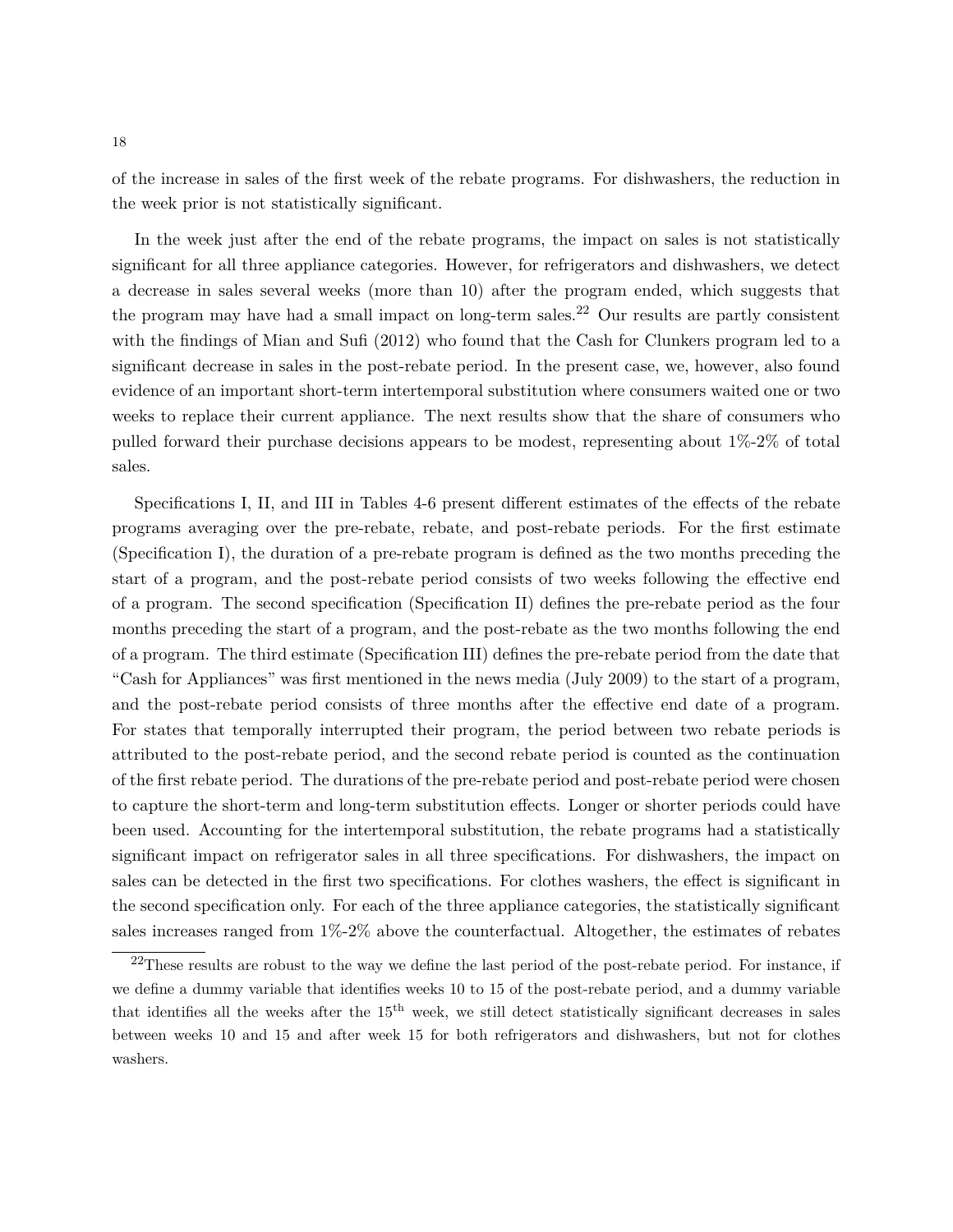on sales suggest that the effects of the rebates were short-lived, and some consumers who took advantage of the rebates would have still replaced their appliances in the year that the rebates were offered. The overall stimulus effect of the program was then modest: it leveraged little incremental private investment, although it did provide a means for transferring resources to households who participated in the program. It is beyond the scope of this paper to assess the marginal impact of these transfers on non-appliance consumption and subsequent measures of economic activity.

Turning to the average electricity consumption purchased, for all three appliance categories the impact of rebates on electricity consumption tends to be quite small when we account for intertemporal substitution (Specifications I, II, and III). For refrigerators, the reduction is statistically significant but economically small (about 0.085%, or less than 1 kWh/year) for two of the model specifications. For dishwashers and clothes washers, however, there are no statistically significant reductions when evaluating the rebate programs over all time periods. For clothes washers, electricity consumption purchased fell a statistically significant 5% in week one and a statistically significant 2% in weeks two and three. Statistically significant increases in electricity consumption purchased in several of the weeks in each of the pre- and post-rebate periods illustrate the cumulative zero impact of rebates on clothes washers' electricity consumption. Interestingly, rebates spurred a 25% increase in sales in the first week of the dishwasher programs, but a statistically insignificant 0.4% decline in electricity consumption. This likely reflects the small difference in electricity consumption between ES-certified and non-ES models (less than 10%) and, as we show next, that consumers substituted to slightly larger models during the rebate period. For clothes washers, the ES requirement translates into a larger difference in electricity consumption between ES-certified and non-ES models.

Figure 3 presents non-parametric estimates of the dynamic effects of rebates on electricity consumption and ES market shares. Panels on the left plot the normalized average electricity consumption purchased as a function of time before and after the start of each rebate program. The figure shows a smoothed time-varying average that was estimated by regressing normalized electricity consumption on flexible regression splines. The normalized electricity consumption is the residual of a regression of electricity consumption purchased by each household on state and week-year fixed effects. The figure is consistent with the previous regression estimates. For dishwashers and refrigerators, the rebates had very small effects on electricity consumption, no greater than 2 kWh/yr savings even in the first week of the program. For clothes washers, there is a more substantial short-term effect, on the order of 10 kWh/yr, that rapidly fades off.

Panels on the right of Figure 3 show similar plots where we have employed the normalized ES market share as the dependent variable. The figure shows that rebate programs increased ES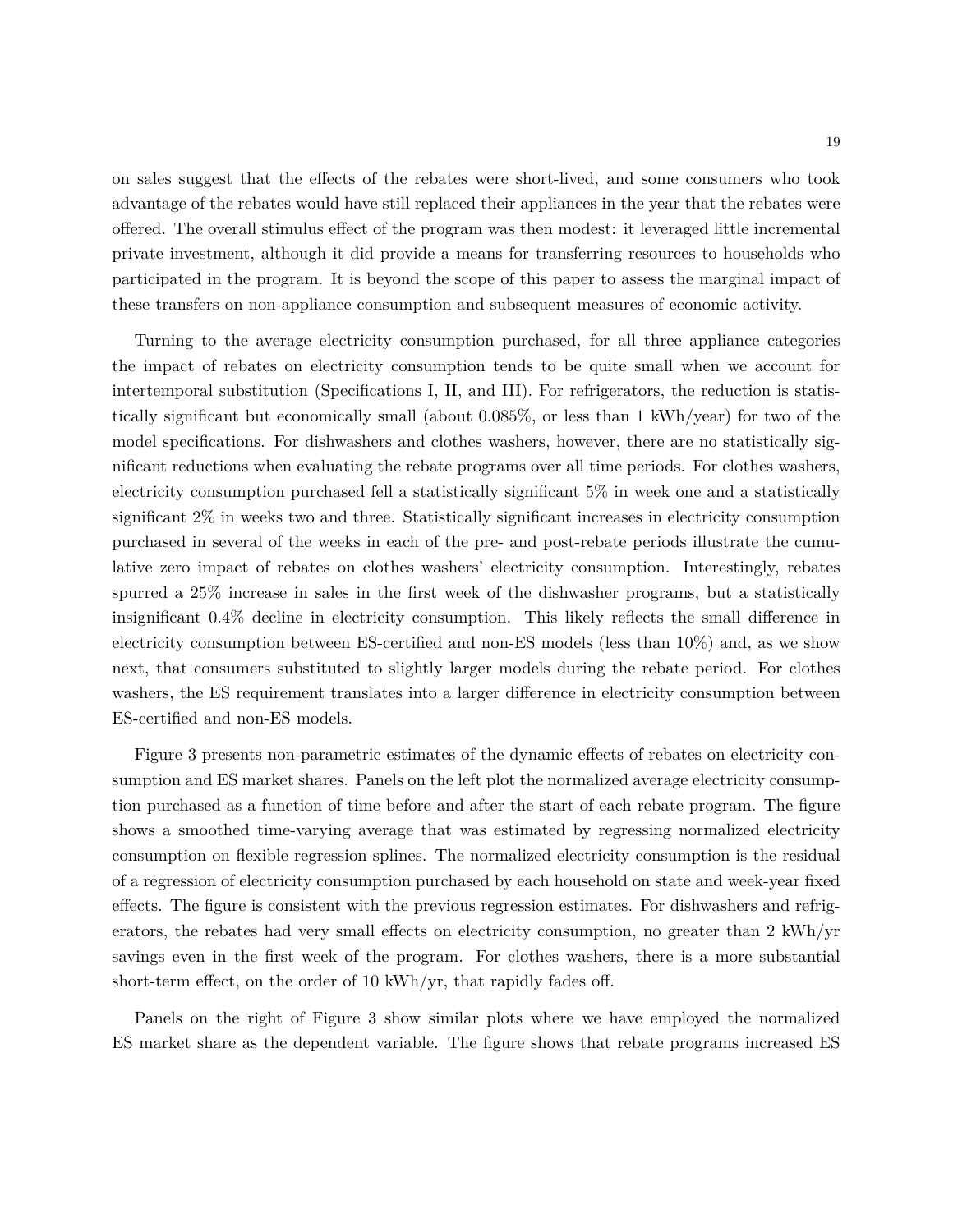market shares for all three appliance categories by 3%-6%. Again, there is evidence that the effects were short-lived, and that consumers delayed their purchases to take advantage of the rebates, but it is not clear whether consumers pulled forward their purchases. The fact that the increase in ES market shares did not deliver energy savings for some appliances is a cautionary tale for the design of rebate programs.

#### 5.3. **Robustness Tests**

Our empirical strategy exploits variations across time and regions to isolate the effects of rebates. The time fixed effects are then crucial for controlling the effects of the retailer's pricing and advertising strategies. One concern is that the retailer implemented different strategies in each state, and that idiosyncratic promotions and marketing efforts are correlated with the rebate programs.<sup>23</sup> Our empirical strategy cannot rule out these unobservables. We, however, find that the week-year fixed effects do well in controlling for the retailer's strategies. In the Appendix (Figure A.2), we compare the ES market shares with normalized market shares, which are the residuals of a regression of market shares on week-year and state fixed effects. If these fixed effects were to capture most of the variations that are not attributable to rebates, we should expect that the normalized market shares in states that did not offer rebates for a given appliance category would be tightly concentrated around zero. This is exactly what we observe.

In the Appendix, we also present alternative specifications. First, we estimate the effect of rebates on electricity consumption purchased using the whole universe of transactions and not controlling for demographics. Doing so has little impact on the estimates, suggesting that transactions that were successfully matched (44%-49%) with demographic information are representative of the whole dataset. We then perform the estimation using only transactions matched with demographic information, but we do not control for demographics in the estimation. Again, this has little impact on the estimates. Changes in demographics are therefore not an important source of endogeneity. For the third specification test, we excluded five states from the analysis: Florida, Iowa, Illinois, North Carolina, and Oregon. Iowa was excluded because the DOE data revealed that several claims differed drastically from the program guidelines. We found 375 instances of rebate claims covering 90% of the appliance cost and exceeding \$1,000. Other states were excluded because they offered ad valorem rebates. For these states, using the average rebate amount then leads to measurement error. Performing the estimation without these five states leads to qualitatively similar results

<sup>&</sup>lt;sup>23</sup>Please keep in mind that this national retailer employed a national pricing strategy for appliances during the study period.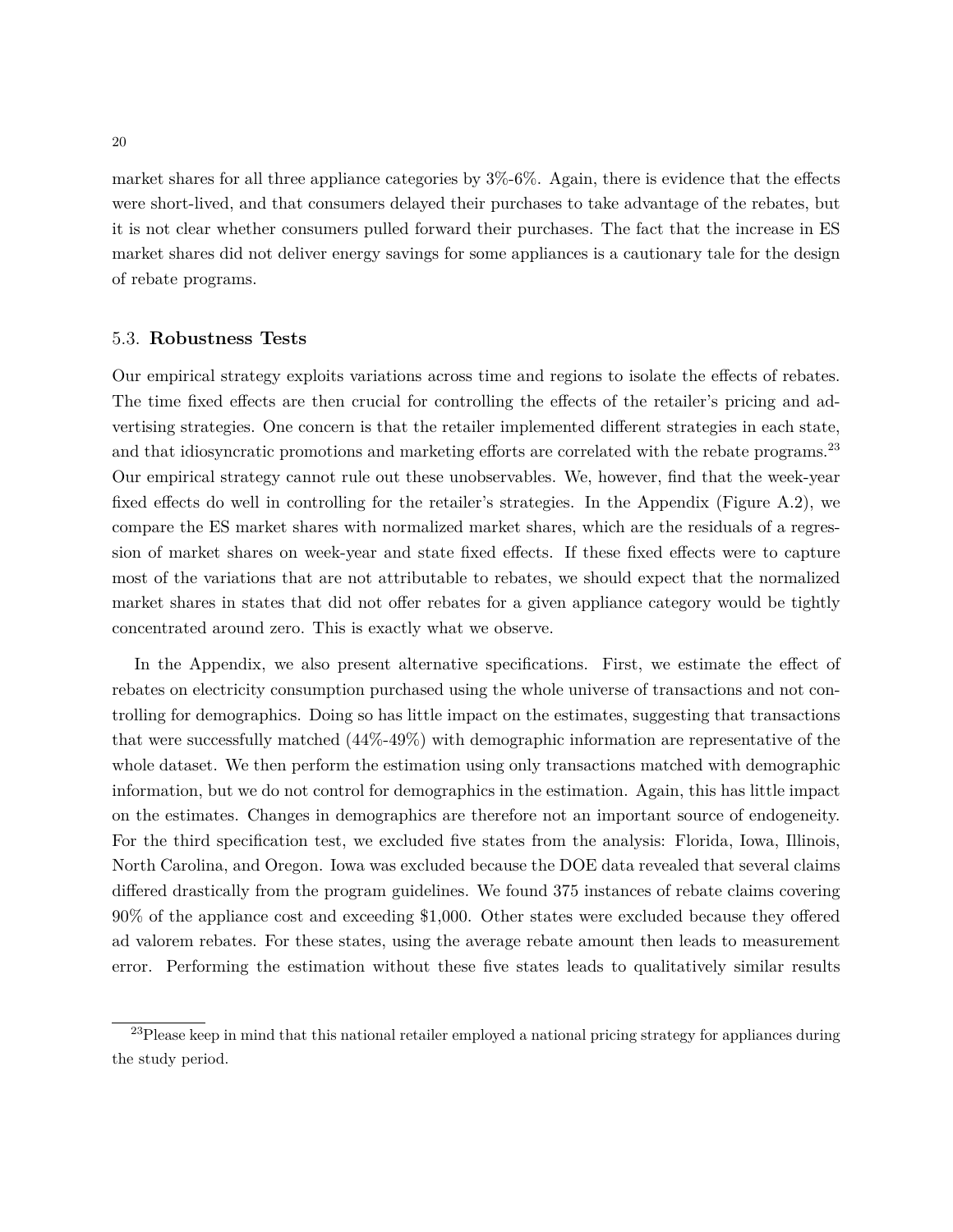for all three appliance categories. Finally, the last robustness test takes the level of electricity consumption purchased as the dependent variable. Results are also replicated closely.

#### 5.4. **Heterogeneity by State**

One important feature of the legislation establishing SEEARP is that it provides sovereignty to states over the design of their rebate programs. Our empirical strategy has so far exploited variation in coverage, timing, and rebate amount across states to estimate the average treatment effect of a rebate on sales and electricity consumption, where the average was taken over all state programs. State programs under C4A, however, differed with respect to other dimensions, such as the mechanisms to claim rebates, eligibility criteria, reservation system, additional incentives for hauling away the old appliances, and expected program length. In this section, we seek to investigate heterogeneity in the effects of rebate programs across states.

Our empirical strategy is similar as before. We rely on a DD estimator to estimate a treatment effect in each state. In this specification, we use variation over time to control for state-specific effects, and variations in rebate coverage across states to control for time-specific effects. Variation in rebate amounts is not a source of identification anymore given that it is confounded with other program features. Our identification then relies on the difference in the timing of the program and the fact that only a subset of states offers rebates for particular appliance categories. The model that we estimate is:

(6) 
$$
log(kWh_{s,t,i}) = \nu_s + \mu_t + \sum_{l=t}^{T} \lambda_{l,s} \cdot Tw_{s,lt} \cdot Dstate_s + \beta X_i + \epsilon_{s,t,i}
$$

Figure 4 presents the estimation results graphically by illustrating the effects of rebate programs on energy consumption. Each estimate represents a percentage change in electricity consumption purchased relative to the pre-announcement period. We present two estimates for each state. The first estimate reflects the effect of rebate programs during the rebate period only. The second estimate accounts for the effect of intertemporal substitution. For this second estimate, the time horizon considered includes two months of the pre-rebate period and two weeks of the post-rebate period.

Overall, these findings mirror the previous results: the largest energy consumption reductions are observed for clothes washers, and accounting for intertemporal substitution reduces the magnitude of the estimated energy savings. For each appliance category, a few states have large reductions, but most states have small, statistically insignificant reductions. Energy consumption appears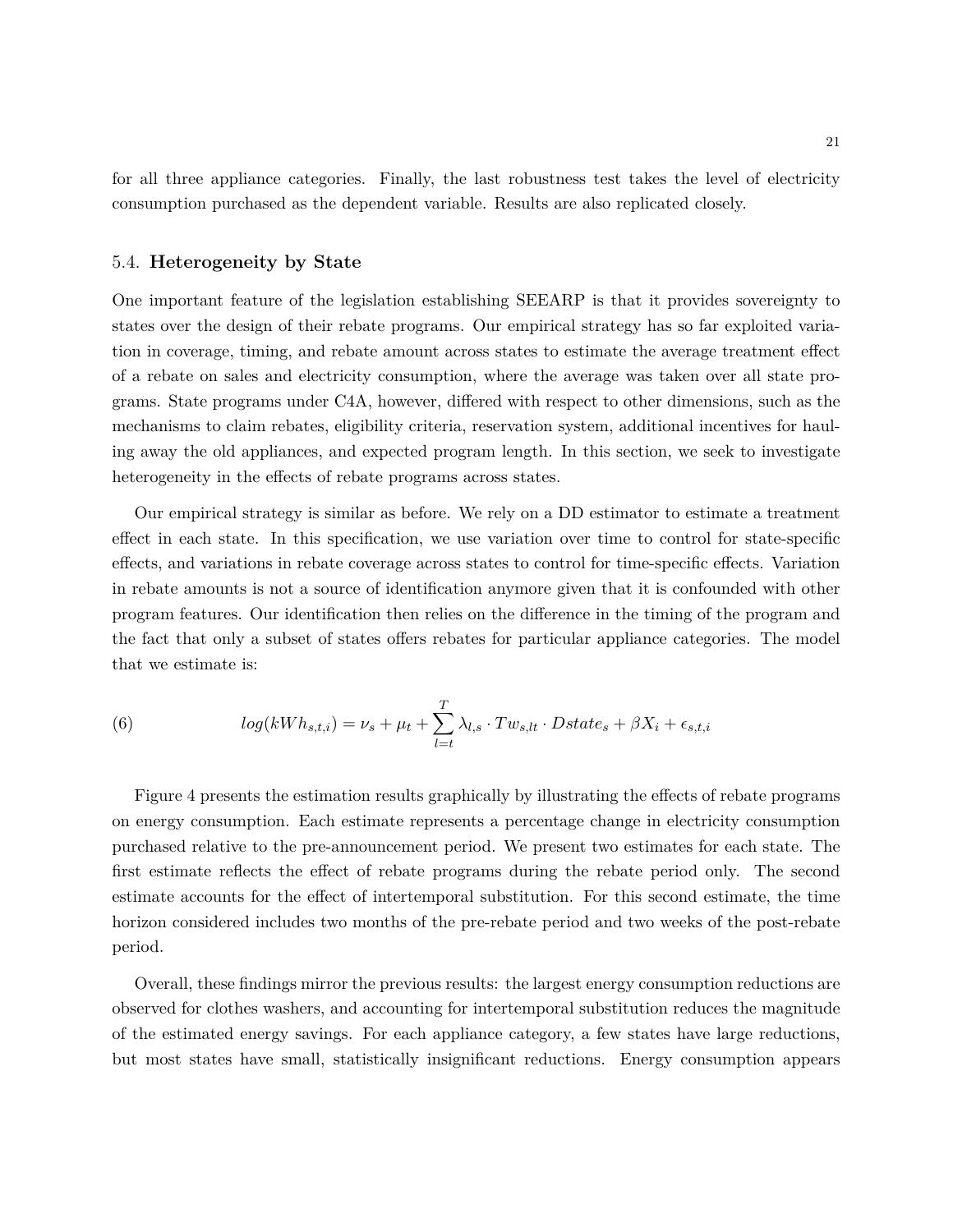to increase under some state rebate programs, but these estimates tend to have large confidence intervals.

We also investigate how program design could explain the variation among states by regressing the mean estimate for each state on a vector of program characteristics, such as the average rebate amount, program duration, whether the rebates were ad valorem or not, whether rebates could be claimed online, the existence of a reservation system, incentive or requirement for hauling away the old appliance, and the eligibility criteria. The results are presented in the Appendix (Table A.8). More generous rebates tend to lead to larger energy savings for all appliances, except refrigerators, where the effect is not statistically significant. Offering an ad valorem rebate has the opposite effect. Having an eligibility criterion stricter than ES contributed to larger savings for dishwashers, but not for clothes washers. Recycling incentives also had an impact for dishwashers, but not for clothes washers. We do not find statistically significant effects for other program features.

#### 5.5. **Switchers, Freeriders, and Non-takers**

A unique feature of our data is that we observe the number of rebate participants shopping at our retailer in a number of states. This allows us to quantify the take-up rate, and distinguish among different types of participants. We define as takers the consumers who claimed a rebate. They fall into two categories: (1) switchers – the consumers who substituted away from a non-ES product, and purchased an ES product because of the existence of rebates; and (2) freeriders – the consumers who purchased an ES product and claimed a rebate, but would have bought an ES product in the absence of the rebate program. We define the non-takers as the consumers who made a purchase during the rebate period, but did not claim a rebate. Non-takers either purchased a non-ES product, or purchased a certified product, but did not claim a rebate. These last consumers may have been unaware of the rebates, found that the transaction costs to claim rebates were too high, or were simply ineligible under the state program (e.g., for those states that employed means testing for rebate eligibility).

We integrate our national retailer data with the DOE data for the 13 states that identify the retailer in their SEEARP reporting. For these states, the proportion of takers is simply the total number of rebate claims divided by total sales at our retailer. To estimate the switchers' share of rebate claims, we employ a state-specific estimator where our dependent variable is the log of total sales of ES products:

(7) 
$$
log(SalesES_{s,t}) = \nu_s + \mu_t + \sum_{l=t}^{T} \lambda_l \cdot Tw_{s,lt} \cdot Dstate_s + \epsilon_{s,t}
$$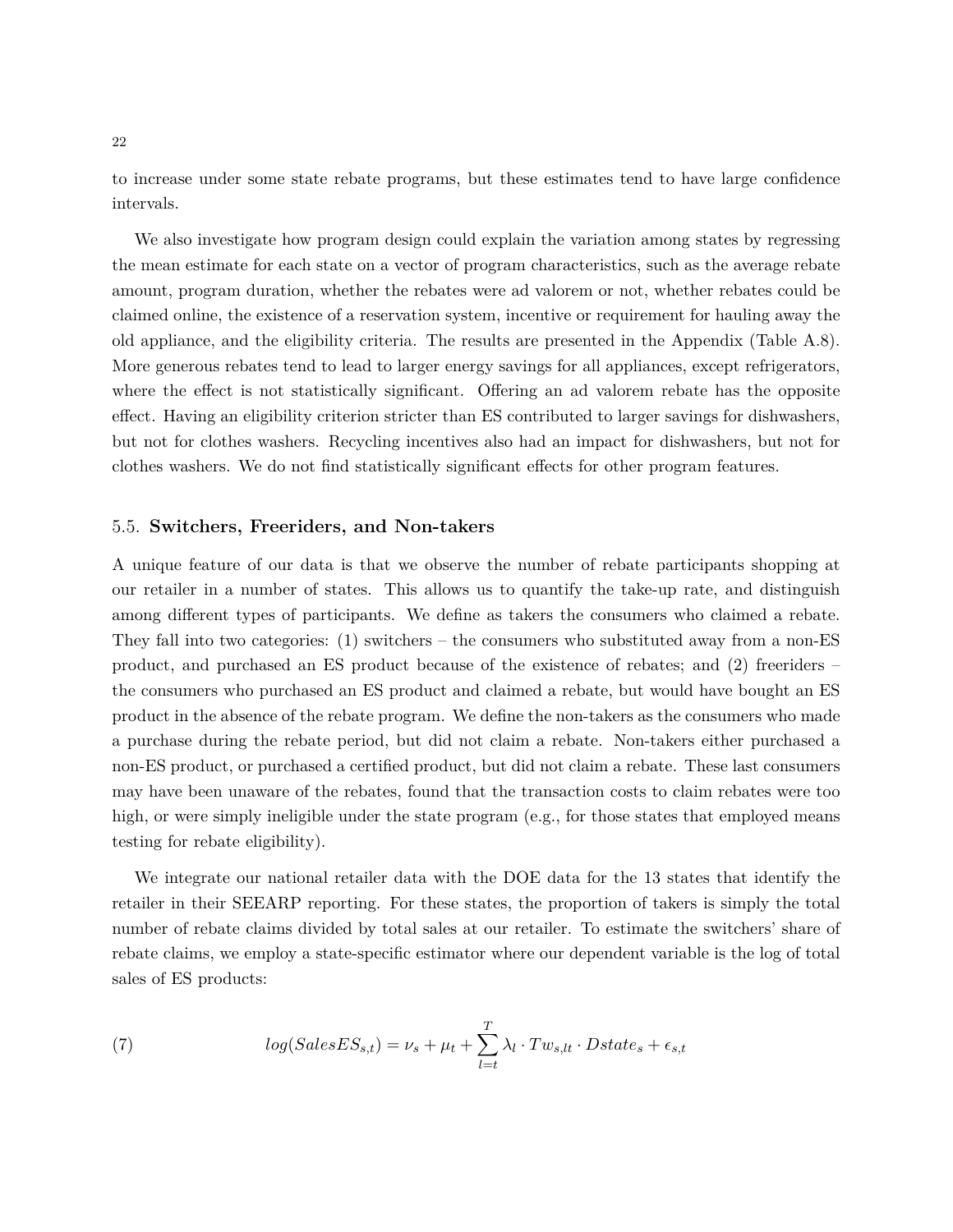As before, the index *s* denotes state and *t* denotes week. We use this model to estimate product sales with rebates and separately to estimate product sales without rebates by setting the dummies *T ws,lt* to zero. The difference between the predicted sales with and without rebates yields the estimated number of switchers. This approach allows us to estimate the number of switchers for each week that rebates were offered accounting for the intertemporal substitution in the pre-rebate and the post-rebate periods. We simply estimate the number of freeriders as the difference between the total number of rebate claims and the estimated number of switchers. $^{24}$ 

Table 7 reports the estimates for all states for which the retailer's and DOE's data were successfully matched. The second and eighth columns are the DD estimates of the effect of rebates on the sales of ES products. The estimates of the second column correspond to the percentage change in sales during the rebate period only. In the eighth column, the effect of rebates is measured over the rebate period, two months of the pre-rebate period, and two weeks of the post-rebate period. The other columns report the proportions of switchers, freeriders, non-takers who bought an ES product, and non-takers who bought a non-ES product among the whole population of consumers.

The first important result to note is that the proportion of switchers tends to be small relative to the proportion of freeriders. Focusing on the estimates for the rebate period only and the U.S. average, the ratio of switchers to freeriders is 1:4, 2:5, and 13:3 for refrigerators, clothes washers, and dishwashers, respectively. If we account for the effect of intertemporal substitution, these ratios fall substantially to 1:10, 1:12, and 3:8. These estimates imply that among the program participants, 91% (refrigerators), 92% (clothes washers), and 73% (dishwashers) of the participants were freeriders.

The second important result is that there are large variations across states. During the rebate period only, rebates had a large impact on ES market share. This is especially true in Florida, which had a generous but short-lived program. In Massachusetts, Ohio, Oklahoma, and South Carolina, the effects tend also to be large for all three appliance categories. Some estimates, however, are small and imprecisely estimated, and others are even negative (Virginia). Once we include the prerebate period and post-rebate period, the effects are much smaller, consistent with our previous results.

A third important result is that the fraction of non-takers is large. This suggests that the transaction costs of claiming a rebate deterred some consumers. The share of consumers that bought non-ES appliances varies between 10% and 30% of the market. The fact that these consumers did

 $^{24}$ Note that under this approach, it is possible to obtain a negative proportion of freeriders if we overestimate the number of switchers.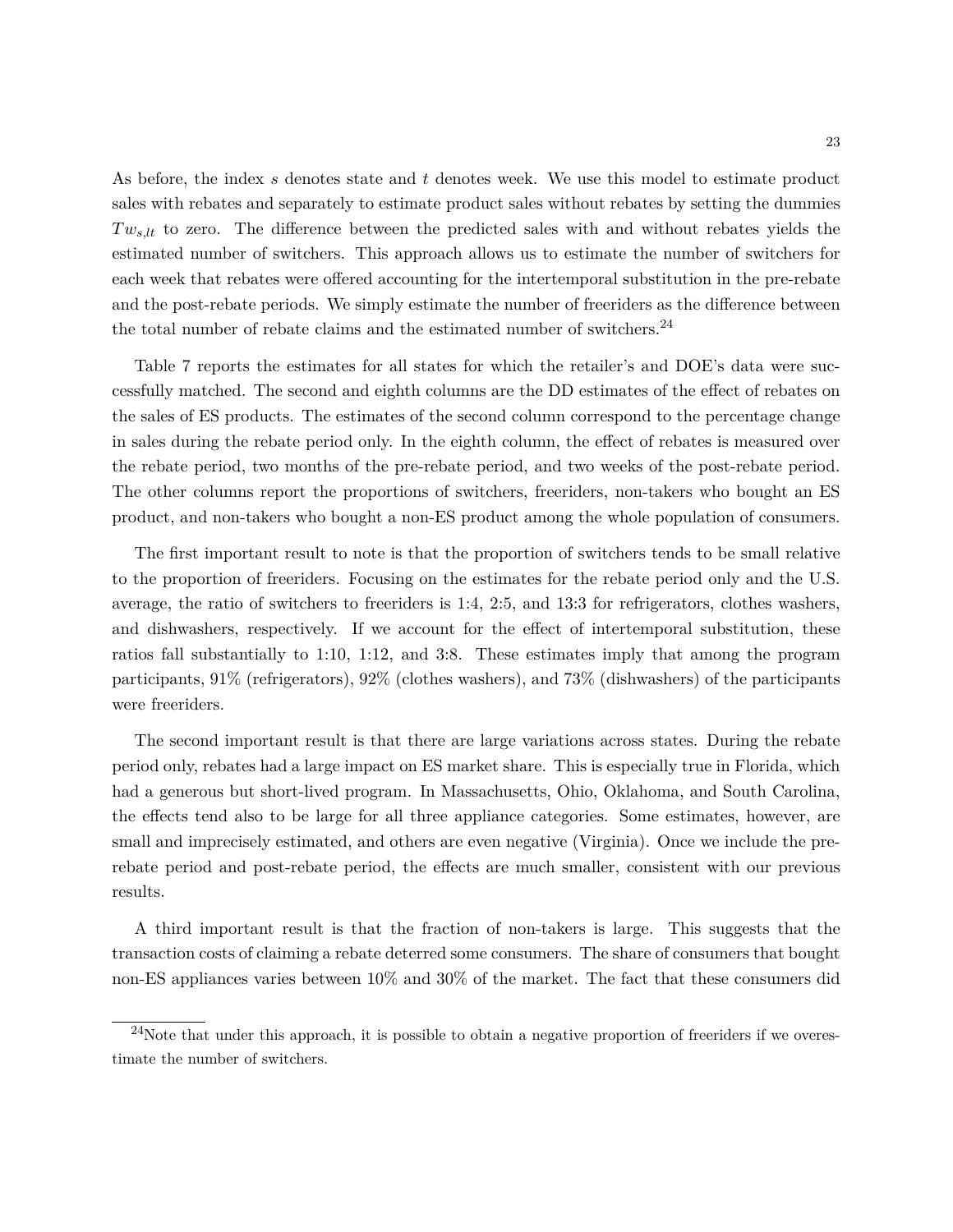not purchase an ES product even in the presence of the generous subsidies implies that financial incentives may not be the best way to change their behavior.

# 6. **Income Effect and Upgrading**

We now investigate the impact rebates had on the type of product that consumers purchased. In particular, we test if rebates induced an income effect and led consumers to purchase higher quality appliances. Our empirical strategy relies again on a DD estimator, except that our outcome variables are various product attributes, such as appliance size, style, and other add-ons.

Table 8 presents the results for models with size as the outcome variable.<sup>25</sup> We present two specifications for each appliance category. In the first specification, we consider all transactions and find that during the rebate program, especially in the first week, the average appliance size increases modestly. We can attribute this increase to two factors: ES products are larger on average due to the certification requirement and an income effect. To isolate the income effect, the second specification conditions on a purchase of an ES product. That is, we test if the rebates influence the type of ES appliance models purchased. If the income effect is important, it should be reflected in the average characteristics of ES models purchased. Conditioning on an ES purchase, we still find small increases in the size of ES products purchased, which provides evidence of a small income effect induced by the rebates. These increases are less than 1%. Note that these estimates correspond to an intent-to-treat, as not all consumers that purchased an ES product claimed a rebate. By matching the DOE and retailer's data for a subset of states, we find that in the first week of the rebate programs, 23% and 33% of the consumers who purchased an ES refrigerator or clothes washer, respectively, claimed a C4A rebate. This suggests that the magnitude of the income effect on size is on the order of 2% to 3%.

Table 8 presents similar regressions where the outcome variable is a binary categorical variable that describes the style of the appliance. For refrigerators, we distinguish between top-freezer (1) and other styles (0 if bottom-freezer or side-by-side). For clothes washers, we distinguish between top-load (1) and front-load (0). According to industry experts, top-freezer and top-load models tend to be perceived as lower quality by consumers. More importantly, the ES requirements vary across these different appliance styles. For refrigerators, manufacturers tend to certify more bottom-freezer

<sup>25</sup>We present only results for refrigerators and clothes washers for which we observe the overall volume measured in cubic feet. For dishwashers, size is a categorical variable that takes four different values. Using an ordered probit, we found qualitatively similar results for dishwashers. Figure A.3 in the Appendix provides similar graphical evidence. Using a non-paramatric estimator, we show that the size of the appliances purchased increased slightly in the initial weeks of the rebate programs, but dropped just before the start.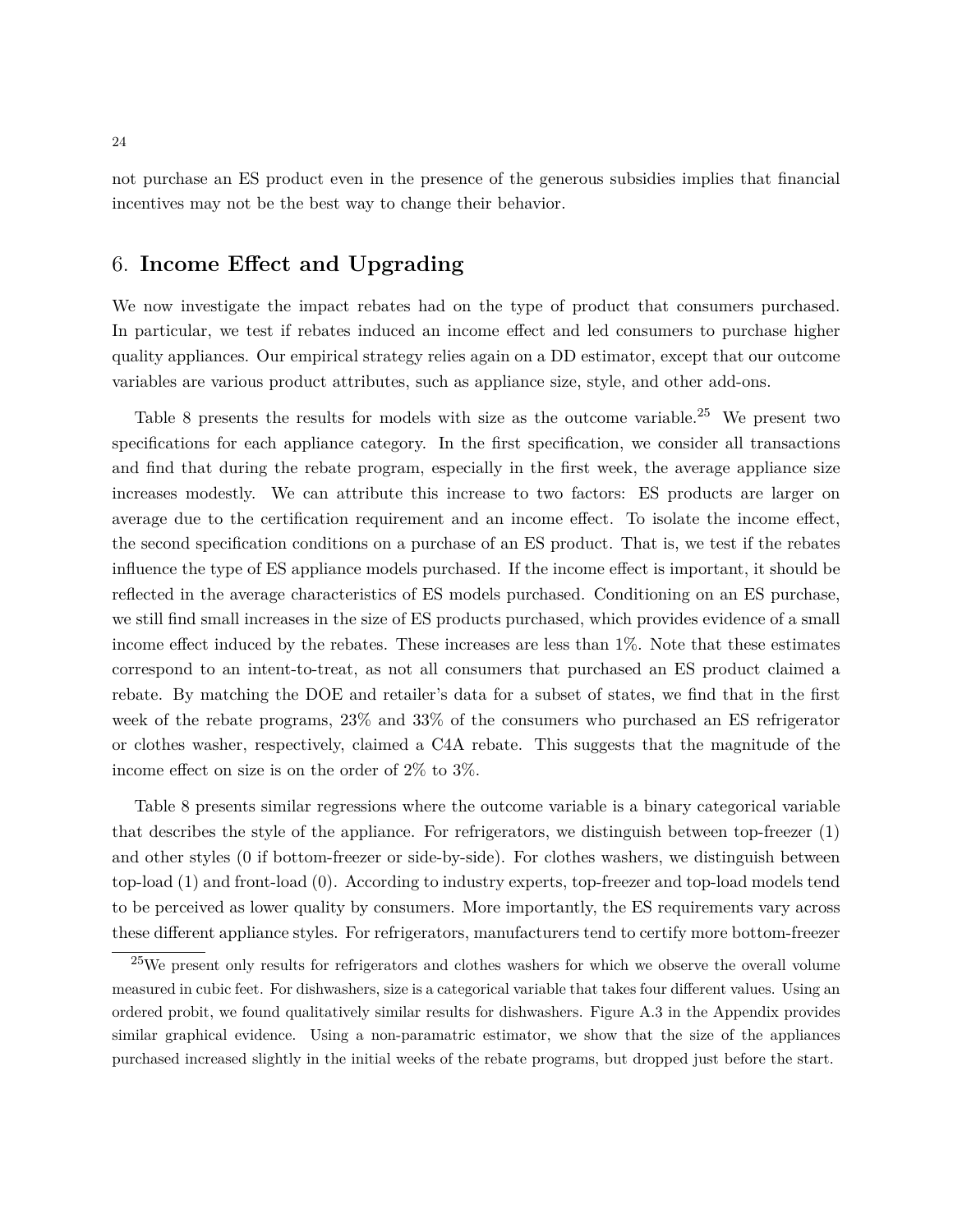and side-by-side refrigerators, and for clothes washers, ES models tend to be front-load (Table 3). These manufacturers' decisions may reflect both a lower opportunity cost to meet the certification requirement for these appliance styles and a desire to bundle the ES certification with higher quality products. We find that the market share of top-freezer and top-load models decreases significantly during the rebate programs. However, we don't find evidence that this decrease is attributable to an income effect – when we condition on ES purchases (second specification), the effects are close to zero and not significant. In sum, it appears that the rebates do not induce consumers to seek higher quality along this dimension. On the other hand, the ES requirements distort choice by favoring particular appliance styles.

As a proxy for overall quality, we employ manufacturer suggested retail price (MSRP) – set when the product entered the market – as an outcome variable (Table 9). The MSRP we use, therefore, does not vary over time. We find that during the first week of the rebate programs, the average price increases for all three appliance categories. Once we condition on a purchase of an ES product, the effects are mixed. For dishwashers, we still detect a significant price increase. Note that the proportion of takers in the first week for dishwashers is 34%. The upgrade due to a possible income effect is thus economically significant. For clothes washers, the estimates are close to zero throughout the rebate period. For refrigerators, we find a price decrease during the rebate period, suggesting that ES models purchased were of lower overall quality during the rebate period.

Overall, we found mixed evidence that rebates led to an important income effect. It appears that some consumers who took advantage of the generous rebate programs upgraded to larger appliances. Moreover, we only find robust evidence that rebates led consumers to purchase higher quality models for dishwashers. For refrigerators, we observe the opposite effect, and no effect for clothes washers. On the other hand, our results clearly show the nature of the ES certification requirement also induced consumers to choose different appliance styles.

### 7. **Policy Analysis**

#### 7.1. **Cost-Effectiveness Analysis**

How does the cost-effectiveness of C4A compare to other energy-efficiency programs? To investigate this question, we propose a simple approach to measure cost-effectiveness. First, we assume that freeriders do not contribute to energy savings. We then consider that for marginal consumers the savings correspond to the difference in the average (non-sales weighted) electricity consumption between the eligible models and non-eligible models offered on the market. To illustrate, if the eligibility criterion is the ES certification, the average savings for the whole population of participants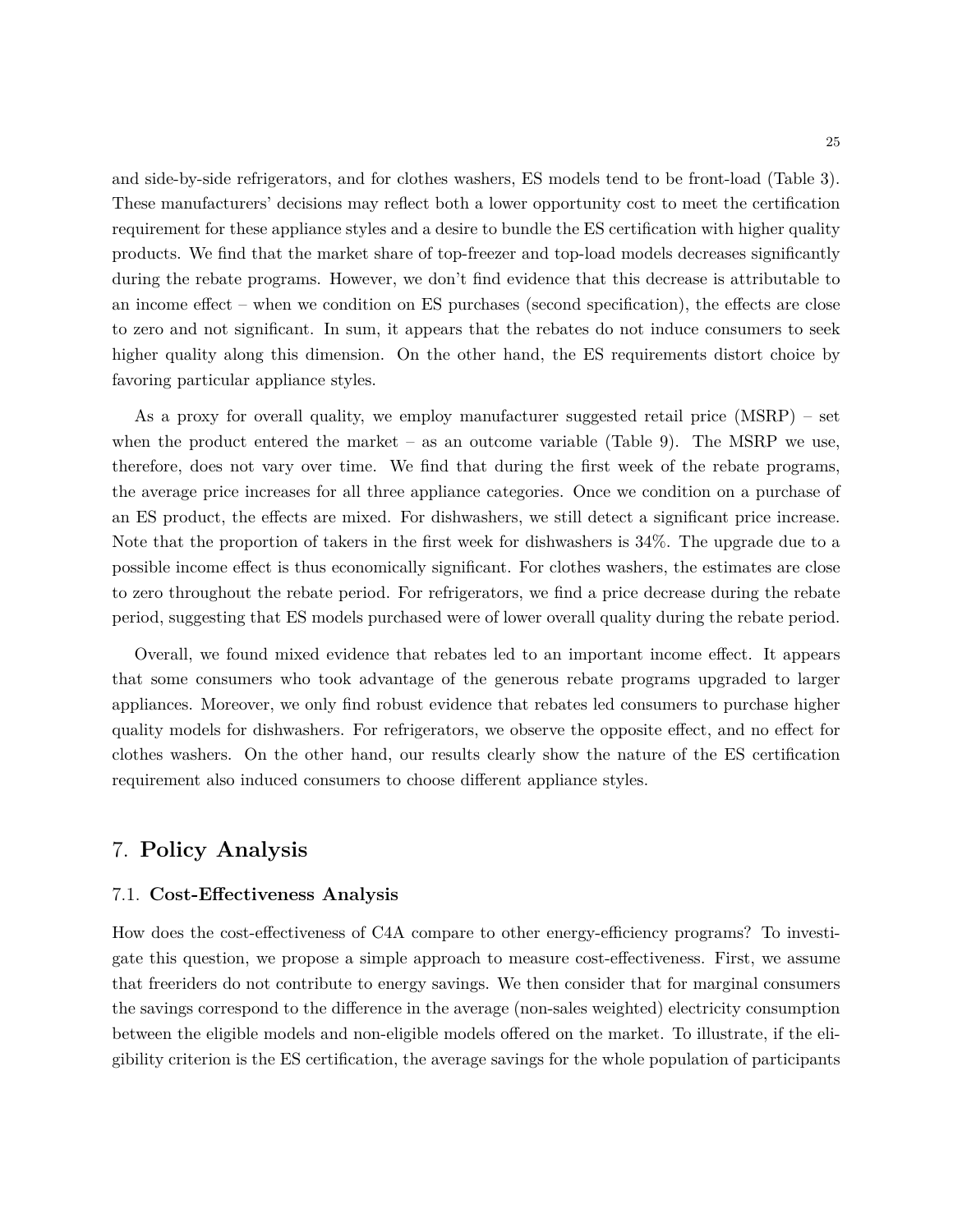$(\overline{kWh}_{Saved})$  is given by:

(8) 
$$
\overline{kWh}_{Saved} = (1 - P_{free}) \cdot (\overline{kWh}/y^{ES} - \overline{kWh}/y^{NonES}) \cdot Lifetime
$$

where *Pfree* is the proportion of freeriders among the population of consumers that claimed a rebate, and  $\overline{kWh}/y^{ES} - \overline{kWh}/y^{NonES}$  is the difference in average annual electricity consumption between ES-certified and non-ES-certified models offered. This difference is then multiplied by the average lifetime of the appliance. For all of our calculations, we assume a 15-year lifetime. For all three appliances, we compute the electricity consumption of the model offered using data from NPD Group, a market research company. The NPD data are point of sales from a large sample of appliance retailers, including the one for which we collected data. The NPD data have been used in several recent studies of the appliance market (Houde 2014; Spurlock 2013; Ashenfelter, Hosken, and Weinberg 2013). They provide monthly sales at the model level from the year 2001 to 2011. For our policy analysis, we impute the choice set for the years 2010-2011 using sales recorded by NPD.

We also present cost-effectiveness estimates adjusted for the effect of accelerated replacement. In constructing our adjustments, we have made assumptions biased toward showing how accelerated replacement could most improve cost-effectiveness. We first assume that all switchers replaced their old appliances five years earlier than they would have in the absence of the program. We selected five years after inspecting the manufacturing year for a subset of refrigerators that were scrapped under C4A.<sup>26</sup> For these replaced refrigerators, we found that the average manufacturing year was 2001 and the average electricity consumption was 639 kWh/y. Again, assuming that the average life expectancy of a refrigerator is  $15 \text{ years}^{27}$  implies that marginal consumers (switchers) may have pulled forward their replacement decision by five years under C4A, on average.

 $^{26}$ To identify the manufacturing year of the refrigerators replaced, we matched the DOE data with data from the California Energy Commission, which provides historical attribute data for refrigerators dating back to 1978. Our matching procedure can only recover detailed attribute information for a subset of refrigerators that were replaced under C4A (approximately 10,000) because not all states recorded the manufacturer appliance numbers of the replaced appliances. There were also some inconsistencies in the way the manufacturer numbers for replaced appliances were recorded in the C4A database. For clothes washers and dishwashers, we could not recover attribute information on the replaced appliances, because we do not have historical attribute data.

<sup>&</sup>lt;sup>27</sup>The DOE assumes a lifetime of 18 years in its regulatory impact analysis of minimum efficiency standards for refrigerators. According to a study of the National Association of Home Builders (NAHB 2007), the average life expectancy of refrigerators is 13 years.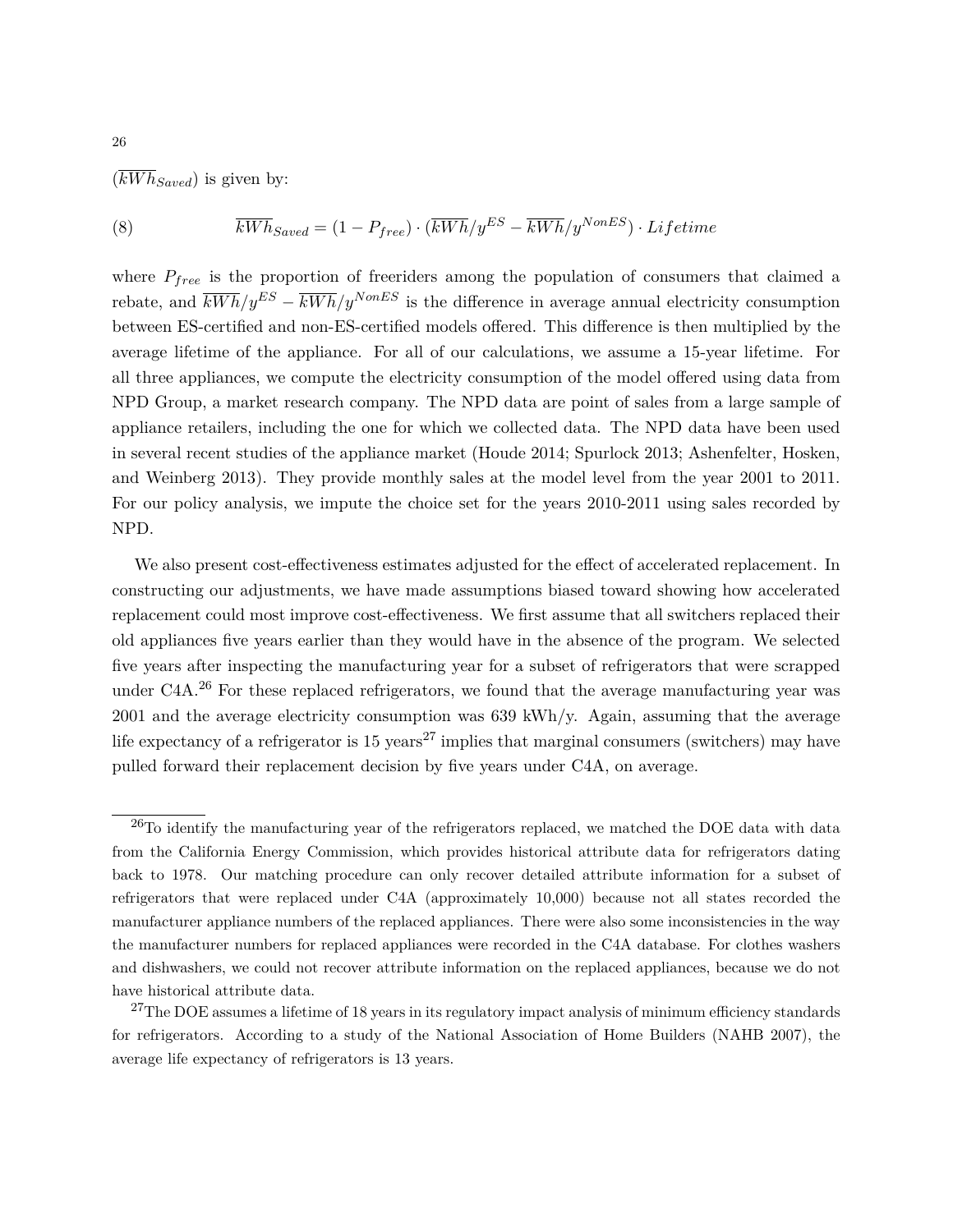We then compute the total amount of energy saved by taking the difference in electricity consumption of an ES-rated appliance purchased in 2010 and an appliance purchased 10 years before (in 2001). We then sum this difference over 5 years. For the remaining, 10 years of the appliance lifetime, the average savings are simply the difference between an ES and non ES-rated appliance purchased in 2010.

For clothes washers and dishwashers, we adjust for accelerated replacement under the same assumptions: C4A marginal consumers replaced clothes washers and dishwashers that were about 10 years old and the average lifetime of an appliance is  $15$  years.<sup>28</sup> The average electricity consumption of a clothes washer or a dishwasher purchased in 2001 is 793 kWh/y and 457 kWh/y, respectively.

Table 10 compares our cost-effectiveness measure for different proportions of freeriders, including our preferred estimates.<sup>29</sup> At the average rebate amount offered for all three appliance categories, the C4A did not perform well. The dollar amount spent for each kWh saved is \$1.46 for refrigerators, \$0.44 for clothes washers, and \$0.61 for dishwashers. This well exceeds the cost found for other utility-funded programs, which is \$0.06, on average (Arimura, Li, Newell, and Palmer 2012). Table 10 also shows that C4A would have cost more than \$0.13 per kWh saved for refrigerators and dishwashers even if there is zero freeriding. Due to the much larger difference between ES and non-ES clothes washers' energy consumption, lower-freeriding proportions of 50% or less would have delivered cost-effectiveness on par with other utility-funded programs.

Even after adjusting for accelerated replacement, the cost-effectiveness estimates remain high (Table A.10). The adjustment reduces the cost of each kWh saved by about a factor of two at best, with cost-effectiveness under accelerated replacement ranging from \$0.25 to \$0.98 per kWh.

Would it have been possible to achieve better cost-effectiveness using alternative eligibility criteria? One limitation of ES-based rebates is that they provide an implicit subsidy for other attributes. To avoid these perverse incentives, we consider criteria solely based on electricity consumption. In other words, we construct a rebate that is not a function of the existing information (ENERGY STAR) and regulatory (minimum efficiency standards) programs. For instance, we consider offering rebates only for products in the lower 5th, 10th, or 20th percentiles of electricity consumption. Of course, products that consume less electricity in absolute terms tend be smaller, and may have

 $^{28}$ According to NAHB (2007), the average life expectancy of clothes washers and dishwashers is 10 years and 9 years, respectively. Thus, our assumptions are biased toward estimating greater energy savings and lower cost per kWh saved from C4A.

 $^{29}$ Our preferred estimates of the proportion of freeriders are from Table 7 (columns 9 and 10). The ratio of the proportions of switchers and freeriders in the overall population implies that the proportion of freeriders among program participants is 91%, 92%, and 73% for refrigerators, clothes washers, and dishwashers.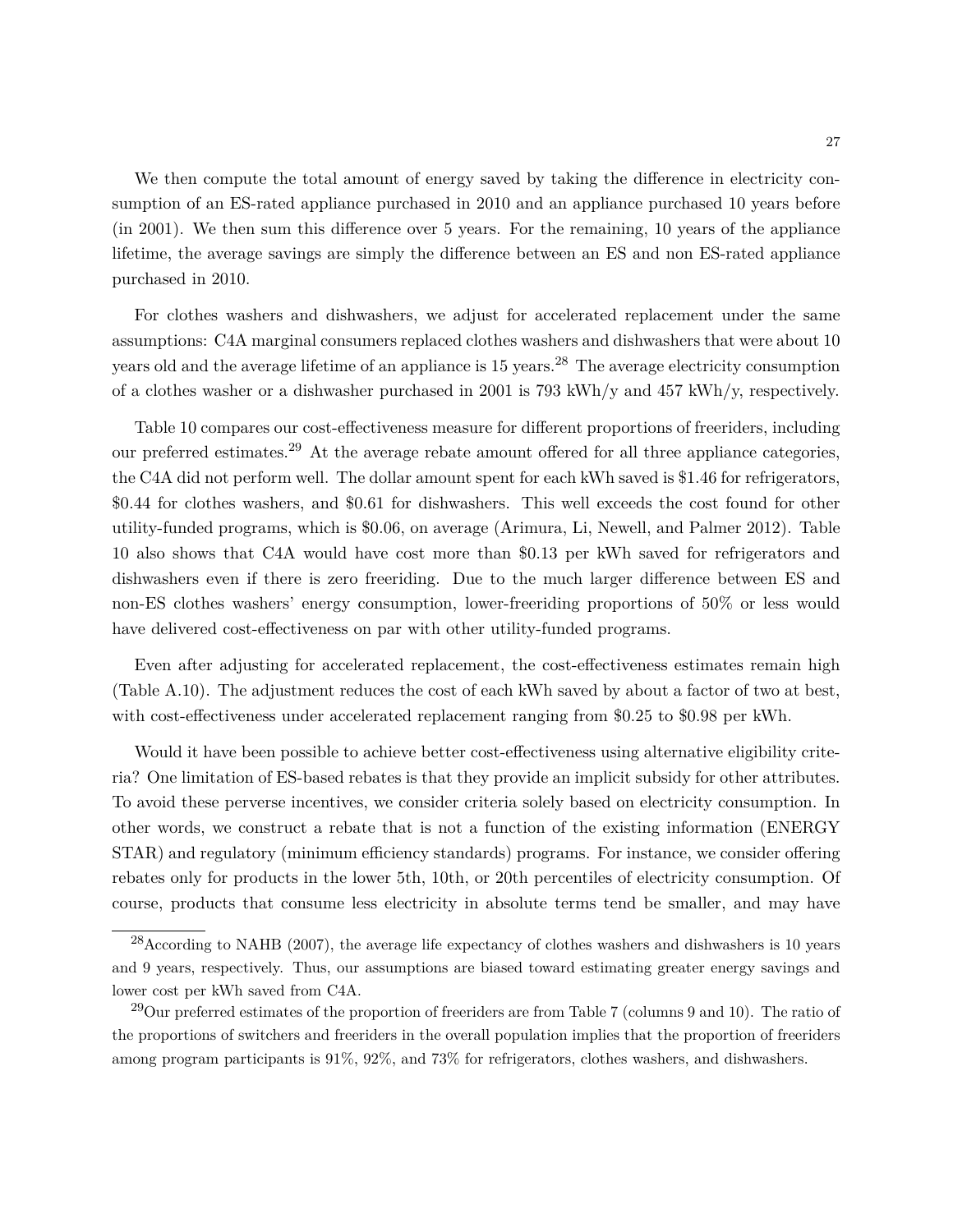fewer features. Eligible products are thus most likely inferior in the non-energy dimension, which is at the source of welfare losses. The cost-effectiveness metric does not account for these losses. The estimates reported in Table 10 should then be interpreted as an upper bound for the potential benefits of using a particular criterion. We find that using non-attribute based rebates improves the cost-effectiveness for refrigerators and dishwashers, only. However, the cost per unit energy saved is still high for these two appliance categories. For instance, the cost is above \$0.20 for each kWh saved if the proportion of freeriders is 75%.

#### 7.2. **Comparison with Other Estimates**

The DOE contracted the consulting group D&R International to evaluate the impact of the C4A program. According to D&R, C4A had a large impact and led to important energy savings (D&R, 2013). Their estimate of the overall savings is 2 trillion BTU per year, and the major appliances contributed to savings of 815 billion of BTU per year.

To put these aggregate energy savings in perspective, D&R estimated average annual savings per rebate claim of 116 kWh/y, 257 kWh/y, and 57 kWh/y for refrigerators, clothes washers, and dishwashers, respectively.<sup>30</sup> We cannot reconcile these large energy savings with our estimated free-riding behavior. If we were to use Equation 8 to impute the proportion of freeriders using the same assumptions as above, we would find that the D&R estimates imply that the proportions of freeriders would fall below 0% for all three appliance categories. (I.e., the proportions of switchers would exceed 100%.) Even after accounting for the effect of accelerated replacement, these estimates appear to be overly optimistic. For example, assuming that all refrigerator rebate claimants were switchers and they each scrapped a 10-year-old refrigerator and purchased an ES refrigerator five years earlier than they would have in the absence of the program, then the proportion of switchers would still exceed 100%. Under these same assumptions, the proportion of freeriders would have to be no more than 25%-30% for clothes washers and dishwashers, respectively, well below the 92% and 73% estimated free-riding rates in our analysis. These differences illustrate the importance of explicitly accounting for free-riding behavior, including through intertemporal substitution beyond the time horizon of program operation, in assessing the impact of energy efficiency subsidies on investment decisions and energy outcomes.

 $30$ Table A.9 reports their estimates for the three appliances that we study.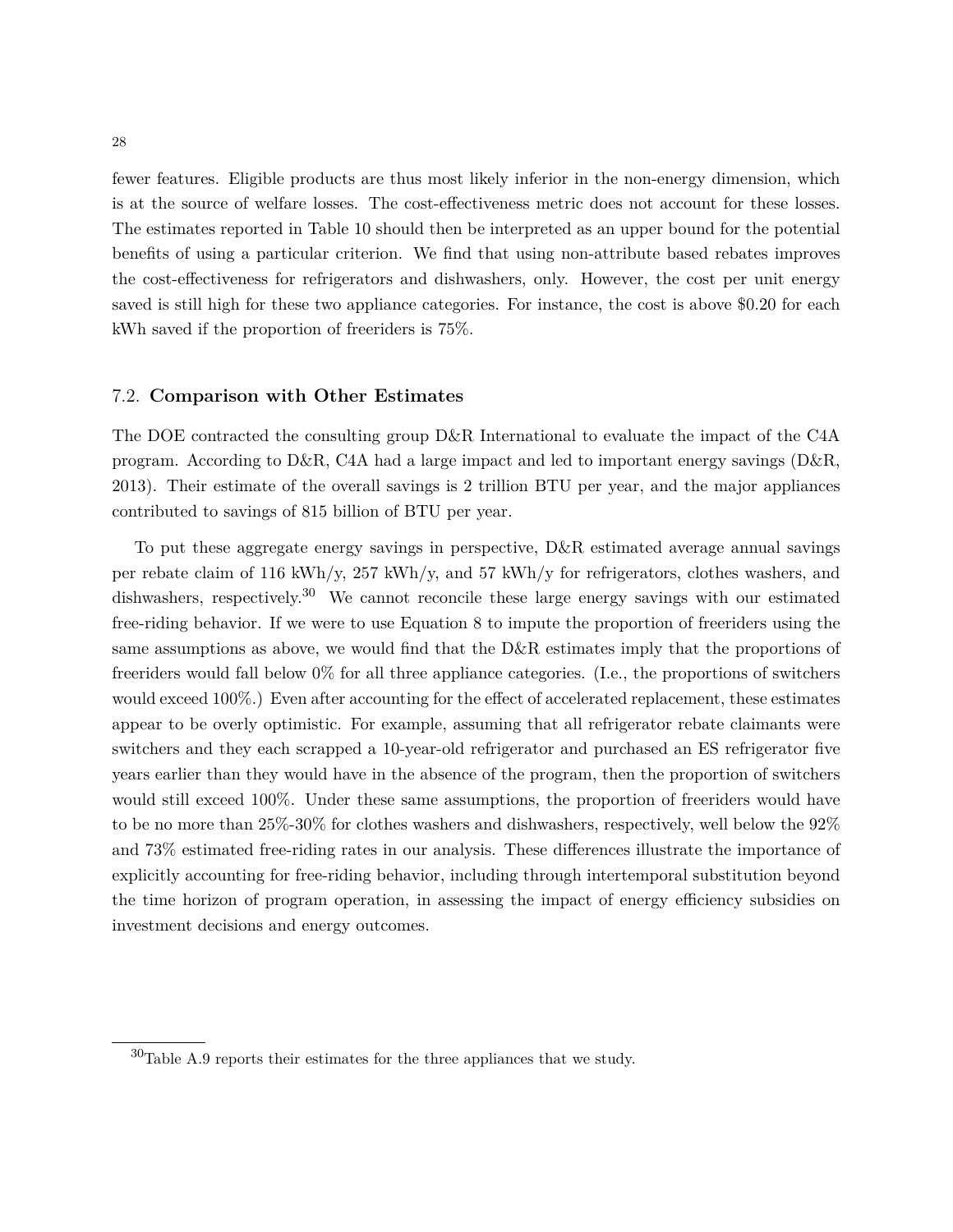### 8. **Conclusion**

In this paper, we investigate the incremental impact of an energy-efficient appliance rebate program, Cash for Appliances, in light of existing standards and information disclosure programs. We present a collection of estimators that suggest that the energy savings associated with the program are most likely very small. Our national estimators suggest energy savings of less than 1 kWh/year for refrigerators, and fairly precise statistical zero effects for clothes washers and dishwashers. The state-specific estimators illustrate statistically significant but relatively small (e.g., a few percentage points) declines in electricity consumption for the states with the greatest energy savings

The modest energy savings reflect several factors. First, consumers substituted over time to take advantage of the rebates: some consumers who took advantage of the rebates by purchasing energyefficient appliances would have made a similar purchase a few weeks earlier if the rebates had not been offered. We find evidence that some other consumers may have accelerated the replacement of their old appliances by a few years. Even after making a generous adjustment for the effect of accelerated replacement, however, the overall impact of the program on long-term energy demand is likely to remain modest.

Second, the reliance on ES certification, which itself relies on attribute-based minimum standards, appeared to undermine the energy-saving objective of the rebate programs. The ES requirement and minimum efficiency standards define energy efficiency as a function of size, style, and other features. As a result, we find that rebates for ES products act as an implicit subsidy for some attributes. Moreover, we also find that the generous rebates induced a small income effect, and led consumers, at least some, to purchase larger appliances.

Third, program administrators could not identify switchers from freeriders. By making all ES purchases eligible for a rebate within a given program, many consumers who already planned to buy an ES-rated appliance could claim the rebate without a change in behavior. Indeed, it may reflect the relative success of energy labels and ES labeling that ES-rated appliances constituted about one-half to three-quarters of market share in the months leading up to the implementation of C4A for our three appliance categories. These larger market shares, however, also risk creating a substantial number of inframarginal rebate claimants, which undermines the cost-effectiveness and efficacy of C4A.

We estimate freeriding rates of 73% to 92% across our three appliance categories. As a result, our measures of cost-effectiveness, ranging from \$0.44 to \$1.46 per kWh saved, are an order of magnitude greater than the \$0.06 per kWh average cost-effectiveness estimated for utility-sponsored energy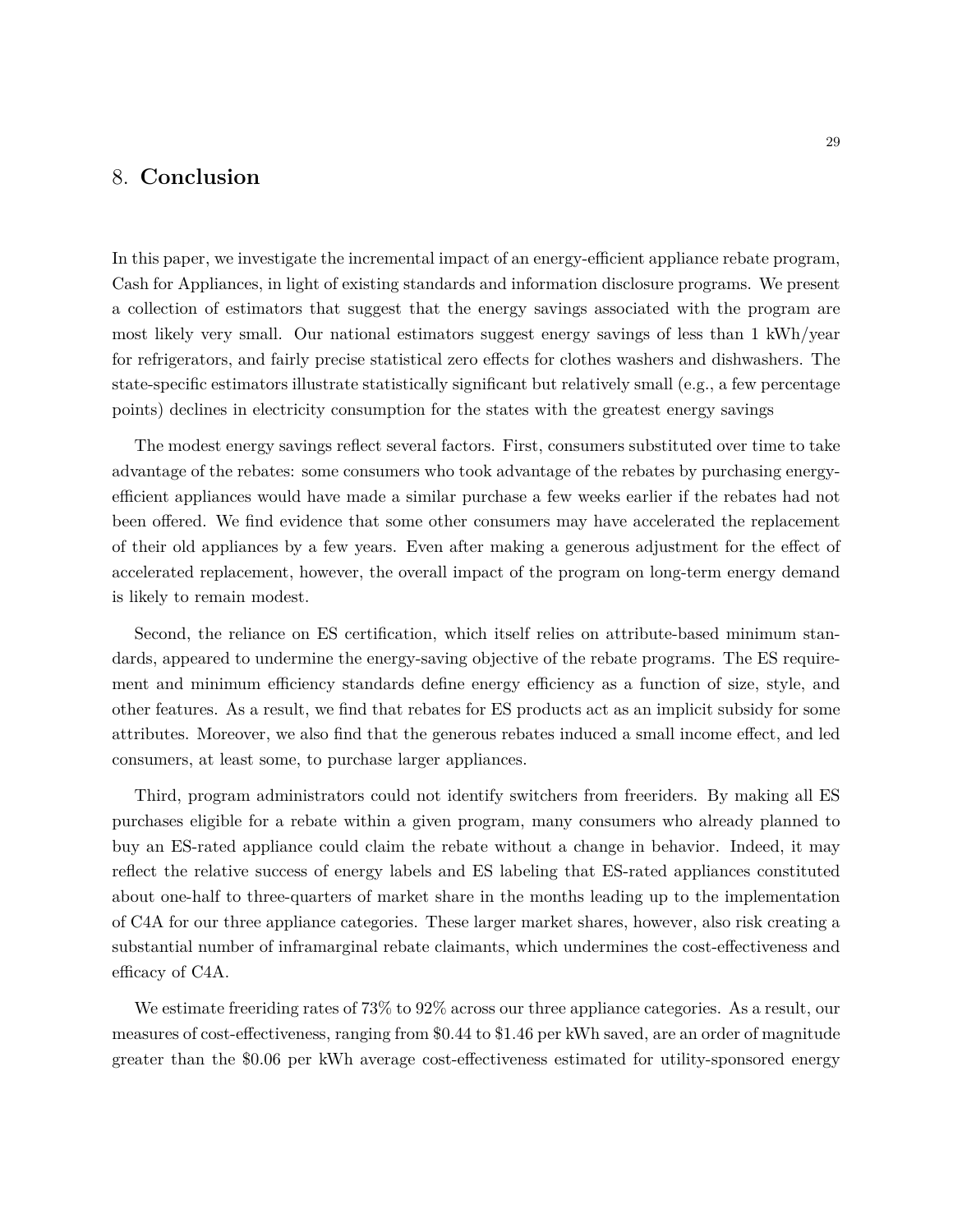efficiency programs. Even after generous assumptions about accelerated replacement, the cost per kWh saved of C4A remains 4 to 16 times greater than this average in the literature.

While our empirical analysis focused on the implementation of a 2009 Recovery Act program, it has implications for energy efficiency policies in an array of contexts. First, energy-efficient appliance rebate programs are a common element of state, local, and utility energy programs and an emerging element of U.S. climate change policy. The Northeast and Mid-Atlantic states that operate the Regional Greenhouse Gas Initiative, a utility-sector carbon dioxide cap-and-trade program, direct some of the revenues generated through the quarterly auctions of emission allowances to energy-efficient appliance rebate programs. As noted above, the Environmental Protection Agency has also identified energy-efficient appliance rebate programs as one policy option in implementing power sector greenhouse gas emission performance standards. Second, the energy policy space is characterized by a mix of overlapping policy instruments. This analysis illustrates the potential for the presence of multiple pre-existing instruments to undermine the cost-effectiveness of a new (marginal) policy instrument. Instrument design that fails to account for this complicated policy space may risk higher costs and/or lower efficacy.

## **References**

- Alberini, A., W. Gans, and C. Towe (2014): "Free Riding, Upsizing, and Energy Efficiency Incentives in Maryland Homes," *The Energy Journal*, Forthcoming.
- Aldy, J. E. (2013): "Policy Monitor. A Preliminary Assessment of the American Recovery and Reinvestment Act's Clean Energy Package," *Review of Environmental Economics and Policy*, pp. 136–155.
- ALLCOTT, H. (2011): "Social Norms and Energy Conservation," *Journal of Public Economics*, 95(9), 1082–1095.
- Allcott, H., and M. Greenstone (2012): "Is There an Energy Efficiency Gap?," *Journal of Economic Perspectives*, 26(1), 3–28.
- AMERICAN COUNCIL FOR AN ENERGY-EFFICIENT ECONOMY (2012): "State Energy Efficiency Resource Standards," Discussion paper, Washington, DC.
- Arimura, T. H., S. Li, R. G. Newell, and K. Palmer (2012): "Cost-Effectiveness of Electricity Energy Efficiency Programs," *The Energy Journal*, 33(2), 63–99.
- Ashenfelter, O. C., D. S. Hosken, and M. C. Weinberg (2013): "The Price Effects of a Large Merger of Manufacturers: A Case Study of Maytag-Whirlpool," *American Economic Journal: Economic Policy*, 5(1), 239–261.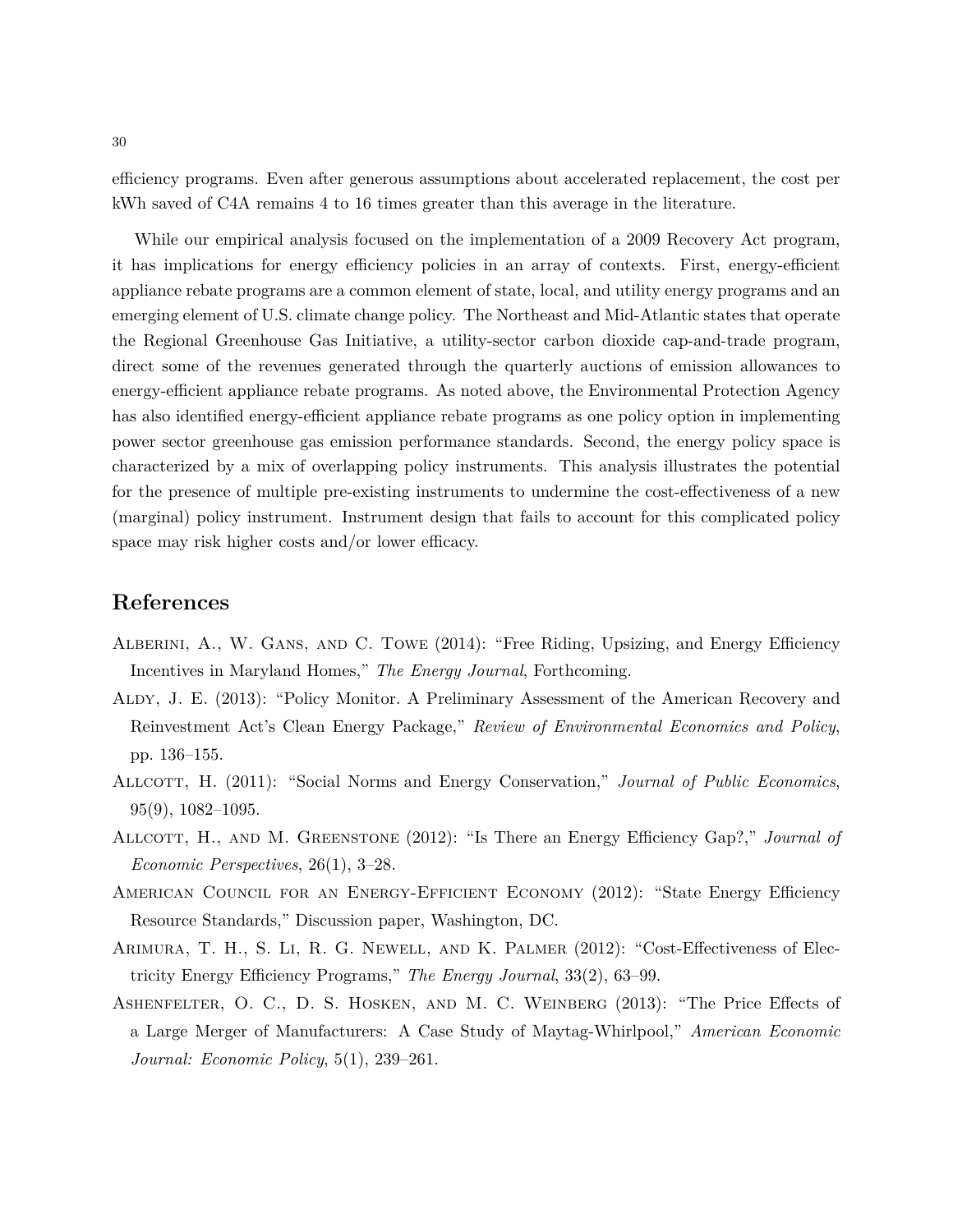- BARBOSE, G. L., C. A. GOLDDA, M. HOFFA, AND M. BILLINGSLEY (2013): "The Future of Utility Customer-Funded Energy Efficiency Programs in the United States: Projected Spending and Savings to 2025," Working paper LBNL-5803E, Berkeley, CA.
- BOOMHOWER, J., AND L. W. DAVIS (2014): "A Credible Approach for Measuring Inframarginal Participation in Energy Efficiency Programs," *Journal of Public Economics*, 113(0), 67–79.
- DATTA, S., AND S. GULATI (2009): "Utility Rebates for Energy Star Appliances: Are They Effective?," Working paper, University of British Columbia.
- DAVIS, L., A. FUCHS, AND P. GERTLER (2013): "Cash for Coolers: Evaluating a Large-Scale Appliance Replacement Program in Mexico," WP-230R, Energy Institute at Haas.
- Davis, L. W. (2008): "Durable Goods and Residential Demand for Energy and Water: Evidence from a Field Trial," *The RAND Journal of Economics*, 39(2), 530–546.
- DE GORTER, H., AND D. R. JUST (2010): "The Social Costs and Benefits of Biofuels: The Intersection of Environmental, Energy and Agricultural Policy," *Applied Economic Perspectives and Policy*, 32(1), 4–32.
- EPA (2014a): "Carbon Pollution Emission Guidelines for Existing Stationary Sources: Electric Utility Generating Units," Discussion paper, Washington, DC.
- (2014b): "Regulatory Impact Analysis for the Proposed Carbon Pollution Guidelines for Existing Power Plants and Emission Standards for Modified and Reconstructed Power Plants," Discussion paper, Washington, DC.
- GOULDER, L. H., AND R. N. STAVINS (2011): "Challenges from State-Federal Interactions in US Climate Change Policy," *American Economic Review*, 101(3), 252–257.
- Hoekstra, M., S. L. Puller, and J. West (2014): "Cash for Corollas: When Stimulus Reduces Spending," Working paper 20349, National Bureau of Economic Research.
- HOUDE, S. (2014): "Bunching with the Stars: How Firms Respond to Environmental Certification," Working paper, University of Maryland.
- Ito, K. (2012): "Does Conservation Targeting Work? Evidence from a Statewide Electricity Rebate Program in California," Working paper, Energy Institute at Haas.
- ITO, K., AND J. M. SALLEE (2014): "The Economics of Attribute-Based Regulation: Theory and Evidence from Fuel-Economy Standards," Working paper.
- Joskow, P. L., and D. B. Marron (1992): "What Does a Negawatt Really Cost? Evidence from Utility Conservation Programs," *The Energy Journal*, pp. 41–74.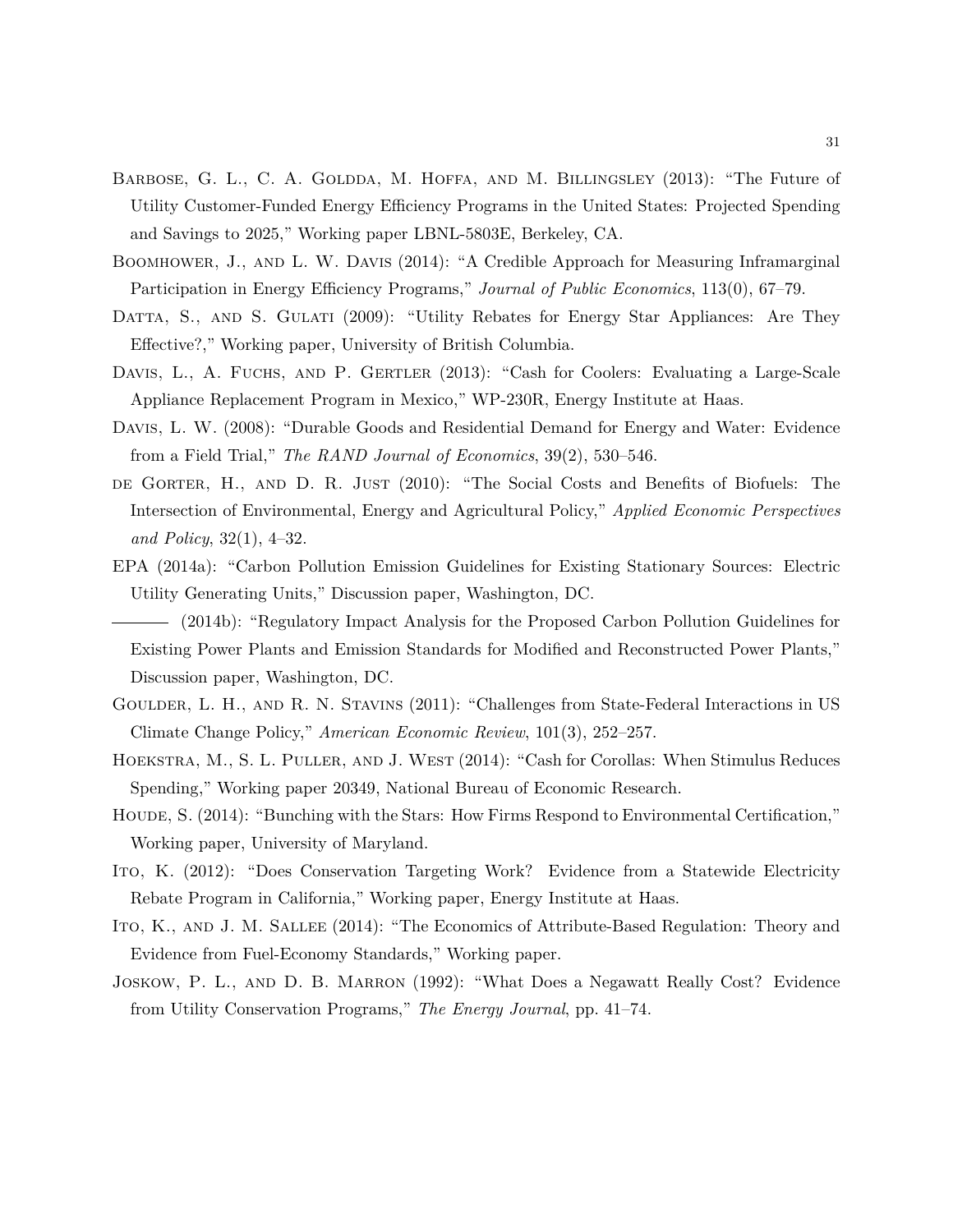- Levinson, A. (2012): *Belts and Suspenders: Interactions among Climate Policy Regulations*pp. 127–140. University of Chicago Press, Chicago, IL.
- Li, S., J. Linn, and E. Spiller (2013): "Evaluating Cash-for-Clunkers: Program Effects on Auto Sales and the Environment," *Journal of Environmental Economics and Management*, 65(2), 175– 193.
- MIAN, A., AND A. SUFI (2012): "The Effects of Fiscal Stimulus: Evidence from the 2009 Cash for Clunkers Program," *The Quarterly Journal of Economics*, 127(3), 1107–1142.
- NAHB (2007): "Study of Life Expectancy of Home Components," Report, National Association of Home Builders and Bank of America Home Equity.
- Spurlock, C. A. (2013): "Appliance Efficiency Standards and Price Discrimination," Working paper, Lawrence Berkeley National Laboratory.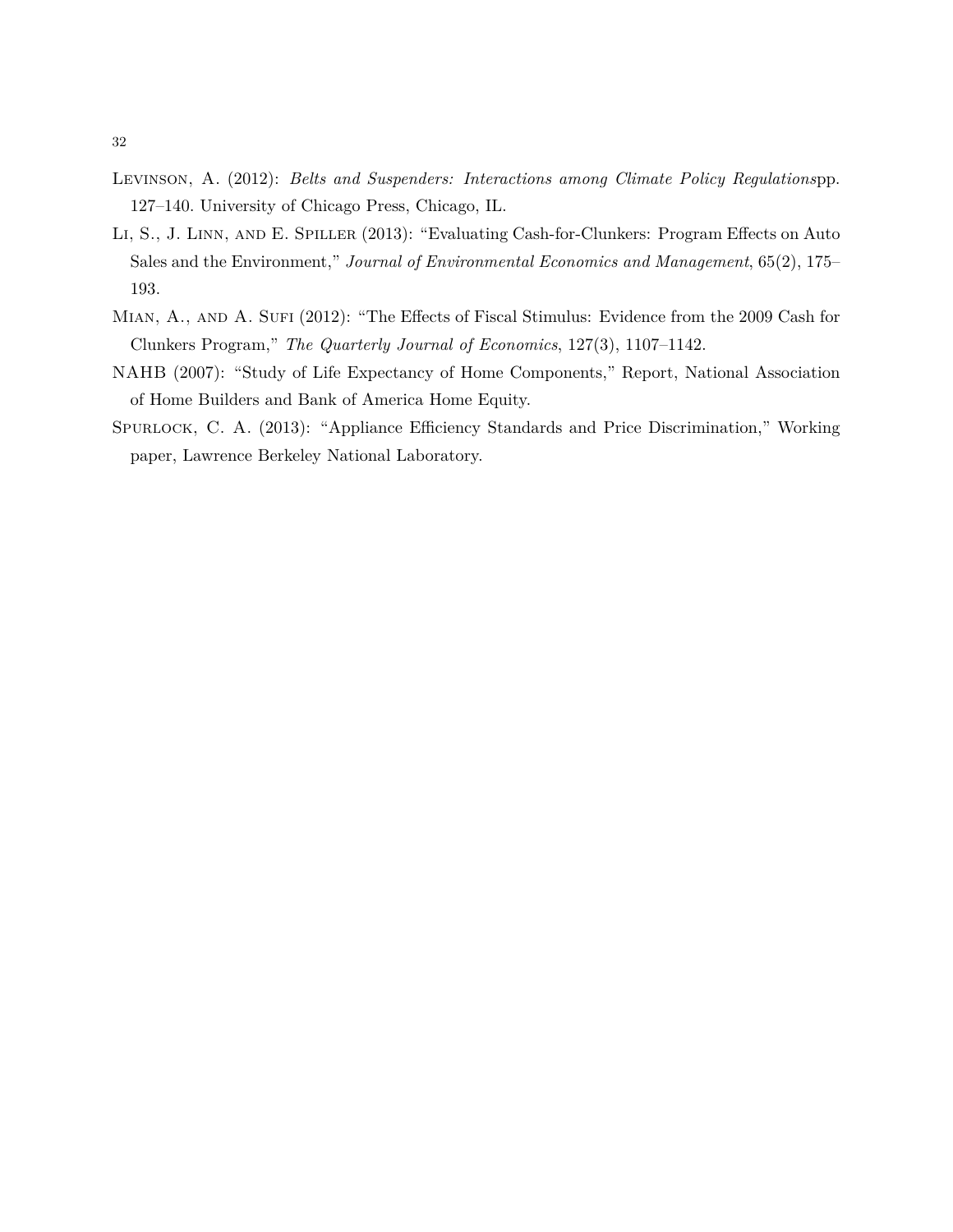# 9. **Figures and Tables**



Figure 1. The Simple Economics of Energy Efficiency Rebates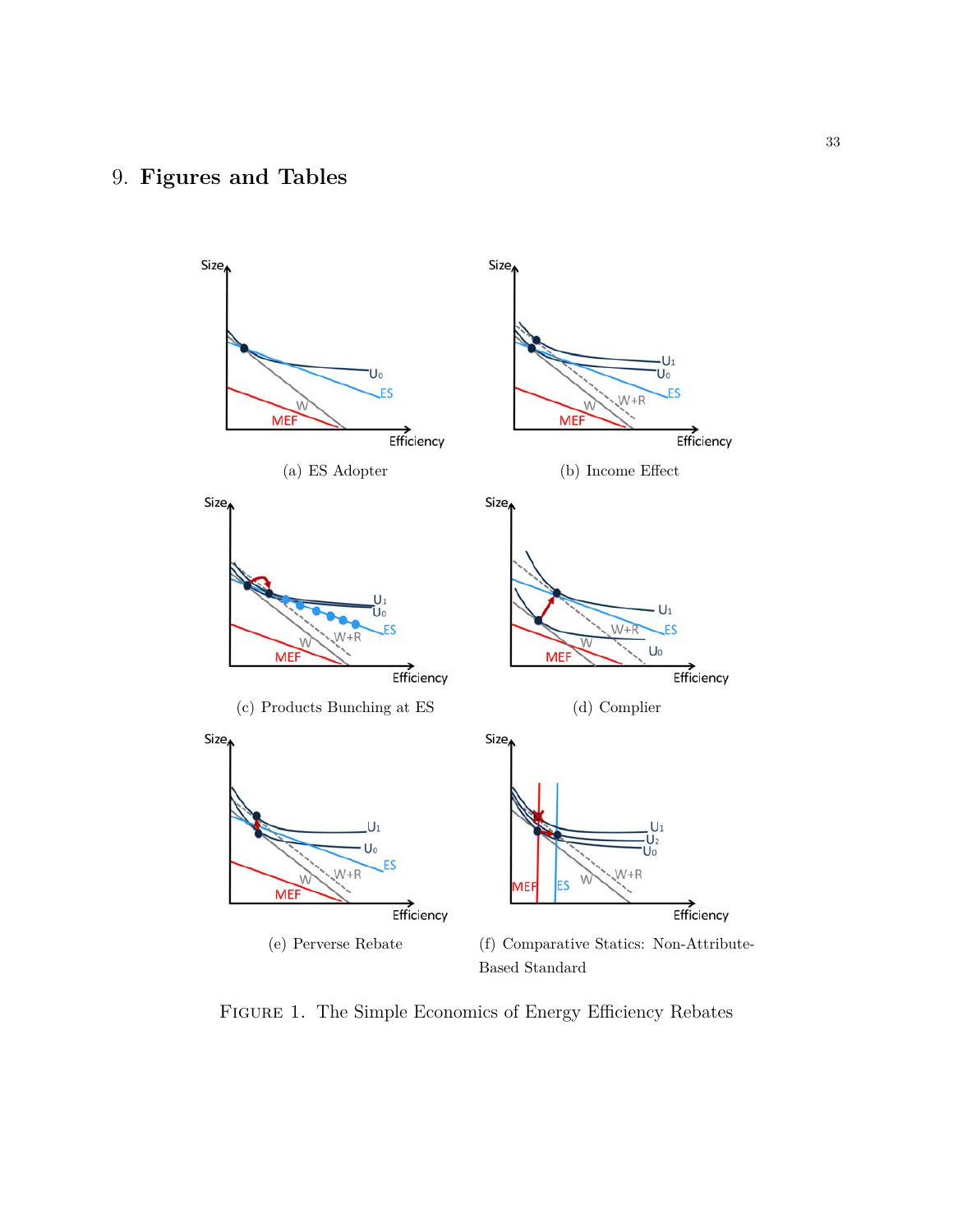

Figure 2. ENERGY STAR National Market Shares vs. Number of Active Rebate Programs

Each panel shows the weekly ES market share at the national level and the number of active state rebate programs. Appliance models that were ES certified as of January 1, 2010 are included in the ES market share for the whole time horizon.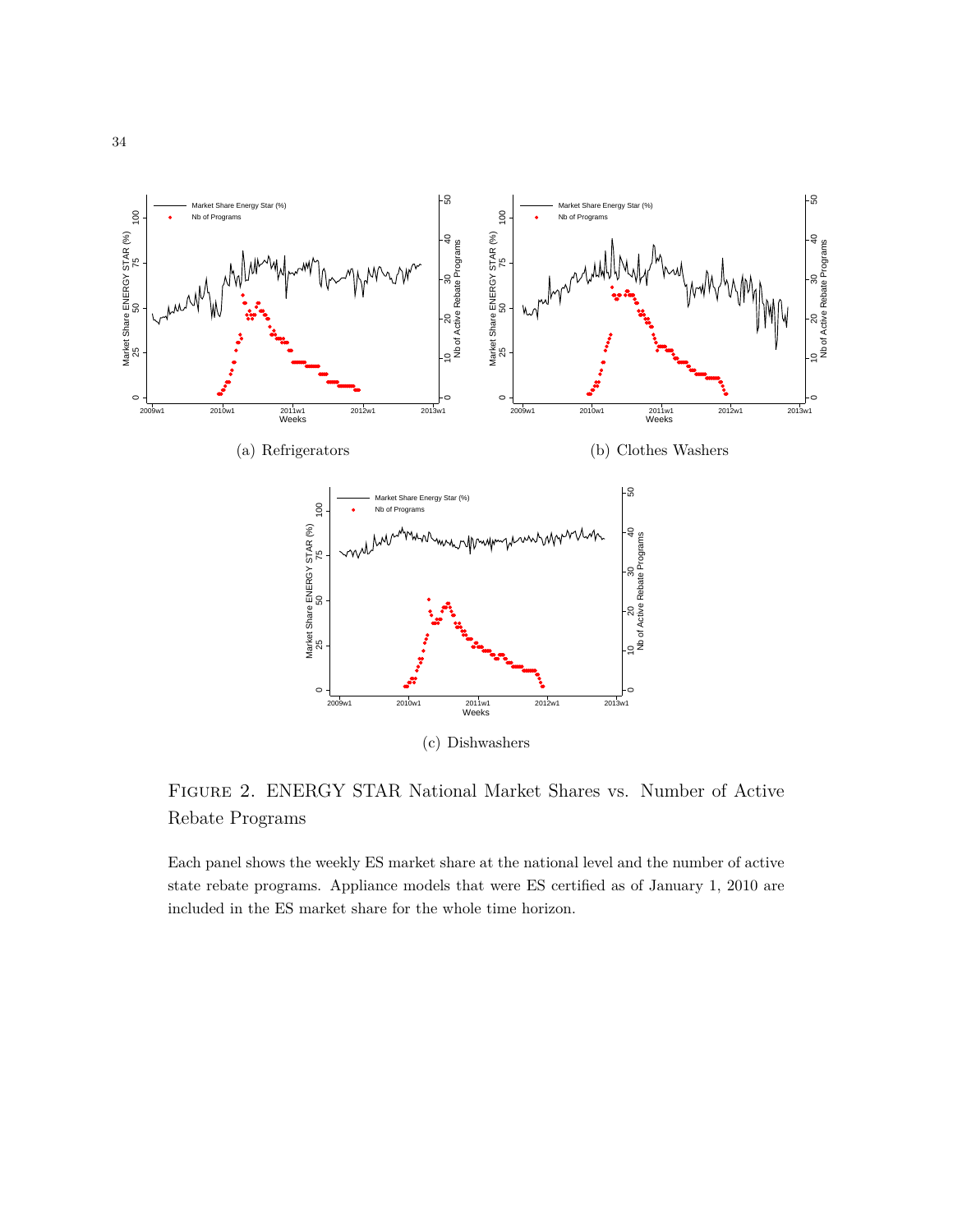

Figure 3. Electricity Consumption Purchased and ENERGY STAR Market Share Since Program Start/End Date

The figure shows the normalized electricity consumption purchased (kWh/y) and normalized ES market share fitted with a flexible regression spline on a variable that counts the number of weeks since a rebate program started/ended in each state. The figure presents the fitted spline and the 95% confidence interval. The positive part of the X-axis measures both the time since a rebate program started and the time since a program ended. The figure shows that the rebate programs had marginal impact for refrigerators and dishwashers; even in the first week of the programs electricity consumption dropped by less than 2 kWh/y. For clothes washers, electricity consumption decreased by about 12 kWh/y in the first week.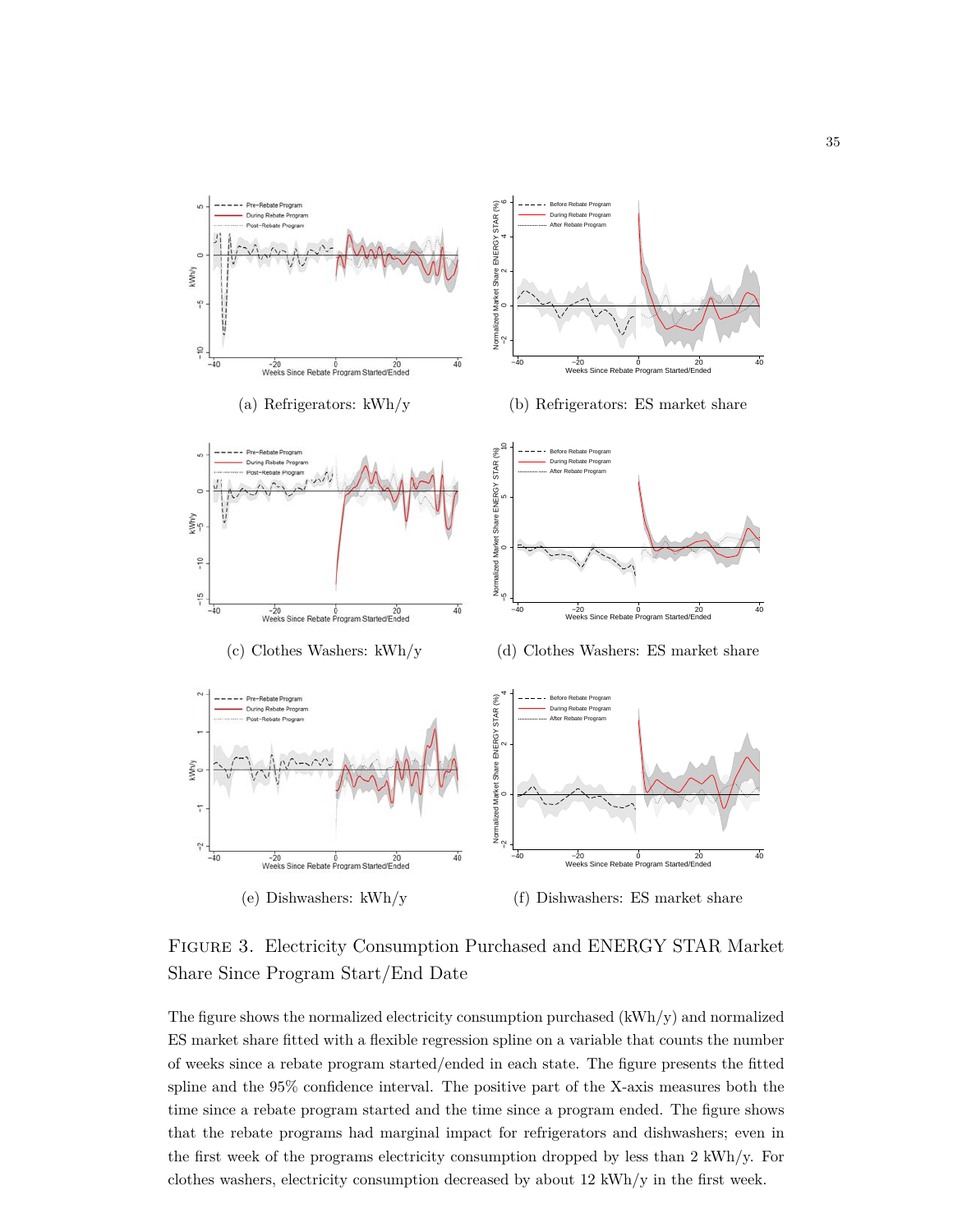

(c) Dishwashers

### FIGURE 4. Impact of Rebates on kWh/y Purchased by State

Each panel shows the average percentage change in electricity consumption purchased (kWh/y). For each state, two estimates are shown: the change during the rebate period only, and the change during the period that includes two months before the rebate period, the rebate period, and two weeks after the rebate period.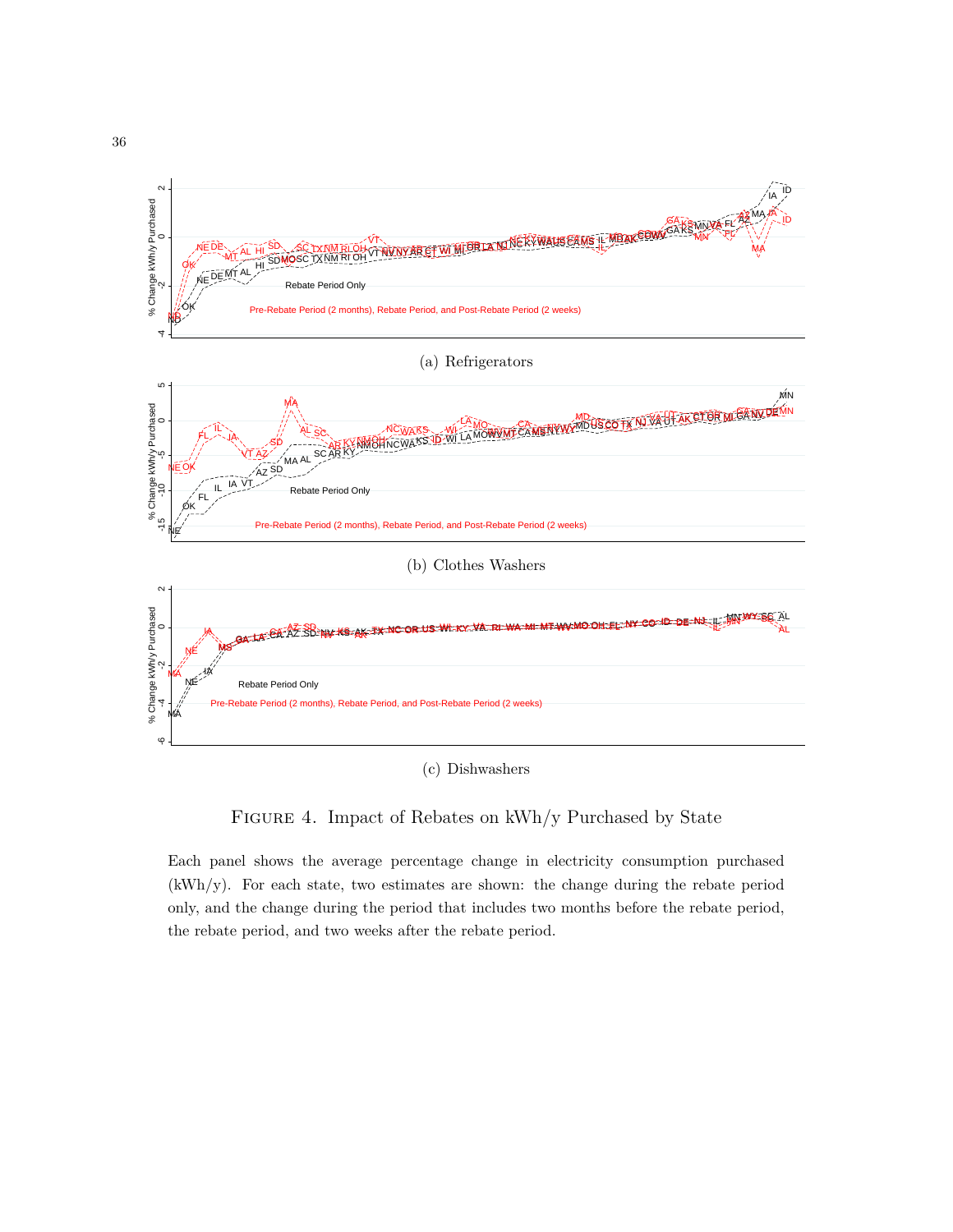|                                                                                                                                                                                                                                                                                                                                                 | Refrigerators                                                                                                                                                                                                                                                                                                                                 |                                                                                                                                                                                                                                                                                                                                                                                                                                                                                   |                                                                                                                                                                                                                                                                                                       | Clothes Washers                                                                                                                                                                                                                                                                                                                                                           |                                                                                                                                                                                                                                                                                                                                                                                   | Dishwashers                                                                                                                                                                                                                                                                                          |
|-------------------------------------------------------------------------------------------------------------------------------------------------------------------------------------------------------------------------------------------------------------------------------------------------------------------------------------------------|-----------------------------------------------------------------------------------------------------------------------------------------------------------------------------------------------------------------------------------------------------------------------------------------------------------------------------------------------|-----------------------------------------------------------------------------------------------------------------------------------------------------------------------------------------------------------------------------------------------------------------------------------------------------------------------------------------------------------------------------------------------------------------------------------------------------------------------------------|-------------------------------------------------------------------------------------------------------------------------------------------------------------------------------------------------------------------------------------------------------------------------------------------------------|---------------------------------------------------------------------------------------------------------------------------------------------------------------------------------------------------------------------------------------------------------------------------------------------------------------------------------------------------------------------------|-----------------------------------------------------------------------------------------------------------------------------------------------------------------------------------------------------------------------------------------------------------------------------------------------------------------------------------------------------------------------------------|------------------------------------------------------------------------------------------------------------------------------------------------------------------------------------------------------------------------------------------------------------------------------------------------------|
|                                                                                                                                                                                                                                                                                                                                                 | Rebate                                                                                                                                                                                                                                                                                                                                        | Criteria                                                                                                                                                                                                                                                                                                                                                                                                                                                                          | Rebate                                                                                                                                                                                                                                                                                                | Criteria                                                                                                                                                                                                                                                                                                                                                                  | Rebate                                                                                                                                                                                                                                                                                                                                                                            | Criteria                                                                                                                                                                                                                                                                                             |
| АK                                                                                                                                                                                                                                                                                                                                              | 300-600                                                                                                                                                                                                                                                                                                                                       | ES rural/non-rural                                                                                                                                                                                                                                                                                                                                                                                                                                                                | $300 - 600$                                                                                                                                                                                                                                                                                           | $\mathop{\hbox{\rm ES}}$                                                                                                                                                                                                                                                                                                                                                  | 300-600                                                                                                                                                                                                                                                                                                                                                                           | ES rural/non-rural                                                                                                                                                                                                                                                                                   |
| AL                                                                                                                                                                                                                                                                                                                                              | 150                                                                                                                                                                                                                                                                                                                                           | ES                                                                                                                                                                                                                                                                                                                                                                                                                                                                                | 100                                                                                                                                                                                                                                                                                                   | $\mathop{\hbox{\rm ES}}$                                                                                                                                                                                                                                                                                                                                                  | 75                                                                                                                                                                                                                                                                                                                                                                                | ES                                                                                                                                                                                                                                                                                                   |
| ΑR                                                                                                                                                                                                                                                                                                                                              | $275\,$                                                                                                                                                                                                                                                                                                                                       | ES                                                                                                                                                                                                                                                                                                                                                                                                                                                                                | 225                                                                                                                                                                                                                                                                                                   | ES                                                                                                                                                                                                                                                                                                                                                                        | $\overline{\phantom{a}}$                                                                                                                                                                                                                                                                                                                                                          |                                                                                                                                                                                                                                                                                                      |
| AZ                                                                                                                                                                                                                                                                                                                                              | 200-300                                                                                                                                                                                                                                                                                                                                       | ES                                                                                                                                                                                                                                                                                                                                                                                                                                                                                | 125-200                                                                                                                                                                                                                                                                                               | ES & Above ES                                                                                                                                                                                                                                                                                                                                                             | 75-125                                                                                                                                                                                                                                                                                                                                                                            | ES & Above ES                                                                                                                                                                                                                                                                                        |
| CA                                                                                                                                                                                                                                                                                                                                              | 200                                                                                                                                                                                                                                                                                                                                           | $\mathop{\hbox{\rm ES}}$                                                                                                                                                                                                                                                                                                                                                                                                                                                          | 100                                                                                                                                                                                                                                                                                                   | Above ES                                                                                                                                                                                                                                                                                                                                                                  | 100                                                                                                                                                                                                                                                                                                                                                                               | Above ES                                                                                                                                                                                                                                                                                             |
| CO                                                                                                                                                                                                                                                                                                                                              | 50-100                                                                                                                                                                                                                                                                                                                                        | $\mathop{\hbox{\rm ES}}$                                                                                                                                                                                                                                                                                                                                                                                                                                                          | 75                                                                                                                                                                                                                                                                                                    | $\mathop{\hbox{\rm ES}}$                                                                                                                                                                                                                                                                                                                                                  | 50                                                                                                                                                                                                                                                                                                                                                                                | Above ES                                                                                                                                                                                                                                                                                             |
| CT                                                                                                                                                                                                                                                                                                                                              | 50                                                                                                                                                                                                                                                                                                                                            | $\mathop{\hbox{\rm ES}}$                                                                                                                                                                                                                                                                                                                                                                                                                                                          | 100                                                                                                                                                                                                                                                                                                   | Above ES                                                                                                                                                                                                                                                                                                                                                                  | $\overline{\phantom{a}}$                                                                                                                                                                                                                                                                                                                                                          |                                                                                                                                                                                                                                                                                                      |
| DE                                                                                                                                                                                                                                                                                                                                              | 100                                                                                                                                                                                                                                                                                                                                           | $\mathop{\hbox{\rm ES}}$                                                                                                                                                                                                                                                                                                                                                                                                                                                          | 75                                                                                                                                                                                                                                                                                                    | ${\rm ES}$                                                                                                                                                                                                                                                                                                                                                                | 75                                                                                                                                                                                                                                                                                                                                                                                | $_{\rm ES}$                                                                                                                                                                                                                                                                                          |
| $\mathbf{FL}$                                                                                                                                                                                                                                                                                                                                   | 20%                                                                                                                                                                                                                                                                                                                                           | $\mathop{\hbox{\rm ES}}$                                                                                                                                                                                                                                                                                                                                                                                                                                                          | 20%                                                                                                                                                                                                                                                                                                   | ${\rm ES}$                                                                                                                                                                                                                                                                                                                                                                | 20%                                                                                                                                                                                                                                                                                                                                                                               | ES                                                                                                                                                                                                                                                                                                   |
| GA                                                                                                                                                                                                                                                                                                                                              | $50\,$                                                                                                                                                                                                                                                                                                                                        | $\mathop{\hbox{\rm ES}}$                                                                                                                                                                                                                                                                                                                                                                                                                                                          | 50-99                                                                                                                                                                                                                                                                                                 | ES & Above ES                                                                                                                                                                                                                                                                                                                                                             | 50-99                                                                                                                                                                                                                                                                                                                                                                             | ES & Above ES                                                                                                                                                                                                                                                                                        |
| $_{\rm HI}$                                                                                                                                                                                                                                                                                                                                     | 250                                                                                                                                                                                                                                                                                                                                           | $\mathop{\hbox{\rm ES}}$                                                                                                                                                                                                                                                                                                                                                                                                                                                          | $\overline{\phantom{a}}$                                                                                                                                                                                                                                                                              |                                                                                                                                                                                                                                                                                                                                                                           | $\overline{a}$                                                                                                                                                                                                                                                                                                                                                                    |                                                                                                                                                                                                                                                                                                      |
| IA                                                                                                                                                                                                                                                                                                                                              | 200-500                                                                                                                                                                                                                                                                                                                                       | ES                                                                                                                                                                                                                                                                                                                                                                                                                                                                                | 200                                                                                                                                                                                                                                                                                                   | ES                                                                                                                                                                                                                                                                                                                                                                        | 200-250                                                                                                                                                                                                                                                                                                                                                                           | ES & Above ES                                                                                                                                                                                                                                                                                        |
| ID                                                                                                                                                                                                                                                                                                                                              | 75                                                                                                                                                                                                                                                                                                                                            | ES                                                                                                                                                                                                                                                                                                                                                                                                                                                                                | 75                                                                                                                                                                                                                                                                                                    | ES                                                                                                                                                                                                                                                                                                                                                                        | 50                                                                                                                                                                                                                                                                                                                                                                                | ES                                                                                                                                                                                                                                                                                                   |
|                                                                                                                                                                                                                                                                                                                                                 |                                                                                                                                                                                                                                                                                                                                               |                                                                                                                                                                                                                                                                                                                                                                                                                                                                                   |                                                                                                                                                                                                                                                                                                       |                                                                                                                                                                                                                                                                                                                                                                           |                                                                                                                                                                                                                                                                                                                                                                                   |                                                                                                                                                                                                                                                                                                      |
|                                                                                                                                                                                                                                                                                                                                                 |                                                                                                                                                                                                                                                                                                                                               |                                                                                                                                                                                                                                                                                                                                                                                                                                                                                   |                                                                                                                                                                                                                                                                                                       |                                                                                                                                                                                                                                                                                                                                                                           |                                                                                                                                                                                                                                                                                                                                                                                   |                                                                                                                                                                                                                                                                                                      |
|                                                                                                                                                                                                                                                                                                                                                 |                                                                                                                                                                                                                                                                                                                                               |                                                                                                                                                                                                                                                                                                                                                                                                                                                                                   |                                                                                                                                                                                                                                                                                                       |                                                                                                                                                                                                                                                                                                                                                                           |                                                                                                                                                                                                                                                                                                                                                                                   |                                                                                                                                                                                                                                                                                                      |
|                                                                                                                                                                                                                                                                                                                                                 |                                                                                                                                                                                                                                                                                                                                               |                                                                                                                                                                                                                                                                                                                                                                                                                                                                                   |                                                                                                                                                                                                                                                                                                       |                                                                                                                                                                                                                                                                                                                                                                           |                                                                                                                                                                                                                                                                                                                                                                                   |                                                                                                                                                                                                                                                                                                      |
|                                                                                                                                                                                                                                                                                                                                                 |                                                                                                                                                                                                                                                                                                                                               |                                                                                                                                                                                                                                                                                                                                                                                                                                                                                   |                                                                                                                                                                                                                                                                                                       |                                                                                                                                                                                                                                                                                                                                                                           |                                                                                                                                                                                                                                                                                                                                                                                   |                                                                                                                                                                                                                                                                                                      |
|                                                                                                                                                                                                                                                                                                                                                 |                                                                                                                                                                                                                                                                                                                                               |                                                                                                                                                                                                                                                                                                                                                                                                                                                                                   |                                                                                                                                                                                                                                                                                                       |                                                                                                                                                                                                                                                                                                                                                                           |                                                                                                                                                                                                                                                                                                                                                                                   |                                                                                                                                                                                                                                                                                                      |
|                                                                                                                                                                                                                                                                                                                                                 |                                                                                                                                                                                                                                                                                                                                               |                                                                                                                                                                                                                                                                                                                                                                                                                                                                                   |                                                                                                                                                                                                                                                                                                       |                                                                                                                                                                                                                                                                                                                                                                           |                                                                                                                                                                                                                                                                                                                                                                                   |                                                                                                                                                                                                                                                                                                      |
|                                                                                                                                                                                                                                                                                                                                                 |                                                                                                                                                                                                                                                                                                                                               |                                                                                                                                                                                                                                                                                                                                                                                                                                                                                   |                                                                                                                                                                                                                                                                                                       |                                                                                                                                                                                                                                                                                                                                                                           |                                                                                                                                                                                                                                                                                                                                                                                   |                                                                                                                                                                                                                                                                                                      |
|                                                                                                                                                                                                                                                                                                                                                 |                                                                                                                                                                                                                                                                                                                                               |                                                                                                                                                                                                                                                                                                                                                                                                                                                                                   |                                                                                                                                                                                                                                                                                                       |                                                                                                                                                                                                                                                                                                                                                                           |                                                                                                                                                                                                                                                                                                                                                                                   |                                                                                                                                                                                                                                                                                                      |
|                                                                                                                                                                                                                                                                                                                                                 |                                                                                                                                                                                                                                                                                                                                               |                                                                                                                                                                                                                                                                                                                                                                                                                                                                                   |                                                                                                                                                                                                                                                                                                       |                                                                                                                                                                                                                                                                                                                                                                           |                                                                                                                                                                                                                                                                                                                                                                                   |                                                                                                                                                                                                                                                                                                      |
|                                                                                                                                                                                                                                                                                                                                                 |                                                                                                                                                                                                                                                                                                                                               |                                                                                                                                                                                                                                                                                                                                                                                                                                                                                   |                                                                                                                                                                                                                                                                                                       |                                                                                                                                                                                                                                                                                                                                                                           |                                                                                                                                                                                                                                                                                                                                                                                   |                                                                                                                                                                                                                                                                                                      |
|                                                                                                                                                                                                                                                                                                                                                 |                                                                                                                                                                                                                                                                                                                                               |                                                                                                                                                                                                                                                                                                                                                                                                                                                                                   |                                                                                                                                                                                                                                                                                                       |                                                                                                                                                                                                                                                                                                                                                                           |                                                                                                                                                                                                                                                                                                                                                                                   |                                                                                                                                                                                                                                                                                                      |
|                                                                                                                                                                                                                                                                                                                                                 |                                                                                                                                                                                                                                                                                                                                               |                                                                                                                                                                                                                                                                                                                                                                                                                                                                                   |                                                                                                                                                                                                                                                                                                       |                                                                                                                                                                                                                                                                                                                                                                           |                                                                                                                                                                                                                                                                                                                                                                                   |                                                                                                                                                                                                                                                                                                      |
|                                                                                                                                                                                                                                                                                                                                                 |                                                                                                                                                                                                                                                                                                                                               |                                                                                                                                                                                                                                                                                                                                                                                                                                                                                   |                                                                                                                                                                                                                                                                                                       |                                                                                                                                                                                                                                                                                                                                                                           |                                                                                                                                                                                                                                                                                                                                                                                   |                                                                                                                                                                                                                                                                                                      |
|                                                                                                                                                                                                                                                                                                                                                 |                                                                                                                                                                                                                                                                                                                                               |                                                                                                                                                                                                                                                                                                                                                                                                                                                                                   |                                                                                                                                                                                                                                                                                                       |                                                                                                                                                                                                                                                                                                                                                                           |                                                                                                                                                                                                                                                                                                                                                                                   |                                                                                                                                                                                                                                                                                                      |
|                                                                                                                                                                                                                                                                                                                                                 |                                                                                                                                                                                                                                                                                                                                               |                                                                                                                                                                                                                                                                                                                                                                                                                                                                                   |                                                                                                                                                                                                                                                                                                       |                                                                                                                                                                                                                                                                                                                                                                           |                                                                                                                                                                                                                                                                                                                                                                                   |                                                                                                                                                                                                                                                                                                      |
|                                                                                                                                                                                                                                                                                                                                                 |                                                                                                                                                                                                                                                                                                                                               |                                                                                                                                                                                                                                                                                                                                                                                                                                                                                   |                                                                                                                                                                                                                                                                                                       |                                                                                                                                                                                                                                                                                                                                                                           |                                                                                                                                                                                                                                                                                                                                                                                   |                                                                                                                                                                                                                                                                                                      |
|                                                                                                                                                                                                                                                                                                                                                 |                                                                                                                                                                                                                                                                                                                                               |                                                                                                                                                                                                                                                                                                                                                                                                                                                                                   |                                                                                                                                                                                                                                                                                                       |                                                                                                                                                                                                                                                                                                                                                                           |                                                                                                                                                                                                                                                                                                                                                                                   |                                                                                                                                                                                                                                                                                                      |
|                                                                                                                                                                                                                                                                                                                                                 |                                                                                                                                                                                                                                                                                                                                               |                                                                                                                                                                                                                                                                                                                                                                                                                                                                                   |                                                                                                                                                                                                                                                                                                       |                                                                                                                                                                                                                                                                                                                                                                           |                                                                                                                                                                                                                                                                                                                                                                                   |                                                                                                                                                                                                                                                                                                      |
|                                                                                                                                                                                                                                                                                                                                                 |                                                                                                                                                                                                                                                                                                                                               |                                                                                                                                                                                                                                                                                                                                                                                                                                                                                   |                                                                                                                                                                                                                                                                                                       |                                                                                                                                                                                                                                                                                                                                                                           |                                                                                                                                                                                                                                                                                                                                                                                   |                                                                                                                                                                                                                                                                                                      |
|                                                                                                                                                                                                                                                                                                                                                 |                                                                                                                                                                                                                                                                                                                                               |                                                                                                                                                                                                                                                                                                                                                                                                                                                                                   |                                                                                                                                                                                                                                                                                                       |                                                                                                                                                                                                                                                                                                                                                                           |                                                                                                                                                                                                                                                                                                                                                                                   |                                                                                                                                                                                                                                                                                                      |
|                                                                                                                                                                                                                                                                                                                                                 |                                                                                                                                                                                                                                                                                                                                               |                                                                                                                                                                                                                                                                                                                                                                                                                                                                                   |                                                                                                                                                                                                                                                                                                       |                                                                                                                                                                                                                                                                                                                                                                           |                                                                                                                                                                                                                                                                                                                                                                                   |                                                                                                                                                                                                                                                                                                      |
|                                                                                                                                                                                                                                                                                                                                                 |                                                                                                                                                                                                                                                                                                                                               |                                                                                                                                                                                                                                                                                                                                                                                                                                                                                   |                                                                                                                                                                                                                                                                                                       |                                                                                                                                                                                                                                                                                                                                                                           |                                                                                                                                                                                                                                                                                                                                                                                   |                                                                                                                                                                                                                                                                                                      |
|                                                                                                                                                                                                                                                                                                                                                 |                                                                                                                                                                                                                                                                                                                                               |                                                                                                                                                                                                                                                                                                                                                                                                                                                                                   |                                                                                                                                                                                                                                                                                                       |                                                                                                                                                                                                                                                                                                                                                                           |                                                                                                                                                                                                                                                                                                                                                                                   |                                                                                                                                                                                                                                                                                                      |
|                                                                                                                                                                                                                                                                                                                                                 |                                                                                                                                                                                                                                                                                                                                               |                                                                                                                                                                                                                                                                                                                                                                                                                                                                                   |                                                                                                                                                                                                                                                                                                       |                                                                                                                                                                                                                                                                                                                                                                           |                                                                                                                                                                                                                                                                                                                                                                                   |                                                                                                                                                                                                                                                                                                      |
|                                                                                                                                                                                                                                                                                                                                                 |                                                                                                                                                                                                                                                                                                                                               |                                                                                                                                                                                                                                                                                                                                                                                                                                                                                   |                                                                                                                                                                                                                                                                                                       |                                                                                                                                                                                                                                                                                                                                                                           |                                                                                                                                                                                                                                                                                                                                                                                   |                                                                                                                                                                                                                                                                                                      |
|                                                                                                                                                                                                                                                                                                                                                 |                                                                                                                                                                                                                                                                                                                                               |                                                                                                                                                                                                                                                                                                                                                                                                                                                                                   |                                                                                                                                                                                                                                                                                                       |                                                                                                                                                                                                                                                                                                                                                                           |                                                                                                                                                                                                                                                                                                                                                                                   |                                                                                                                                                                                                                                                                                                      |
|                                                                                                                                                                                                                                                                                                                                                 |                                                                                                                                                                                                                                                                                                                                               |                                                                                                                                                                                                                                                                                                                                                                                                                                                                                   |                                                                                                                                                                                                                                                                                                       |                                                                                                                                                                                                                                                                                                                                                                           |                                                                                                                                                                                                                                                                                                                                                                                   |                                                                                                                                                                                                                                                                                                      |
|                                                                                                                                                                                                                                                                                                                                                 |                                                                                                                                                                                                                                                                                                                                               |                                                                                                                                                                                                                                                                                                                                                                                                                                                                                   |                                                                                                                                                                                                                                                                                                       |                                                                                                                                                                                                                                                                                                                                                                           |                                                                                                                                                                                                                                                                                                                                                                                   |                                                                                                                                                                                                                                                                                                      |
|                                                                                                                                                                                                                                                                                                                                                 |                                                                                                                                                                                                                                                                                                                                               |                                                                                                                                                                                                                                                                                                                                                                                                                                                                                   |                                                                                                                                                                                                                                                                                                       |                                                                                                                                                                                                                                                                                                                                                                           |                                                                                                                                                                                                                                                                                                                                                                                   |                                                                                                                                                                                                                                                                                                      |
|                                                                                                                                                                                                                                                                                                                                                 |                                                                                                                                                                                                                                                                                                                                               |                                                                                                                                                                                                                                                                                                                                                                                                                                                                                   |                                                                                                                                                                                                                                                                                                       |                                                                                                                                                                                                                                                                                                                                                                           |                                                                                                                                                                                                                                                                                                                                                                                   |                                                                                                                                                                                                                                                                                                      |
|                                                                                                                                                                                                                                                                                                                                                 |                                                                                                                                                                                                                                                                                                                                               |                                                                                                                                                                                                                                                                                                                                                                                                                                                                                   |                                                                                                                                                                                                                                                                                                       |                                                                                                                                                                                                                                                                                                                                                                           |                                                                                                                                                                                                                                                                                                                                                                                   |                                                                                                                                                                                                                                                                                                      |
|                                                                                                                                                                                                                                                                                                                                                 |                                                                                                                                                                                                                                                                                                                                               |                                                                                                                                                                                                                                                                                                                                                                                                                                                                                   |                                                                                                                                                                                                                                                                                                       |                                                                                                                                                                                                                                                                                                                                                                           |                                                                                                                                                                                                                                                                                                                                                                                   |                                                                                                                                                                                                                                                                                                      |
|                                                                                                                                                                                                                                                                                                                                                 |                                                                                                                                                                                                                                                                                                                                               |                                                                                                                                                                                                                                                                                                                                                                                                                                                                                   |                                                                                                                                                                                                                                                                                                       |                                                                                                                                                                                                                                                                                                                                                                           |                                                                                                                                                                                                                                                                                                                                                                                   |                                                                                                                                                                                                                                                                                                      |
| IL<br>$\rm{IN}$<br>KS<br>KY<br>LA<br>MA<br>MD<br>ΜЕ<br>MI<br>ΜN<br>MO<br>$\rm MS$<br>MТ<br>$_{\mathrm{NC}}$<br>ND<br>NE<br>${\rm N J}$<br><b>NM</b><br>NV<br>ΝY<br>OН<br>ОK<br>OR<br>$\rm RI$<br>$\operatorname{SC}$<br>${\rm SD}$<br>${\rm TX}$<br>$_{\rm UT}$<br>$\ensuremath{\text{VA}}\xspace$<br>${\rm VT}$<br><b>WA</b><br>WI<br>WV<br>WY | 15%<br>$\overline{\phantom{a}}$<br>700<br>$50\,$<br>250<br>200<br>50<br>$\overline{\phantom{a}}$<br>50-100<br>100<br>250<br>75<br>100<br>15%<br>150<br>$200\,$<br>75-100<br>200<br>200<br>75-105<br>$100\,$<br>200<br>70%<br>150<br>$50\,$<br>150<br>175-315<br>$\overline{\phantom{a}}$<br>60<br>75<br>$75\,$<br>75<br>100<br>$\blacksquare$ | ES<br>ES<br>$\mathop{\hbox{\rm ES}}$<br>$\mathop{\hbox{\rm ES}}$<br>ES & Above ES<br>ES & Above ES<br>ES & Above ES<br>ES<br>ES<br>$\mathop{\hbox{\rm ES}}$<br>ES<br>ES<br>ES<br>ES<br>$\mathop{\hbox{\rm ES}}$<br>ES<br>${\rm ES}$<br>ES<br>$\mathop{\hbox{\rm ES}}$<br>$_{\rm ES}$<br>$_{\rm ES}$<br>$\mathop{\hbox{\rm ES}}$<br>$\mathop{\hbox{\rm ES}}$<br>$\mathop{\hbox{\rm ES}}$<br>$\mathop{\hbox{\rm ES}}$<br>$\mathop{\hbox{\rm ES}}$<br>$\mathop{\hbox{\rm ES}}$<br>ES | 15%<br>$\overline{\phantom{a}}$<br>800<br>100<br>100<br>175<br>100<br>$\overline{\phantom{a}}$<br>50<br>200<br>125<br>100-150<br>100<br>100<br>100-200<br>35<br>200<br>150<br>75-100<br>$150\,$<br>200<br>70%<br>$\sim$<br>100<br>100<br>100-225<br>75<br>75-350<br>150<br>150<br>100<br>50-75<br>100 | ES<br>Above ES<br>ES<br>ES<br>ES<br>ES<br>ES<br>ES<br>ES<br>ES & Above ES<br>ES<br>ES<br>ES & Above ES<br>ES<br>ES<br>ES<br>ES & Above ES<br>$\mathop{\hbox{\rm ES}}$<br>ES<br>ES<br>ES<br>$\mathop{\hbox{\rm ES}}$<br>ES & Above ES<br>$\mathop{\hbox{\rm ES}}$<br>ES & Above ES<br>ES<br>$\mathop{\hbox{\rm ES}}$<br>${\rm ES}$<br>Above $\mathop{\hbox{\rm ES}}$<br>ES | 15%<br>$\overline{\phantom{a}}$<br>400<br>50<br>150<br>250<br>$\overline{\phantom{a}}$<br>$\overline{\phantom{a}}$<br>25-50<br>150<br>125<br>75-100<br>50<br>75 or 15\%<br>150<br>$25 - 50$<br>$\overline{\phantom{0}}$<br>100<br>165<br>$100\,$<br>$\equiv$<br>70%<br>150<br>$50\,$<br>$75\,$<br>85-185<br>$50 - 275$<br>$\overline{\phantom{a}}$<br>75<br>$25\,$<br>50-75<br>50 | ES<br>Above ES<br>$_{\rm ES}$<br>ES<br>ES & Above ES<br>ES & Above ES<br>ES<br>ES<br>ES & Above ES<br>ES<br>ES<br>Above ES<br>ES & Above ES<br>ES<br>ES<br>$_{\rm ES}$<br>ES<br>ES<br>ES<br>ES<br>ES<br>ES & Above ES<br>ES<br>ES<br>$\mathop{\hbox{\rm ES}}$ & Above $\mathop{\hbox{\rm ES}}$<br>ES |

TABLE 1. Rebates and Eligibility Criteria for Each State

*Notes:* Criteria using ENERGY STAR have the acronym ES. Above ES means that a criteria more stringent than ES was used. Alaska offered different rebate amounts for rural and non-rural residents.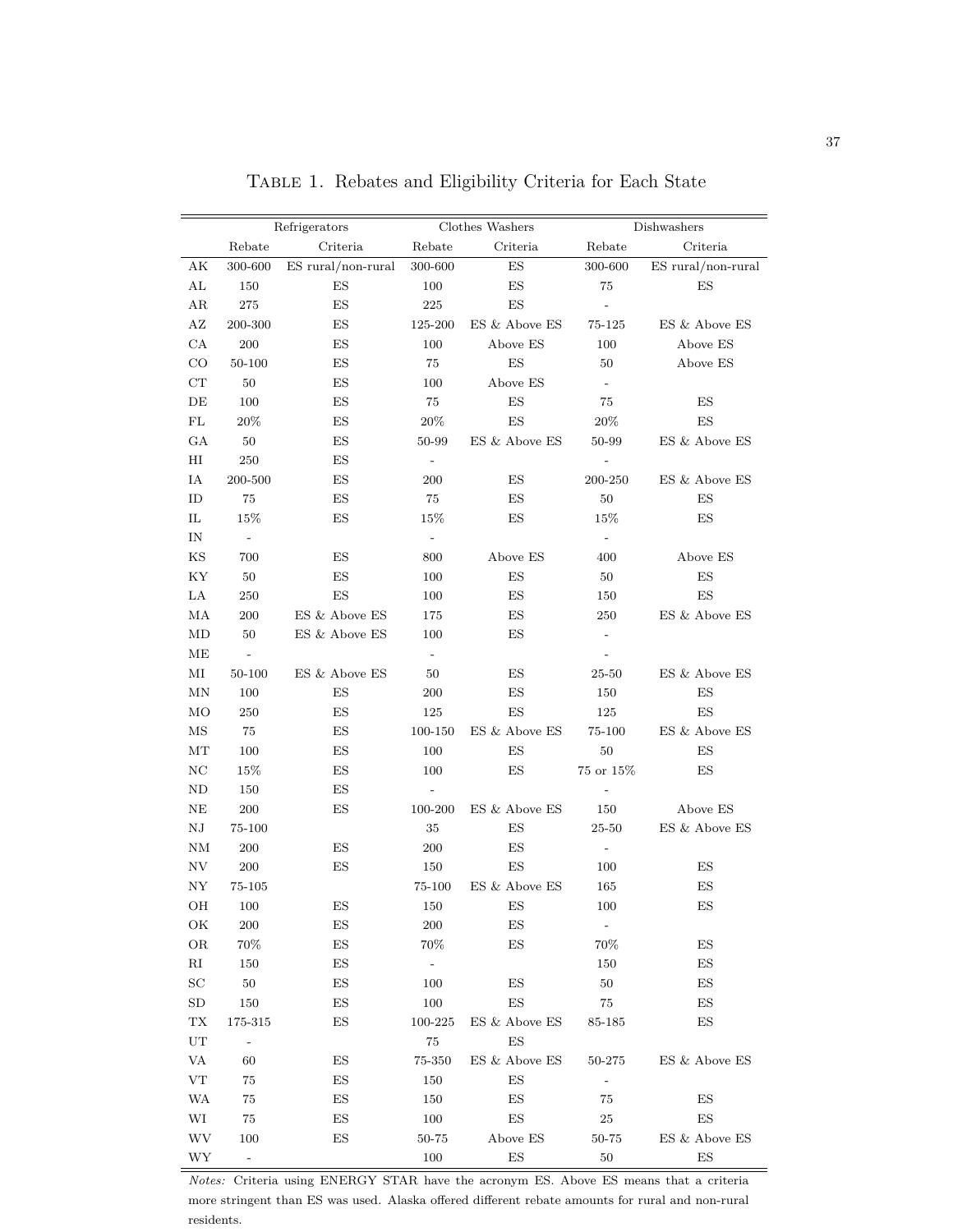| Product                              | $#$ of States | #<br>of   | Amount      | Average     | Average | Max         |
|--------------------------------------|---------------|-----------|-------------|-------------|---------|-------------|
|                                      | Offering Re-  | Claims    | Distributed | Price       | Rebate  | Rebate      |
|                                      | bates         |           | (\$M)       | Paid $(\$)$ | Claimed | Claimed     |
|                                      |               |           |             |             | $(\$\)$ | $(\$\math>$ |
| Air Conditioners                     | 30            | 70,781    | 25.6        | 4,511       | 361     | 3,812       |
| <b>Boilers</b>                       | 18            | 7,678     | 4.0         | 5,516       | 518     | 4,036       |
| Clothes Washers                      | 43            | 580,863   | 62.1        | 698         | 107     | 1,034       |
| Dishwashers                          | 37            | 316,117   | 26.6        | 543         | 84      | 47,751      |
| Electric Water Heaters               | 25            | 3,267     | 1.0         | 1,636       | 307     | 1,816       |
| Freezers                             | 26            | 24,312    | 2.5         | 579         | 103     | 1,500       |
| Furnaces                             | 34            | 76,469    | 30.9        | 5,772       | 404     | 3,227       |
| Gas/Propane Water Heaters            | 30            | 15,766    | 2.1         | 703         | 130     | 1,742       |
| Gas/Propane Water Heaters (Tankless) | 31            | 11,140    | 3.0         | 2,266       | 267     | 1,223       |
| Heat Pumps                           | 26            | 47,470    | 23.6        | 6,403       | 497     | 4,400       |
| Refrigerators                        | 44            | 613,561   | 78.8        | 1,112       | 128     | 7,085       |
| Solar Water Heaters                  | 15            | 634       | 0.8         | 7,961       | 1,308   | 2,500       |
| Total                                |               | 1,768,058 | 260.9       |             |         |             |

Table 2. Summary Statistics: Cash for Appliances

*Notes:* Data collected by program administrators and provided to the Department of Energy. Excludes U.S. territories.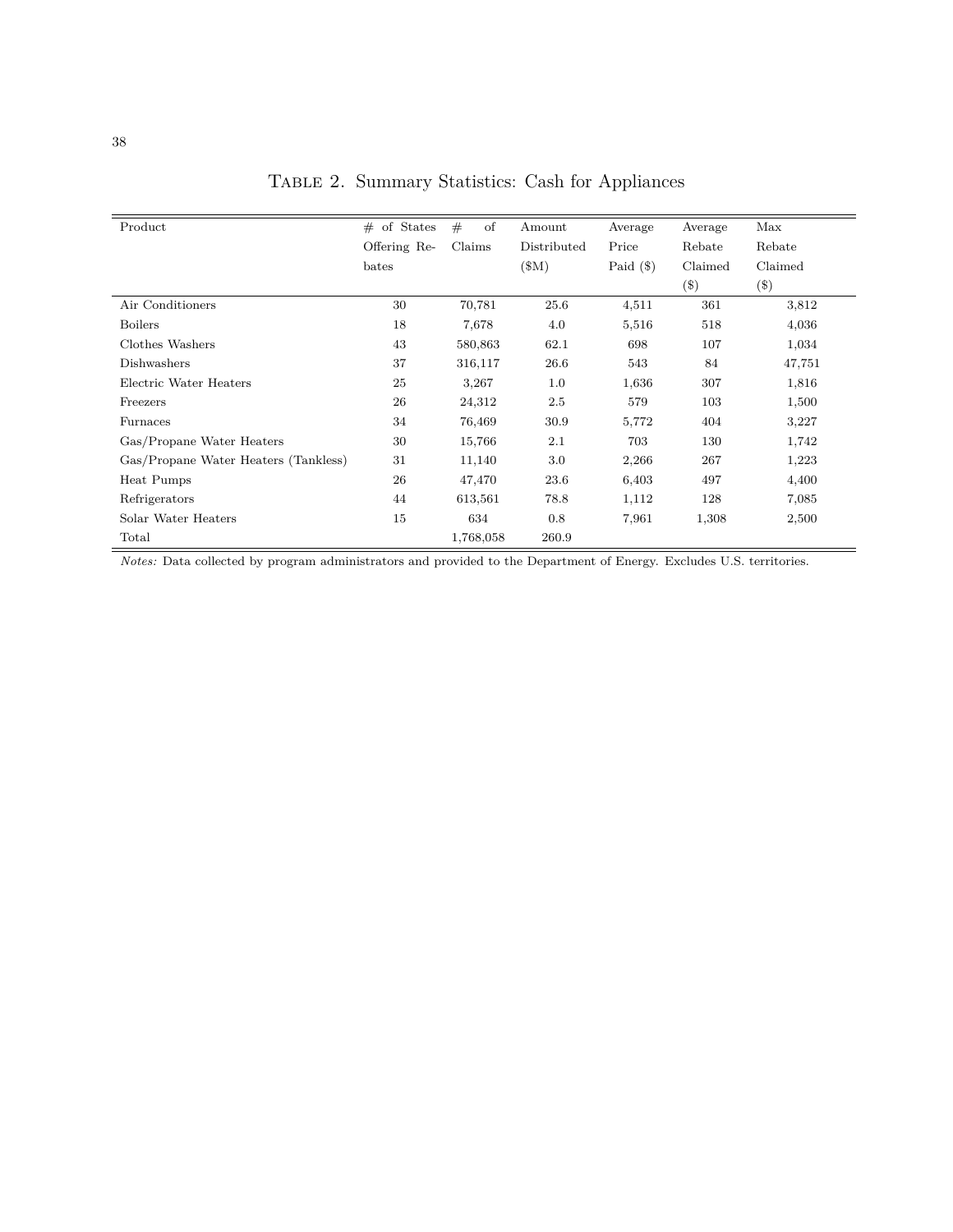|                                       |               | Appliances                                                   |             |
|---------------------------------------|---------------|--------------------------------------------------------------|-------------|
|                                       | Refrigerators | Clothes Washers                                              | Dishwashers |
|                                       |               | ES Market Share Pre-Announcement Period (January-July 2009)  |             |
| Mean                                  | 46\%          | $53\%$                                                       | 75%         |
| SD (across states)                    | 8%            | 10%                                                          | 12%         |
| Number of Models Offered in 2010-2011 |               |                                                              |             |
| ES                                    | 1,405         | 440                                                          | 741         |
| $Non-ES$                              | 1,360         | 189                                                          | 86          |
|                                       |               | Average Electricity Consumption (kWh/year), 2010-2011 Models |             |
| ES                                    | 499           | 196                                                          | 312         |
| $Non-ES$                              | 547           | 442                                                          | 339         |
| Average Size, 2010-2011 Models        |               |                                                              |             |
| ES                                    | 27.9          | 3.6                                                          | 2.0         |
| $Non-ES$                              | 26.5          | 3.3                                                          | 1.4         |
| Average Price (\$), 2010-2011 Models  |               |                                                              |             |
| ES                                    | 1,645         | 952                                                          | 707         |
| $Non-ES$                              | 1,894         | 648                                                          | 570         |
| Style, 2010-2011 Models               |               |                                                              |             |
|                                       | % Top-freezer | % Top-load                                                   |             |
| ES                                    | 18            | 30                                                           |             |
| $Non-ES$                              | 27            | 63                                                           |             |

Table 3. Summary Statistics: Retailer's Choice Set

*Notes:* Summary statistics for number of models, electricity consumption, size, price, and style are non-sales weighted. The metric "size" is measured in cubic feet for clothes washers and refrigerators. For dishwashers, size is defined with a categorical variable, where  $1 =$  standard,  $2 =$  tall,  $3 =$  giant, and  $4 =$  super capacity. The price corresponds to the retail price.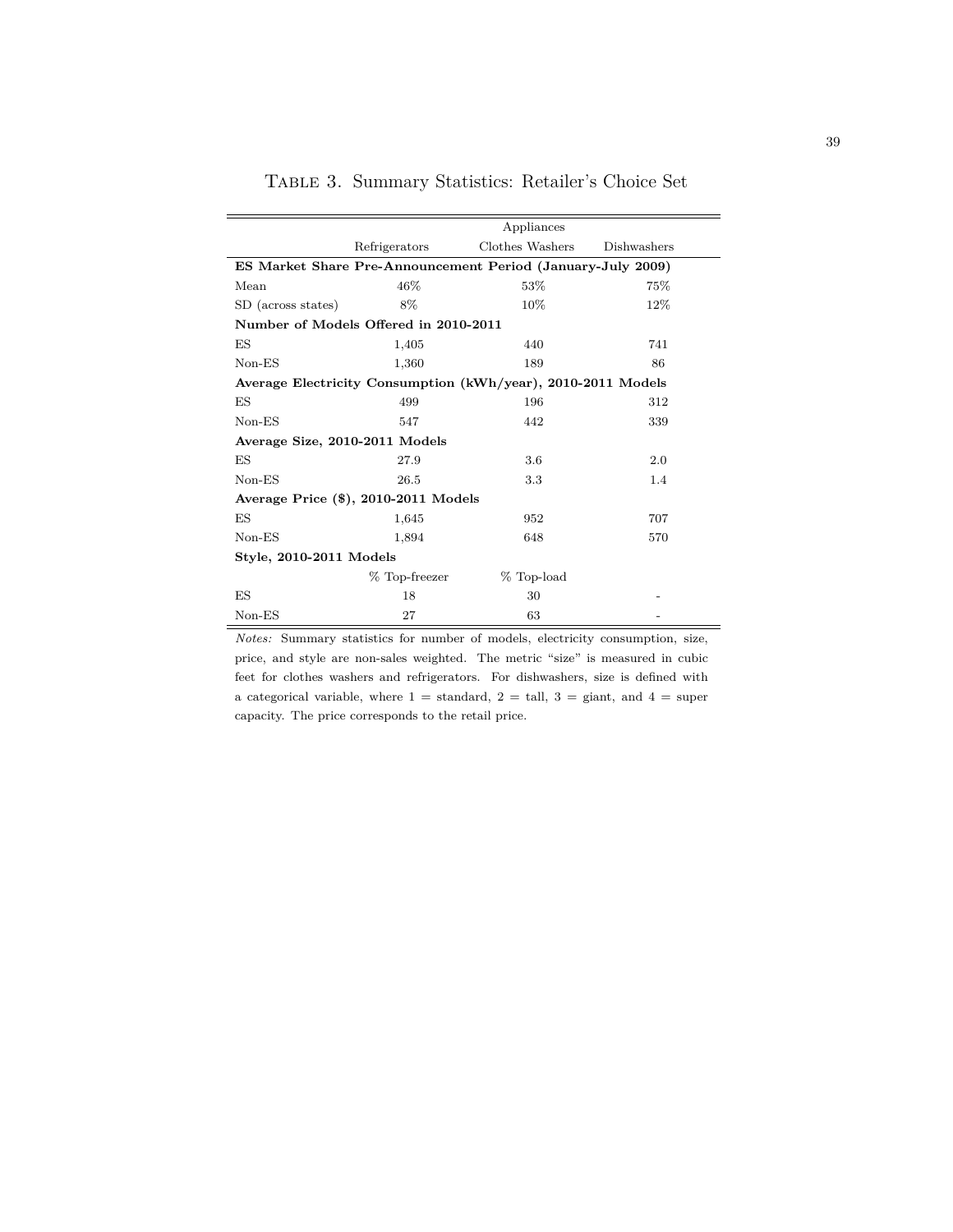| I<br>$\mathbf{I}$<br>III<br>IV<br>I<br>III<br>IV<br>п<br>All Periods<br>$0.0092*$<br>$-0.00082**$<br>Rebate $\times$ Dall: 2 Months Before,<br>(0.00027)<br>During, and 2 Weeks After<br>(0.0036)<br>$0.021***$<br>Rebate $\times$ Dall: 4 Months Before,<br>$-0.00084**$<br>(0.0041)<br>(0.00025)<br>During, and 2 Months After<br>Rebate $\times$ Dall: Since Announce-<br>$0.0093*$<br>$-0.00037$<br>(0.0045)<br>(0.00029)<br>ment to 3 Months After<br><b>Rebate Period</b><br>Rebate $\times$ Week $1$<br>$0.14*$<br>$-0.0024$<br>(0.061)<br>(0.0013)<br>$0.07*$<br>$-0.00011$<br>Rebate $\times$ Weeks 2-3<br>(0.027)<br>(0.0021)<br>Rebate $\times$ Weeks 4-6<br>$-0.019$<br>$-0.00051$<br>(0.018)<br>(0.0006)<br>$-0.026$<br>Rebate $\times$ Weeks 7-9<br>$-0.0013$<br>(0.020)<br>(0.0011)<br>$-0.0091$<br>$-0.0017$<br>Rebate $\times$ Weeks 10+<br>(0.0011)<br>(0.017)<br>Pre-Rebate Period<br>$-0.053$ *<br>Rebate $\times$ 1 Week Before<br>0.0015<br>(0.022)<br>(0.0009)<br>$-0.037$ **<br>0.0012<br>Rebate $\times$ 2-3 Weeks Before<br>(0.013)<br>(0.0011)<br>$-0.043$ *<br>0.00091<br>Rebate $\times$ 4-6 Weeks Before<br>(0.017)<br>(0.0009)<br>$-0.042$ **<br>Rebate $\times$ 7-9 Weeks Before<br>0.0019<br>(0.013)<br>(0.0011)<br>$-0.0012$<br>$-0.00012$<br>Rebate $\times$ 10+ Weeks Before<br>(0.010)<br>(0.0007)<br><b>Post-Rebate Period</b><br>0.0002<br>Rebate $\times$ 1 Week After<br>$-0.0086$<br>(0.024)<br>(0.0011)<br>0.00092<br>Rebate $\times$ 2-3 Weeks After<br>$-0.0015$<br>(0.018)<br>(0.0010)<br>$-0.034$<br>0.00012<br>Rebate $\times$ 4-6 Weeks After<br>(0.020)<br>(0.0010)<br>Rebate $\times$ 7-9 Weeks After<br>$-0.024$<br>0.00067<br>(0.023)<br>(0.0008)<br>$-0.049$ **<br>0.000084<br>Rebate $\times$ 10+ Weeks After<br>(0.017)<br>(0.0007)<br>$6.27***$<br>$6.26***$<br>$6.26***$<br>$6.26***$<br>Constant<br>$\overline{a}$<br>(0.0042)<br>(0.0041)<br>(0.0041)<br>(0.0042)<br>State FE<br>Yes<br>${\rm Yes}$<br>Yes<br>$\rm No$<br>Yes<br>Yes<br>Yes<br>No<br>$\rm No$<br>$\rm No$<br>State-Year FE<br>$\rm No$<br>$\rm No$<br>$\rm No$<br>$\rm No$<br>Yes<br>Yes<br>Demographics<br>$\rm No$<br>No<br>$\rm No$<br>$\rm No$<br>Yes<br>Yes<br>Yes<br>Yes<br>$#$ Obs.<br>12,450<br>12,450<br>12,450<br>${>}4\mathrm{M}$<br>${>}4\mathrm{M}$<br>${>}4\mathrm{M}$<br>${>}4\mathrm{M}$<br>12,450 | Dep. Variable | log(sales) |  |  | log(kWh) |  |  |
|------------------------------------------------------------------------------------------------------------------------------------------------------------------------------------------------------------------------------------------------------------------------------------------------------------------------------------------------------------------------------------------------------------------------------------------------------------------------------------------------------------------------------------------------------------------------------------------------------------------------------------------------------------------------------------------------------------------------------------------------------------------------------------------------------------------------------------------------------------------------------------------------------------------------------------------------------------------------------------------------------------------------------------------------------------------------------------------------------------------------------------------------------------------------------------------------------------------------------------------------------------------------------------------------------------------------------------------------------------------------------------------------------------------------------------------------------------------------------------------------------------------------------------------------------------------------------------------------------------------------------------------------------------------------------------------------------------------------------------------------------------------------------------------------------------------------------------------------------------------------------------------------------------------------------------------------------------------------------------------------------------------------------------------------------------------------------------------------------------------------------------------------------------------------------------------------------------------------------------------------------------------------------------------------------------------------------------------------|---------------|------------|--|--|----------|--|--|
|                                                                                                                                                                                                                                                                                                                                                                                                                                                                                                                                                                                                                                                                                                                                                                                                                                                                                                                                                                                                                                                                                                                                                                                                                                                                                                                                                                                                                                                                                                                                                                                                                                                                                                                                                                                                                                                                                                                                                                                                                                                                                                                                                                                                                                                                                                                                                |               |            |  |  |          |  |  |
|                                                                                                                                                                                                                                                                                                                                                                                                                                                                                                                                                                                                                                                                                                                                                                                                                                                                                                                                                                                                                                                                                                                                                                                                                                                                                                                                                                                                                                                                                                                                                                                                                                                                                                                                                                                                                                                                                                                                                                                                                                                                                                                                                                                                                                                                                                                                                |               |            |  |  |          |  |  |
|                                                                                                                                                                                                                                                                                                                                                                                                                                                                                                                                                                                                                                                                                                                                                                                                                                                                                                                                                                                                                                                                                                                                                                                                                                                                                                                                                                                                                                                                                                                                                                                                                                                                                                                                                                                                                                                                                                                                                                                                                                                                                                                                                                                                                                                                                                                                                |               |            |  |  |          |  |  |
|                                                                                                                                                                                                                                                                                                                                                                                                                                                                                                                                                                                                                                                                                                                                                                                                                                                                                                                                                                                                                                                                                                                                                                                                                                                                                                                                                                                                                                                                                                                                                                                                                                                                                                                                                                                                                                                                                                                                                                                                                                                                                                                                                                                                                                                                                                                                                |               |            |  |  |          |  |  |
|                                                                                                                                                                                                                                                                                                                                                                                                                                                                                                                                                                                                                                                                                                                                                                                                                                                                                                                                                                                                                                                                                                                                                                                                                                                                                                                                                                                                                                                                                                                                                                                                                                                                                                                                                                                                                                                                                                                                                                                                                                                                                                                                                                                                                                                                                                                                                |               |            |  |  |          |  |  |
|                                                                                                                                                                                                                                                                                                                                                                                                                                                                                                                                                                                                                                                                                                                                                                                                                                                                                                                                                                                                                                                                                                                                                                                                                                                                                                                                                                                                                                                                                                                                                                                                                                                                                                                                                                                                                                                                                                                                                                                                                                                                                                                                                                                                                                                                                                                                                |               |            |  |  |          |  |  |
|                                                                                                                                                                                                                                                                                                                                                                                                                                                                                                                                                                                                                                                                                                                                                                                                                                                                                                                                                                                                                                                                                                                                                                                                                                                                                                                                                                                                                                                                                                                                                                                                                                                                                                                                                                                                                                                                                                                                                                                                                                                                                                                                                                                                                                                                                                                                                |               |            |  |  |          |  |  |
|                                                                                                                                                                                                                                                                                                                                                                                                                                                                                                                                                                                                                                                                                                                                                                                                                                                                                                                                                                                                                                                                                                                                                                                                                                                                                                                                                                                                                                                                                                                                                                                                                                                                                                                                                                                                                                                                                                                                                                                                                                                                                                                                                                                                                                                                                                                                                |               |            |  |  |          |  |  |
|                                                                                                                                                                                                                                                                                                                                                                                                                                                                                                                                                                                                                                                                                                                                                                                                                                                                                                                                                                                                                                                                                                                                                                                                                                                                                                                                                                                                                                                                                                                                                                                                                                                                                                                                                                                                                                                                                                                                                                                                                                                                                                                                                                                                                                                                                                                                                |               |            |  |  |          |  |  |
|                                                                                                                                                                                                                                                                                                                                                                                                                                                                                                                                                                                                                                                                                                                                                                                                                                                                                                                                                                                                                                                                                                                                                                                                                                                                                                                                                                                                                                                                                                                                                                                                                                                                                                                                                                                                                                                                                                                                                                                                                                                                                                                                                                                                                                                                                                                                                |               |            |  |  |          |  |  |
|                                                                                                                                                                                                                                                                                                                                                                                                                                                                                                                                                                                                                                                                                                                                                                                                                                                                                                                                                                                                                                                                                                                                                                                                                                                                                                                                                                                                                                                                                                                                                                                                                                                                                                                                                                                                                                                                                                                                                                                                                                                                                                                                                                                                                                                                                                                                                |               |            |  |  |          |  |  |
|                                                                                                                                                                                                                                                                                                                                                                                                                                                                                                                                                                                                                                                                                                                                                                                                                                                                                                                                                                                                                                                                                                                                                                                                                                                                                                                                                                                                                                                                                                                                                                                                                                                                                                                                                                                                                                                                                                                                                                                                                                                                                                                                                                                                                                                                                                                                                |               |            |  |  |          |  |  |
|                                                                                                                                                                                                                                                                                                                                                                                                                                                                                                                                                                                                                                                                                                                                                                                                                                                                                                                                                                                                                                                                                                                                                                                                                                                                                                                                                                                                                                                                                                                                                                                                                                                                                                                                                                                                                                                                                                                                                                                                                                                                                                                                                                                                                                                                                                                                                |               |            |  |  |          |  |  |
|                                                                                                                                                                                                                                                                                                                                                                                                                                                                                                                                                                                                                                                                                                                                                                                                                                                                                                                                                                                                                                                                                                                                                                                                                                                                                                                                                                                                                                                                                                                                                                                                                                                                                                                                                                                                                                                                                                                                                                                                                                                                                                                                                                                                                                                                                                                                                |               |            |  |  |          |  |  |
|                                                                                                                                                                                                                                                                                                                                                                                                                                                                                                                                                                                                                                                                                                                                                                                                                                                                                                                                                                                                                                                                                                                                                                                                                                                                                                                                                                                                                                                                                                                                                                                                                                                                                                                                                                                                                                                                                                                                                                                                                                                                                                                                                                                                                                                                                                                                                |               |            |  |  |          |  |  |
|                                                                                                                                                                                                                                                                                                                                                                                                                                                                                                                                                                                                                                                                                                                                                                                                                                                                                                                                                                                                                                                                                                                                                                                                                                                                                                                                                                                                                                                                                                                                                                                                                                                                                                                                                                                                                                                                                                                                                                                                                                                                                                                                                                                                                                                                                                                                                |               |            |  |  |          |  |  |
|                                                                                                                                                                                                                                                                                                                                                                                                                                                                                                                                                                                                                                                                                                                                                                                                                                                                                                                                                                                                                                                                                                                                                                                                                                                                                                                                                                                                                                                                                                                                                                                                                                                                                                                                                                                                                                                                                                                                                                                                                                                                                                                                                                                                                                                                                                                                                |               |            |  |  |          |  |  |
|                                                                                                                                                                                                                                                                                                                                                                                                                                                                                                                                                                                                                                                                                                                                                                                                                                                                                                                                                                                                                                                                                                                                                                                                                                                                                                                                                                                                                                                                                                                                                                                                                                                                                                                                                                                                                                                                                                                                                                                                                                                                                                                                                                                                                                                                                                                                                |               |            |  |  |          |  |  |
|                                                                                                                                                                                                                                                                                                                                                                                                                                                                                                                                                                                                                                                                                                                                                                                                                                                                                                                                                                                                                                                                                                                                                                                                                                                                                                                                                                                                                                                                                                                                                                                                                                                                                                                                                                                                                                                                                                                                                                                                                                                                                                                                                                                                                                                                                                                                                |               |            |  |  |          |  |  |
|                                                                                                                                                                                                                                                                                                                                                                                                                                                                                                                                                                                                                                                                                                                                                                                                                                                                                                                                                                                                                                                                                                                                                                                                                                                                                                                                                                                                                                                                                                                                                                                                                                                                                                                                                                                                                                                                                                                                                                                                                                                                                                                                                                                                                                                                                                                                                |               |            |  |  |          |  |  |
|                                                                                                                                                                                                                                                                                                                                                                                                                                                                                                                                                                                                                                                                                                                                                                                                                                                                                                                                                                                                                                                                                                                                                                                                                                                                                                                                                                                                                                                                                                                                                                                                                                                                                                                                                                                                                                                                                                                                                                                                                                                                                                                                                                                                                                                                                                                                                |               |            |  |  |          |  |  |
|                                                                                                                                                                                                                                                                                                                                                                                                                                                                                                                                                                                                                                                                                                                                                                                                                                                                                                                                                                                                                                                                                                                                                                                                                                                                                                                                                                                                                                                                                                                                                                                                                                                                                                                                                                                                                                                                                                                                                                                                                                                                                                                                                                                                                                                                                                                                                |               |            |  |  |          |  |  |
|                                                                                                                                                                                                                                                                                                                                                                                                                                                                                                                                                                                                                                                                                                                                                                                                                                                                                                                                                                                                                                                                                                                                                                                                                                                                                                                                                                                                                                                                                                                                                                                                                                                                                                                                                                                                                                                                                                                                                                                                                                                                                                                                                                                                                                                                                                                                                |               |            |  |  |          |  |  |
|                                                                                                                                                                                                                                                                                                                                                                                                                                                                                                                                                                                                                                                                                                                                                                                                                                                                                                                                                                                                                                                                                                                                                                                                                                                                                                                                                                                                                                                                                                                                                                                                                                                                                                                                                                                                                                                                                                                                                                                                                                                                                                                                                                                                                                                                                                                                                |               |            |  |  |          |  |  |
|                                                                                                                                                                                                                                                                                                                                                                                                                                                                                                                                                                                                                                                                                                                                                                                                                                                                                                                                                                                                                                                                                                                                                                                                                                                                                                                                                                                                                                                                                                                                                                                                                                                                                                                                                                                                                                                                                                                                                                                                                                                                                                                                                                                                                                                                                                                                                |               |            |  |  |          |  |  |
|                                                                                                                                                                                                                                                                                                                                                                                                                                                                                                                                                                                                                                                                                                                                                                                                                                                                                                                                                                                                                                                                                                                                                                                                                                                                                                                                                                                                                                                                                                                                                                                                                                                                                                                                                                                                                                                                                                                                                                                                                                                                                                                                                                                                                                                                                                                                                |               |            |  |  |          |  |  |
|                                                                                                                                                                                                                                                                                                                                                                                                                                                                                                                                                                                                                                                                                                                                                                                                                                                                                                                                                                                                                                                                                                                                                                                                                                                                                                                                                                                                                                                                                                                                                                                                                                                                                                                                                                                                                                                                                                                                                                                                                                                                                                                                                                                                                                                                                                                                                |               |            |  |  |          |  |  |
|                                                                                                                                                                                                                                                                                                                                                                                                                                                                                                                                                                                                                                                                                                                                                                                                                                                                                                                                                                                                                                                                                                                                                                                                                                                                                                                                                                                                                                                                                                                                                                                                                                                                                                                                                                                                                                                                                                                                                                                                                                                                                                                                                                                                                                                                                                                                                |               |            |  |  |          |  |  |
|                                                                                                                                                                                                                                                                                                                                                                                                                                                                                                                                                                                                                                                                                                                                                                                                                                                                                                                                                                                                                                                                                                                                                                                                                                                                                                                                                                                                                                                                                                                                                                                                                                                                                                                                                                                                                                                                                                                                                                                                                                                                                                                                                                                                                                                                                                                                                |               |            |  |  |          |  |  |
|                                                                                                                                                                                                                                                                                                                                                                                                                                                                                                                                                                                                                                                                                                                                                                                                                                                                                                                                                                                                                                                                                                                                                                                                                                                                                                                                                                                                                                                                                                                                                                                                                                                                                                                                                                                                                                                                                                                                                                                                                                                                                                                                                                                                                                                                                                                                                |               |            |  |  |          |  |  |
|                                                                                                                                                                                                                                                                                                                                                                                                                                                                                                                                                                                                                                                                                                                                                                                                                                                                                                                                                                                                                                                                                                                                                                                                                                                                                                                                                                                                                                                                                                                                                                                                                                                                                                                                                                                                                                                                                                                                                                                                                                                                                                                                                                                                                                                                                                                                                |               |            |  |  |          |  |  |
|                                                                                                                                                                                                                                                                                                                                                                                                                                                                                                                                                                                                                                                                                                                                                                                                                                                                                                                                                                                                                                                                                                                                                                                                                                                                                                                                                                                                                                                                                                                                                                                                                                                                                                                                                                                                                                                                                                                                                                                                                                                                                                                                                                                                                                                                                                                                                |               |            |  |  |          |  |  |
|                                                                                                                                                                                                                                                                                                                                                                                                                                                                                                                                                                                                                                                                                                                                                                                                                                                                                                                                                                                                                                                                                                                                                                                                                                                                                                                                                                                                                                                                                                                                                                                                                                                                                                                                                                                                                                                                                                                                                                                                                                                                                                                                                                                                                                                                                                                                                |               |            |  |  |          |  |  |
|                                                                                                                                                                                                                                                                                                                                                                                                                                                                                                                                                                                                                                                                                                                                                                                                                                                                                                                                                                                                                                                                                                                                                                                                                                                                                                                                                                                                                                                                                                                                                                                                                                                                                                                                                                                                                                                                                                                                                                                                                                                                                                                                                                                                                                                                                                                                                |               |            |  |  |          |  |  |
|                                                                                                                                                                                                                                                                                                                                                                                                                                                                                                                                                                                                                                                                                                                                                                                                                                                                                                                                                                                                                                                                                                                                                                                                                                                                                                                                                                                                                                                                                                                                                                                                                                                                                                                                                                                                                                                                                                                                                                                                                                                                                                                                                                                                                                                                                                                                                |               |            |  |  |          |  |  |
|                                                                                                                                                                                                                                                                                                                                                                                                                                                                                                                                                                                                                                                                                                                                                                                                                                                                                                                                                                                                                                                                                                                                                                                                                                                                                                                                                                                                                                                                                                                                                                                                                                                                                                                                                                                                                                                                                                                                                                                                                                                                                                                                                                                                                                                                                                                                                |               |            |  |  |          |  |  |
|                                                                                                                                                                                                                                                                                                                                                                                                                                                                                                                                                                                                                                                                                                                                                                                                                                                                                                                                                                                                                                                                                                                                                                                                                                                                                                                                                                                                                                                                                                                                                                                                                                                                                                                                                                                                                                                                                                                                                                                                                                                                                                                                                                                                                                                                                                                                                |               |            |  |  |          |  |  |
|                                                                                                                                                                                                                                                                                                                                                                                                                                                                                                                                                                                                                                                                                                                                                                                                                                                                                                                                                                                                                                                                                                                                                                                                                                                                                                                                                                                                                                                                                                                                                                                                                                                                                                                                                                                                                                                                                                                                                                                                                                                                                                                                                                                                                                                                                                                                                |               |            |  |  |          |  |  |
|                                                                                                                                                                                                                                                                                                                                                                                                                                                                                                                                                                                                                                                                                                                                                                                                                                                                                                                                                                                                                                                                                                                                                                                                                                                                                                                                                                                                                                                                                                                                                                                                                                                                                                                                                                                                                                                                                                                                                                                                                                                                                                                                                                                                                                                                                                                                                |               |            |  |  |          |  |  |
|                                                                                                                                                                                                                                                                                                                                                                                                                                                                                                                                                                                                                                                                                                                                                                                                                                                                                                                                                                                                                                                                                                                                                                                                                                                                                                                                                                                                                                                                                                                                                                                                                                                                                                                                                                                                                                                                                                                                                                                                                                                                                                                                                                                                                                                                                                                                                |               |            |  |  |          |  |  |
|                                                                                                                                                                                                                                                                                                                                                                                                                                                                                                                                                                                                                                                                                                                                                                                                                                                                                                                                                                                                                                                                                                                                                                                                                                                                                                                                                                                                                                                                                                                                                                                                                                                                                                                                                                                                                                                                                                                                                                                                                                                                                                                                                                                                                                                                                                                                                |               |            |  |  |          |  |  |
|                                                                                                                                                                                                                                                                                                                                                                                                                                                                                                                                                                                                                                                                                                                                                                                                                                                                                                                                                                                                                                                                                                                                                                                                                                                                                                                                                                                                                                                                                                                                                                                                                                                                                                                                                                                                                                                                                                                                                                                                                                                                                                                                                                                                                                                                                                                                                |               |            |  |  |          |  |  |
|                                                                                                                                                                                                                                                                                                                                                                                                                                                                                                                                                                                                                                                                                                                                                                                                                                                                                                                                                                                                                                                                                                                                                                                                                                                                                                                                                                                                                                                                                                                                                                                                                                                                                                                                                                                                                                                                                                                                                                                                                                                                                                                                                                                                                                                                                                                                                |               |            |  |  |          |  |  |
|                                                                                                                                                                                                                                                                                                                                                                                                                                                                                                                                                                                                                                                                                                                                                                                                                                                                                                                                                                                                                                                                                                                                                                                                                                                                                                                                                                                                                                                                                                                                                                                                                                                                                                                                                                                                                                                                                                                                                                                                                                                                                                                                                                                                                                                                                                                                                |               |            |  |  |          |  |  |
|                                                                                                                                                                                                                                                                                                                                                                                                                                                                                                                                                                                                                                                                                                                                                                                                                                                                                                                                                                                                                                                                                                                                                                                                                                                                                                                                                                                                                                                                                                                                                                                                                                                                                                                                                                                                                                                                                                                                                                                                                                                                                                                                                                                                                                                                                                                                                |               |            |  |  |          |  |  |
|                                                                                                                                                                                                                                                                                                                                                                                                                                                                                                                                                                                                                                                                                                                                                                                                                                                                                                                                                                                                                                                                                                                                                                                                                                                                                                                                                                                                                                                                                                                                                                                                                                                                                                                                                                                                                                                                                                                                                                                                                                                                                                                                                                                                                                                                                                                                                |               |            |  |  |          |  |  |
|                                                                                                                                                                                                                                                                                                                                                                                                                                                                                                                                                                                                                                                                                                                                                                                                                                                                                                                                                                                                                                                                                                                                                                                                                                                                                                                                                                                                                                                                                                                                                                                                                                                                                                                                                                                                                                                                                                                                                                                                                                                                                                                                                                                                                                                                                                                                                |               |            |  |  |          |  |  |
|                                                                                                                                                                                                                                                                                                                                                                                                                                                                                                                                                                                                                                                                                                                                                                                                                                                                                                                                                                                                                                                                                                                                                                                                                                                                                                                                                                                                                                                                                                                                                                                                                                                                                                                                                                                                                                                                                                                                                                                                                                                                                                                                                                                                                                                                                                                                                |               |            |  |  |          |  |  |
|                                                                                                                                                                                                                                                                                                                                                                                                                                                                                                                                                                                                                                                                                                                                                                                                                                                                                                                                                                                                                                                                                                                                                                                                                                                                                                                                                                                                                                                                                                                                                                                                                                                                                                                                                                                                                                                                                                                                                                                                                                                                                                                                                                                                                                                                                                                                                |               |            |  |  |          |  |  |
| $\mathbb{R}^2$<br>$\,0.984\,$<br>$\,0.984\,$<br>$\,0.984\,$<br>$\rm 0.987$<br>$\,0.068\,$<br>$\,0.068\,$<br>$\,0.068\,$<br>0.069                                                                                                                                                                                                                                                                                                                                                                                                                                                                                                                                                                                                                                                                                                                                                                                                                                                                                                                                                                                                                                                                                                                                                                                                                                                                                                                                                                                                                                                                                                                                                                                                                                                                                                                                                                                                                                                                                                                                                                                                                                                                                                                                                                                                               |               |            |  |  |          |  |  |

Table 4. The Effect of Rebates on Sales and kWh: Refrigerators

*Notes:* The dummy variable for the pre-announcement period is omitted. Standard errors (in parentheses) clustered at the state level.  $*(p < 0.05), ** (p < 0.01), ** (p < 0.001)$ . All specifications have week-year fixed effects.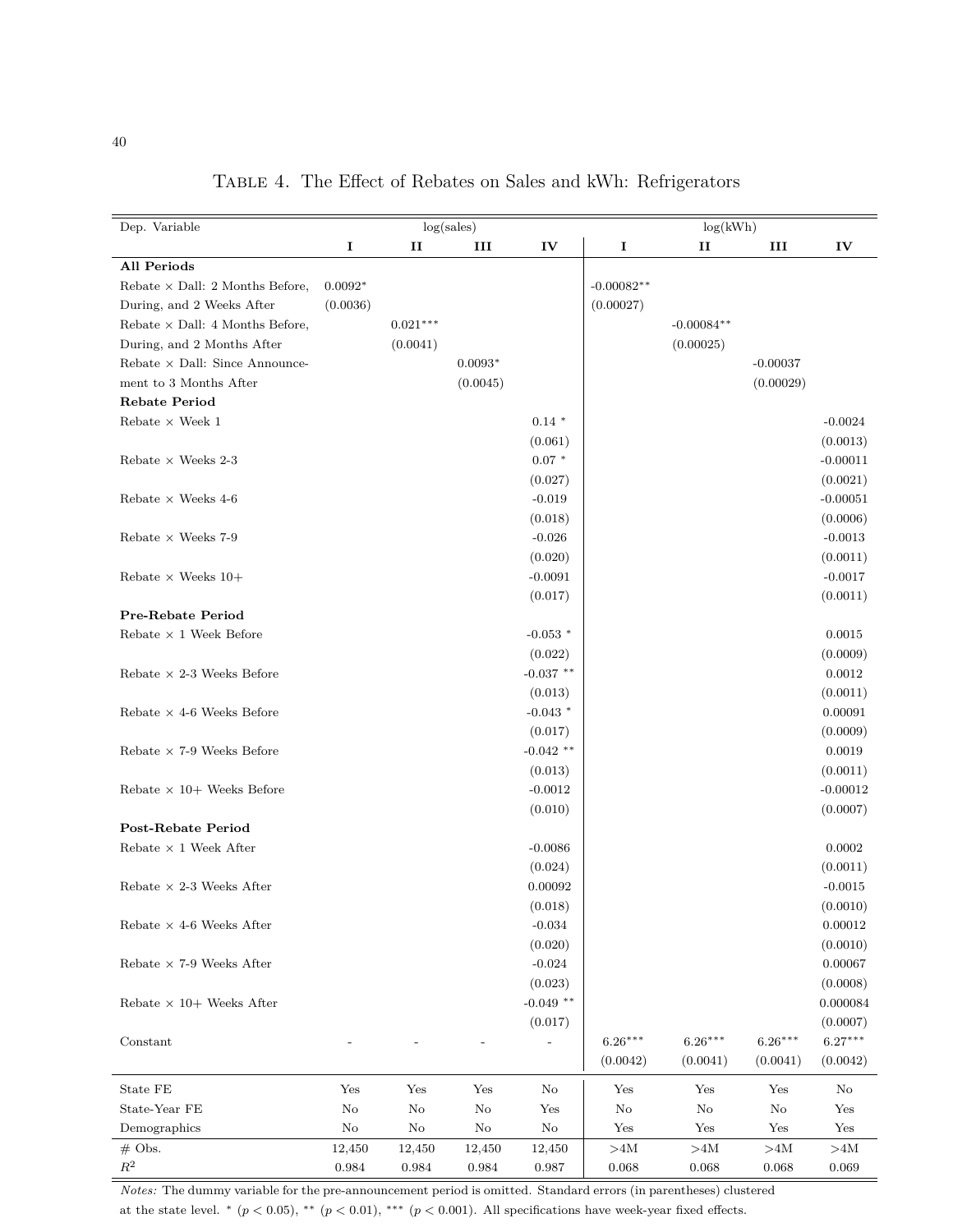| Dep. Variable                          |          |          | log(sales)  |                   |                  |                       | log(kWh)         |                       |
|----------------------------------------|----------|----------|-------------|-------------------|------------------|-----------------------|------------------|-----------------------|
|                                        | I        | п        | III         | IV                | 1                | $\mathbf{H}$          | III              | IV                    |
| All Periods                            |          |          |             |                   |                  |                       |                  |                       |
| Rebate $\times$ Dall: 2 Months Before, | 0.0048   |          |             |                   | $-0.0022$        |                       |                  |                       |
| During, and 2 Weeks After              | (0.0045) |          |             |                   | (0.0016)         |                       |                  |                       |
| Rebate $\times$ Dall: 4 Months Before, |          | $0.011*$ |             |                   |                  | $-0.0029$             |                  |                       |
| During, and 2 Months After             |          | (0.0046) |             |                   |                  | (0.0021)              |                  |                       |
| Rebate $\times$ Dall: Since Announce-  |          |          | 0.0024      |                   |                  |                       | $-0.0013$        |                       |
| ment to 3 Months After                 |          |          | (0.0051)    |                   |                  |                       | (0.0017)         |                       |
| <b>Rebate Period</b>                   |          |          |             |                   |                  |                       |                  |                       |
| Rebate $\times$ Week 1                 |          |          |             | $0.14*$           |                  |                       |                  | $-0.054***$           |
|                                        |          |          |             | (0.061)           |                  |                       |                  | (0.0077)              |
| Rebate $\times$ Weeks 2-3              |          |          |             | $0.07*$           |                  |                       |                  | $-0.018*$             |
|                                        |          |          |             | (0.033)           |                  |                       |                  | (0.0074)              |
|                                        |          |          |             |                   |                  |                       |                  |                       |
| Rebate $\times$ Weeks 4-6              |          |          |             | 0.0048            |                  |                       |                  | $-0.0012$             |
|                                        |          |          |             | (0.015)           |                  |                       |                  | (0.0032)              |
| Rebate $\times$ Weeks 7-9              |          |          |             | 0.0024            |                  |                       |                  | 0.0013                |
|                                        |          |          |             | (0.016)           |                  |                       |                  | (0.0034)              |
| Rebate $\times$ Weeks 10+              |          |          |             | 0.0061            |                  |                       |                  | 0.0011                |
|                                        |          |          |             | (0.012)           |                  |                       |                  | (0.0032)              |
| Pre-Rebate Period                      |          |          |             |                   |                  |                       |                  |                       |
| Rebate $\times$ 1 Week Before          |          |          |             | $-0.063**$        |                  |                       |                  | $0.0062*$             |
|                                        |          |          |             | (0.018)           |                  |                       |                  | (0.0028)              |
| Rebate $\times$ 2-3 Weeks Before       |          |          |             | $-0.03$           |                  |                       |                  | 0.0047                |
|                                        |          |          |             | (0.015)           |                  |                       |                  | (0.0040)              |
| Rebate $\times$ 4-6 Weeks Before       |          |          |             | $-0.015$          |                  |                       |                  | $0.0042**$            |
|                                        |          |          |             | (0.014)           |                  |                       |                  | (0.0015)              |
| Rebate $\times$ 7-9 Weeks Before       |          |          |             | $-0.016$          |                  |                       |                  | 0.0038                |
|                                        |          |          |             | (0.011)           |                  |                       |                  | (0.0026)              |
| Rebate $\times$ 10+ Weeks Before       |          |          |             | 0.0055            |                  |                       |                  | $-0.00031$            |
|                                        |          |          |             | (0.009)           |                  |                       |                  | (0.0013)              |
| <b>Post-Rebate Period</b>              |          |          |             |                   |                  |                       |                  |                       |
| Rebate $\times$ 1 Week After           |          |          |             | $-0.02$           |                  |                       |                  | 0.0038                |
|                                        |          |          |             | (0.019)           |                  |                       |                  | (0.0040)              |
| Rebate $\times$ 2-3 Weeks After        |          |          |             | $-0.0017$         |                  |                       |                  | 0.0019                |
|                                        |          |          |             | (0.013)           |                  |                       |                  | (0.0038)              |
| Rebate $\times$ 4-6 Weeks After        |          |          |             | $-0.014$          |                  |                       |                  | $0.0043*$             |
|                                        |          |          |             | (0.017)           |                  |                       |                  | (0.0018)              |
| Rebate $\times$ 7-9 Weeks After        |          |          |             | $\,0.0013\,$      |                  |                       |                  | $\,0.0043\,$          |
|                                        |          |          |             | (0.016)           |                  |                       |                  | (0.0025)              |
| Rebate $\times$ 10+ Weeks After        |          |          |             | $-0.013$          |                  |                       |                  |                       |
|                                        |          |          |             |                   |                  |                       |                  | $0.0073*$<br>(0.0028) |
|                                        |          |          |             | (0.016)           |                  |                       |                  |                       |
| Constant                               |          |          |             | $\qquad \qquad -$ | $5.36***$        | $5.36^{\ast\ast\ast}$ | $5.36***$        | $5.36***$             |
|                                        |          |          |             |                   | (0.011)          | (0.012)               | (0.011)          | (0.012)               |
| State FE                               | Yes      | Yes      | Yes         | $\rm No$          | Yes              | Yes                   | Yes              | No                    |
| State-Year FE                          | $\rm No$ | No       | $\rm No$    | Yes               | No               | $\rm No$              | $\rm No$         | ${\rm Yes}$           |
| Demographics                           | $\rm No$ | $\rm No$ | $\rm No$    | $\rm No$          | Yes              | Yes                   | Yes              | ${\rm Yes}$           |
| $#$ Obs.                               | 12,100   | 12,100   | 12,100      | 12,100            | ${>}3\mathrm{M}$ | ${>}3\mathrm{M}$      | ${>}3\mathrm{M}$ | ${>}3\mathrm{M}$      |
| $\mathbb{R}^2$                         | 0.988    | 0.988    | $\,0.988\,$ | $0.990\,$         | 0.131            | 0.131                 | 0.131            | $\rm 0.132$           |

Table 5. The Effect of Rebates on Sales and kWh: Clothes Washers

*Notes:* The dummy variable for the pre-announcement period is omitted. Standard errors (in parentheses) clustered at the state level.  $*(p < 0.05), ** (p < 0.01), ** (p < 0.001)$ . All specifications have week-year fixed effects.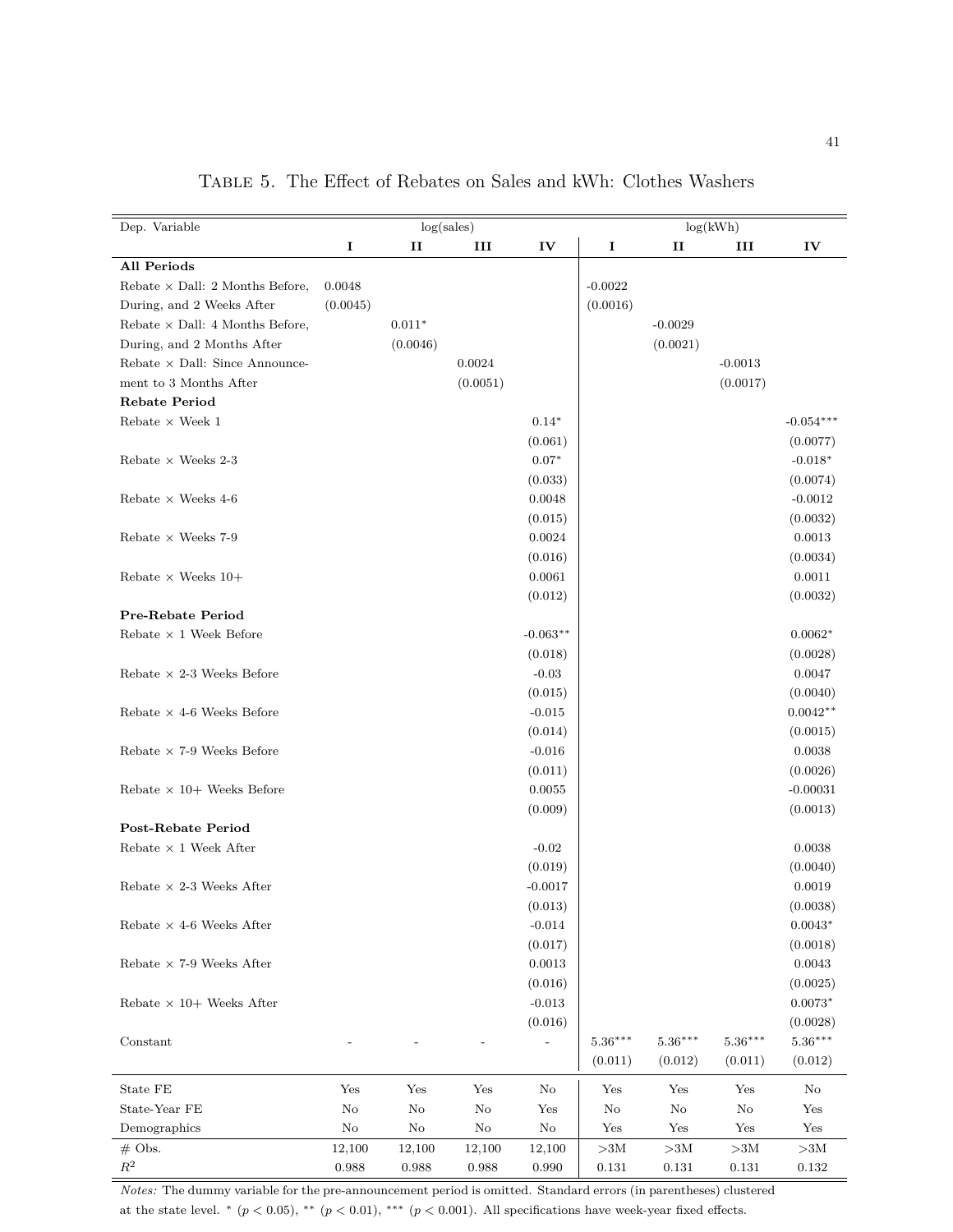| Dep. Variable                          |                |             | log(sales)  |                |                  | log(kWh)         |            |               |
|----------------------------------------|----------------|-------------|-------------|----------------|------------------|------------------|------------|---------------|
|                                        | $\bf I$        | п           | III         | IV             | 1                | $\mathbf{I}$     | III        | IV            |
| All Periods                            |                |             |             |                |                  |                  |            |               |
| Rebate $\times$ Dall: 2 Months Before, | $0.010^{\ast}$ |             |             |                | $-0.00077$       |                  |            |               |
| During, and 2 Weeks After              | (0.0041)       |             |             |                | (0.00042)        |                  |            |               |
| Rebate $\times$ Dall: 4 Months Before, |                | $0.015***$  |             |                |                  | $-0.00052$       |            |               |
| During, and 2 Months After             |                | (0.0057)    |             |                |                  | (0.00039)        |            |               |
| Rebate $\times$ Dall: Since Announce-  |                |             | 0.0044      |                |                  |                  | $-0.00044$ |               |
| ment to 3 Months After                 |                |             | (0.0057)    |                |                  |                  | (0.00036)  |               |
| <b>Rebate Period</b>                   |                |             |             |                |                  |                  |            |               |
| Rebate $\times$ Week 1                 |                |             |             | $0.25*$        |                  |                  |            | $-0.0041$     |
|                                        |                |             |             | (0.099)        |                  |                  |            | (0.0029)      |
| Rebate $\times$ Weeks 2-3              |                |             |             | 0.07           |                  |                  |            | $-0.0018$     |
|                                        |                |             |             | (0.037)        |                  |                  |            | (0.0007)      |
| Rebate $\times$ Weeks 4-6              |                |             |             | $-0.01$        |                  |                  |            | $-0.00067$    |
|                                        |                |             |             | (0.016)        |                  |                  |            |               |
|                                        |                |             |             |                |                  |                  |            | (0.0007)      |
| Rebate $\times$ Weeks 7-9              |                |             |             | $-0.0081$      |                  |                  |            | $-0.0011$     |
|                                        |                |             |             | (0.016)        |                  |                  |            | (0.0007)      |
| Rebate $\times$ Weeks 10+              |                |             |             | $-0.01$        |                  |                  |            | $-0.0009$     |
|                                        |                |             |             | (0.011)        |                  |                  |            | (0.0006)      |
| <b>Pre-Rebate Period</b>               |                |             |             |                |                  |                  |            |               |
| Rebate $\times$ 1 Week Before          |                |             |             | $-0.063$       |                  |                  |            | $-0.0001$     |
|                                        |                |             |             | (0.036)        |                  |                  |            | (0.0011)      |
| Rebate $\times$ 2-3 Weeks Before       |                |             |             | $-0.052*$      |                  |                  |            | 0.00032       |
|                                        |                |             |             | (0.022)        |                  |                  |            | (0.0007)      |
| Rebate $\times$ 4-6 Weeks Before       |                |             |             | $-0.036$       |                  |                  |            | $-0.00024$    |
|                                        |                |             |             | (0.022)        |                  |                  |            | (0.0006)      |
| Rebate $\times$ 7-9 Weeks Before       |                |             |             | $-0.035*$      |                  |                  |            | $-3.9E-06$    |
|                                        |                |             |             | (0.014)        |                  |                  |            | (0.0005)      |
| Rebate $\times$ 10+ Weeks Before       |                |             |             | $-0.0083$      |                  |                  |            | 0.00016       |
|                                        |                |             |             | (0.009)        |                  |                  |            | (0.0006)      |
| <b>Post-Rebate Period</b>              |                |             |             |                |                  |                  |            |               |
| Rebate $\times$ 1 Week After           |                |             |             | 0.0052         |                  |                  |            | $-0.0062$     |
|                                        |                |             |             | (0.037)        |                  |                  |            | (0.0034)      |
| Rebate $\times$ 2-3 Weeks After        |                |             |             | 0.0014         |                  |                  |            | $-0.0016$     |
|                                        |                |             |             | (0.026)        |                  |                  |            | (0.0009)      |
| Rebate $\times$ 4-6 Weeks After        |                |             |             | $-0.039*$      |                  |                  |            | $-0.00057$    |
|                                        |                |             |             | (0.019)        |                  |                  |            | (0.0007)      |
| Rebate $\times$ 7-9 Weeks After        |                |             |             | $-0.029$       |                  |                  |            | $-9.3E-05$    |
|                                        |                |             |             | (0.023)        |                  |                  |            | (0.0007)      |
| Rebate $\times$ 10+ Weeks After        |                |             |             | $-0.051**$     |                  |                  |            | 0.00036       |
|                                        |                |             |             | (0.016)        |                  |                  |            | (0.0005)      |
| Constant                               |                |             |             | $\overline{a}$ | $5.84***$        | $5.84***$        | $5.84***$  | $5.84***$     |
|                                        |                |             |             |                | (0.0015)         | (0.0016)         | (0.0015)   | (0.0016)      |
|                                        |                |             |             |                |                  |                  |            |               |
| State FE<br>State-Year FE              | Yes            | Yes         | Yes         | $\rm No$       | Yes              | Yes              | Yes        | No            |
|                                        | $\rm No$       | $\rm No$    | $\rm No$    | Yes            | $\rm No$         | $\rm No$         | $\rm No$   | Yes           |
| Demographics                           | $\rm No$       | $\rm No$    | $\rm No$    | $\rm No$       | Yes              | Yes              | Yes        | Yes           |
| $#$ Obs.<br>$\mathbb{R}^2$             | 12,600         | 12,600      | 12,600      | 12,600         | ${>}2\mathrm{M}$ | ${>}2\mathrm{M}$ | >2M        | ${>}2{\rm M}$ |
|                                        | $\,0.982\,$    | $\,0.982\,$ | $\,0.982\,$ | $\,0.984\,$    | $0.402\,$        | $\,0.402\,$      | $0.402\,$  | 0.403         |

Table 6. The Effect of Rebates on Sales and kWh: Dishwashers

*Notes:* The dummy variable for the pre-announcement period is omitted. Standard errors (in parentheses) clustered at the state level.  $*(p < 0.05)$ ,  $** (p < 0.01)$ ,  $*** (p < 0.001)$ . All specifications have week-year fixed effects.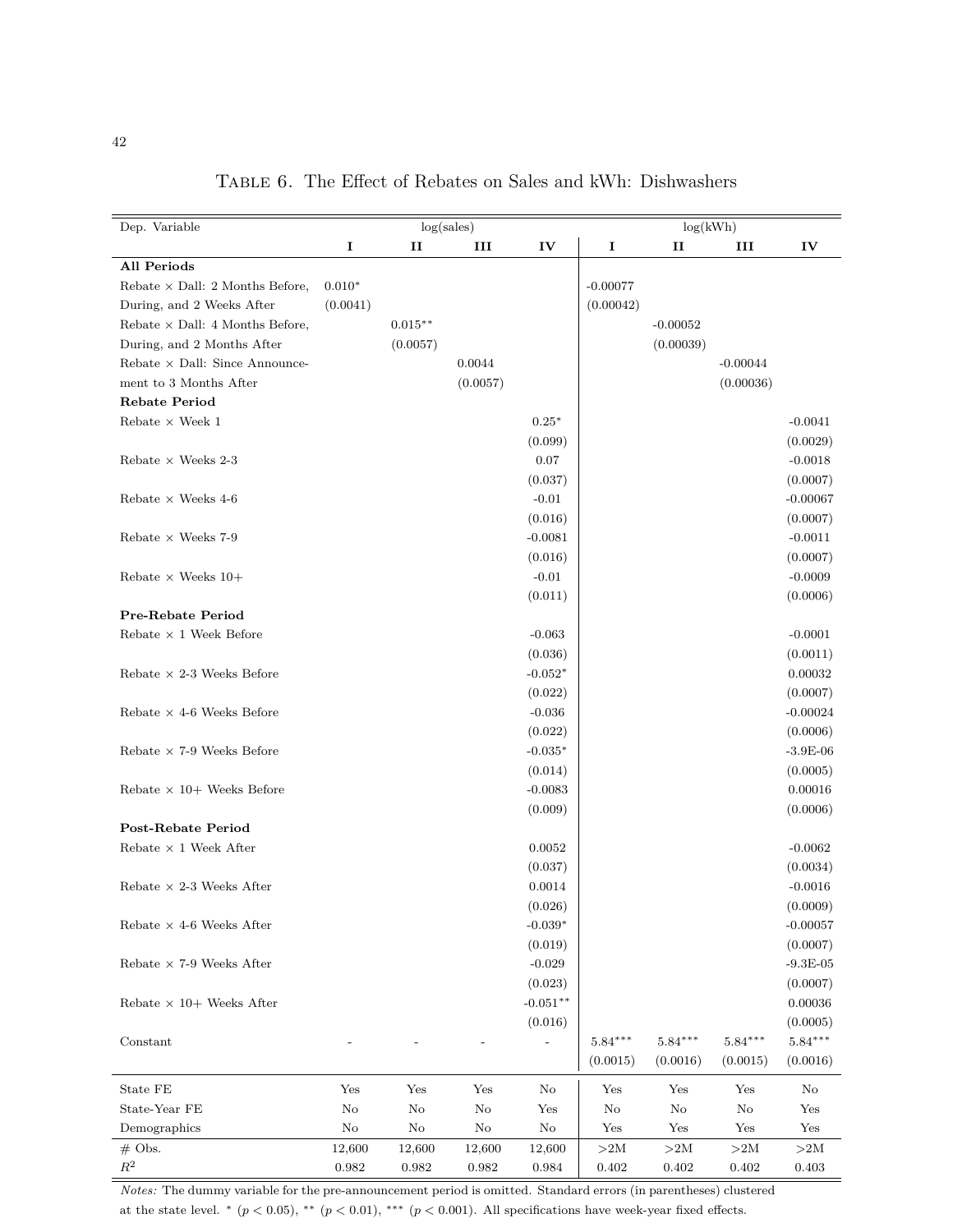|                                 |                        |             |                                    | Rebate Period                   |                       |                                    |                       |                 |                          |                  | Rebate, Pre-Rebate (2 months),<br>& Post-Rebate (2 weeks) Periods |                                  |
|---------------------------------|------------------------|-------------|------------------------------------|---------------------------------|-----------------------|------------------------------------|-----------------------|-----------------|--------------------------|------------------|-------------------------------------------------------------------|----------------------------------|
|                                 | $\rm{DD}$<br>$(\%)$    | s.e.<br>(%) | $\mathcal{P}_{switcher}$<br>$(\%)$ | $\mathcal{P}_{free}$<br>$(\% )$ | $P_{NT-ES}$<br>$(\%)$ | $\mathcal{P}_{NT-NonES}$<br>$(\%)$ | $\mathrm{DD}$<br>(% ) | s.e.<br>$(\% )$ | $P_{switcher}$<br>$(\%)$ | $(\%)$           | $P_{free}$ $P_{NT-ES}$<br>$(\%)$                                  | $\mathcal{P}_{NT-NonES}$<br>(% ) |
|                                 | Refrigerators          |             |                                    |                                 |                       |                                    |                       |                 |                          |                  |                                                                   |                                  |
| ${\rm CA}$                      | $-1.4$                 | 1.5         | $-2$                               | 11                              | 63                    | 28                                 | $-0.4$                | 0.6             | $-1$                     | 10               | 62                                                                | $\,29$                           |
| ${\rm FL}$                      | 71.7                   | 3.3         | 62                                 | 11                              | 13                    | 15                                 | 4.1                   | 1.1             | 11                       | 62               | $\mathbf{1}$                                                      | $26\,$                           |
| MA                              | 16.6                   | 2.9         | 22                                 | 27                              | $30\,$                | 21                                 | 3.8                   | 1.0             | 31                       | 19               | 22                                                                | $\bf 28$                         |
| <b>MO</b>                       | $-1.7$                 | 1.3         | $^{\rm -3}$                        | 3                               | 63                    | 37                                 | $-0.9$                | 0.5             | $-2$                     | 3                | 65                                                                | 35                               |
| NY                              | 13.7                   | 3.1         | 8                                  | 19                              | 48                    | 25                                 | 7.6                   | 1.2             | $\overline{5}$           | 22               | 46                                                                | $27\,$                           |
| OH                              | 28.0                   | 3.0         | 17                                 | $\mathbf{1}$                    | 57                    | 26                                 | 9.4                   | 1.2             | $\,8\,$                  | 9                | 55                                                                | $27\,$                           |
| $\mathrm{OK}$                   | 27.7                   | 1.6         | $30\,$                             | 18                              | 29                    | 23                                 | 4.1                   | 0.7             | 12                       | 36               | 22                                                                | $30\,$                           |
| $\operatorname{SC}$             | 23.0                   | 6.0         | 8                                  | 22                              | 38                    | 32                                 | 9.8                   | 2.6             | $\overline{7}$           | 23               | 36                                                                | 34                               |
| $\mathcal{T}\mathcal{X}$        | 0.9                    | 1.1         | $\boldsymbol{2}$                   | 13                              | 55                    | $31\,$                             | 2.2                   | 0.4             | 7                        | 8                | 55                                                                | 31                               |
| <b>VA</b>                       | $-18.0$                | 4.9         | $\text{-}8$                        | 13                              | 65                    | $30\,$                             | $-11.7$               | 1.9             | $-6\phantom{1}$          | 10               | 65                                                                | 30                               |
| VT                              | 16.4                   | $2.4\,$     | 10                                 | 25                              | 37                    | 28                                 | 3.1                   | 1.0             | $\,3$                    | 32               | 36                                                                | $\,29$                           |
| <b>US</b>                       |                        |             | 3                                  | $12\,$                          | $58\,$                | $\sqrt{28}$                        |                       |                 | $\mathbf{1}$             | 10               | 60                                                                | $\,29$                           |
|                                 | <b>Clothes Washers</b> |             |                                    |                                 |                       |                                    |                       |                 |                          |                  |                                                                   |                                  |
| ${\rm CA}$                      | $4.6\,$                | $3.8\,$     | $\,3$                              | 14                              | 57                    | $25\,$                             | 3.1                   | $1.0\,$         | $\,3$                    | 15               | 56                                                                | ${\bf 26}$                       |
| $\rm FL$                        | 67.6                   | 3.1         | 66                                 | $\overline{4}$                  | 24                    | 6                                  | $-0.1$                | $0.8\,$         | $\boldsymbol{0}$         | 70               | 5                                                                 | ${\bf 26}$                       |
| $\rm MA$                        | 28.3                   | 3.2         | $35\,$                             | 40                              | 15                    | 9                                  | 4.4                   | 0.9             | 34                       | 41               | $\overline{4}$                                                    | $21\,$                           |
| MO                              | 4.8                    | 3.0         | $\overline{4}$                     | 13                              | 54                    | 29                                 | $-1.9$                | $0.8\,$         | $-2$                     | 19               | 53                                                                | 30                               |
| ${\rm NY}$                      | 9.0                    | 4.2         | $\bf 5$                            | 28                              | 42                    | 25                                 | $3.8\,$               | 1.0             | 3                        | 30               | 41                                                                | $25\,$                           |
| OH                              | 11.4                   | 2.5         | 10                                 | 14                              | 50                    | 26                                 | 2.5                   | 0.6             | $\overline{4}$           | $20\,$           | 49                                                                | 27                               |
| OK                              | 29.8                   | 1.8         | $32\,$                             | 20                              | 30                    | 19                                 | 5.0                   | 0.6             | 17                       | $35\,$           | 24                                                                | 25                               |
| $\operatorname{SC}$             | 32.5                   | $3.8\,$     | 21                                 | 24                              | 33                    | 22                                 | 12.8                  | 1.1             | 18                       | $27\,$           | 27                                                                | 28                               |
| $\mathcal{T}\mathcal{X}$        | $6.5\,$                | 2.2         | $\overline{7}$                     | $\mathbf{1}$                    | 60                    | $31\,$                             | 2.8                   | 0.7             | $\bf 5$                  | $\sqrt{3}$       | 61                                                                | 31                               |
| UT                              | $-10.7$                | 5.1         | $^{\rm -6}$                        | 27                              | 57                    | $\bf{22}$                          | $-2.2$                | 1.3             | $-2$                     | 23               | 60                                                                | 19                               |
| <b>VA</b>                       | $-3.0$                 | 1.8         | $-5$                               | 10                              | 67                    | $\,28$                             | $-2.2$                | 0.5             | $-4$                     | $\overline{9}$   | 67                                                                | $\,28$                           |
| ${\rm VT}$                      | 8.0                    | $2.4\,$     | 8                                  | $51\,$                          | 20                    | 22                                 | $0.5\,$               | 0.7             | $\mathbf{1}$             | 58               | 18                                                                | 23                               |
| <b>WY</b>                       | 6.0                    | $3.8\,$     | $\bf 5$                            | 19                              | 56                    | 21                                 | 2.7                   | 0.9             | $\,3$                    | $21\,$           | 56                                                                | $20\,$                           |
| US                              |                        |             | 6                                  | 15                              | 53                    | 26                                 |                       |                 | $\mathbf{1}$             | 12               | 59                                                                | 27                               |
| <b>Dishwashers</b>              |                        |             |                                    |                                 |                       |                                    |                       |                 |                          |                  |                                                                   |                                  |
| CA                              | 1.3                    | $2.2\,$     | $\boldsymbol{2}$                   | 3                               | 76                    | 19                                 | 1.6                   | 0.8             | $\overline{4}$           | $\mathbf{1}$     | 76                                                                | 19                               |
| FL                              | 99.8                   | $3.9\,$     | 135                                | -61                             | 16                    | 11                                 | $1.9\,$               | 1.0             | 8                        | 66               | 12                                                                | 14                               |
| MA                              | $35.8\,$               | $2.2\,$     | $109\,$                            | $11\,$                          | $\mbox{-} 28$         | 8                                  | $6.1\,$               | $0.6\,$         | $82\,$                   | $38\,$           | $\mbox{-}33$                                                      | $13\,$                           |
| $_{\rm MO}$                     | $6.5\,$                | $1.7\,$     | 12                                 | $18\,$                          | $55\,$                | $16\,$                             | 0.6                   | 0.6             | $\mathbf{1}$             | $\bf 28$         | $55\,$                                                            | $16\,$                           |
| ${\rm NY}$                      | $-0.3$                 | $1.2\,$     | $-1$                               | $\,2$                           | $\bf 84$              | 15                                 | 0.0                   | 0.4             | $\boldsymbol{0}$         | $\mathbf{1}$     | $\rm 84$                                                          | 15                               |
| $\rm OH$                        | $15.7\,$               | $2.1\,$     | $22\,$                             | 8                               | $56\,$                | 14                                 | $5.2\,$               | 0.7             | $10\,$                   | 19               | $56\,$                                                            | 15                               |
| $\operatorname{SC}$             | $27.2\,$               | $5.1\,$     | $22\,$                             | 30                              | $32\,$                | 16                                 | 3.7                   | 1.8             | $\,6\,$                  | $\sqrt{46}$      | $32\,$                                                            | 16                               |
| ${\rm TX}$                      | 11.0                   | 1.7         | $\bf 24$                           | $-4$                            | 63                    | 16                                 | 5.1                   | 0.6             | 20                       | $\boldsymbol{0}$ | 64                                                                | 16                               |
| $\ensuremath{\text{VA}}\xspace$ | $-7.9$                 | $1.6\,$     | $\mbox{-} 23$                      | $\,29$                          | $80\,$                | $14\,$                             | $-4.9$                | 0.6             | $-20$                    | $26\,$           | 80                                                                | $14\,$                           |
| $\ensuremath{\text{WY}}$        | $11.2\,$               | $4.4\,$     | $\boldsymbol{9}$                   | $\boldsymbol{9}$                | 67                    | $15\,$                             | 6.4                   | $1.3\,$         | $\,6\,$                  | $12\,$           | $67\,$                                                            | $15\,$                           |
| $_{\rm US}$                     |                        |             | $13\,$                             | $\,3$                           | $68\,$                | $16\,$                             |                       |                 | $\sqrt{3}$               | $\,8\,$          | $73\,$                                                            | $16\,$                           |

Table 7. Switchers, Freeriders, and Non-Takers

*Notes:* The second and eighth columns (DD) correspond to the estimated percentage changes in ES market share. The estimates are state-specific and are obtained using a difference-in-differences estimator similar to the one presented in Section 5. *Pswitcher* is the fraction of switchers for the whole population of consumers that made a purchase during the rebate period (fourth column), or during the rebate period, pre- and post-rebate period (Column 10). Similarly, *Pfree* is the proportion of freeriders, *PNT* <sup>−</sup>*ES* is the proportion of non-takers that purchased an ES product, *PNT* <sup>−</sup>*NonES* is the proportion of non-takers that purchased a non-ES product. Note that  $P_{switcher} + P_{free} + P_{NT-ES} + P_{NT-NonES} \approx 100$ .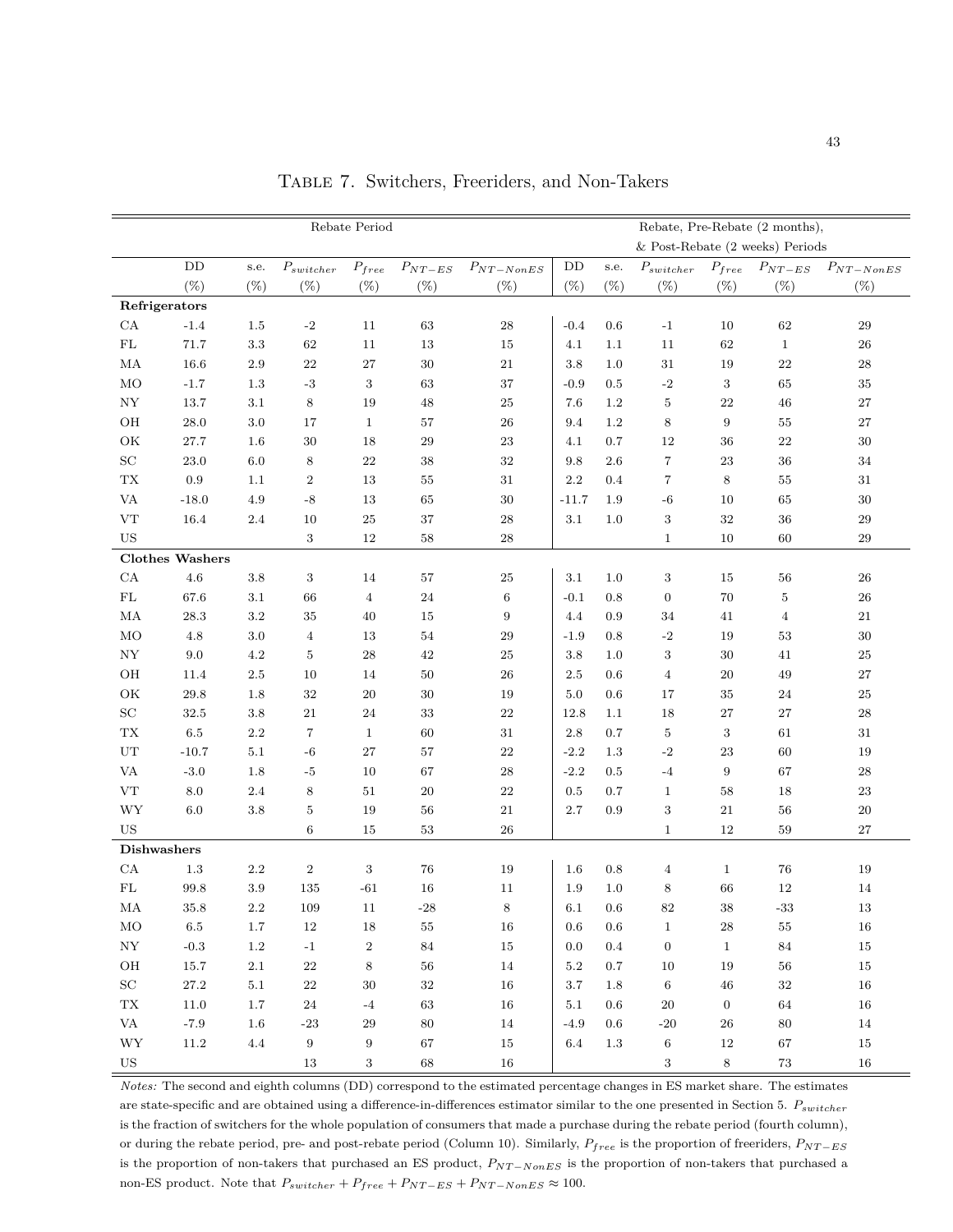|                                  |            | Refrigerators                           | Clothes Washers |            |             | Refrigerators                  |                      | Clothe Washers              |
|----------------------------------|------------|-----------------------------------------|-----------------|------------|-------------|--------------------------------|----------------------|-----------------------------|
|                                  |            | Dependent Variable: log(Volume Cu. Ft.) |                 |            |             | Dep. Var.:                     |                      | Dep. Var.:                  |
|                                  |            |                                         |                 |            |             | $1 = Top$ Freezer, $0 = other$ |                      | $1 = Top$ Load, $0 = other$ |
|                                  | All        | ES Only                                 | All             | ES Only    | All         | ES Only                        | All                  | ES Only                     |
| <b>Rebate Period</b>             |            |                                         |                 |            |             |                                |                      |                             |
| Rebate $\times$ Week 1           | $0.0076*$  | $0.0061*$                               | $0.0084***$     | $0.0066*$  | $-0.051***$ | $-0.0065$                      | $-0.11***$           | $-0.017$                    |
|                                  | (0.003)    | (0.002)                                 | (0.001)         | (0.003)    | (0.013)     | (0.006)                        | (0.015)              | (0.010)                     |
| Rebate $\times$ Weeks 2-3        | 0.0068     | 0.004                                   | $0.0019*$       | 0.002      | $-0.029*$   | $-0.0054$                      | $-0.046*$            | $-0.021$                    |
|                                  | (0.004)    | (0.003)                                 | (0.001)         | (0.001)    | (0.013)     | (0.008)                        | (0.018)              | (0.011)                     |
| Rebate $\times$ Weeks 4-6        | 0.00081    | $0.0026*$                               | 0.00068         | 0.0064     | $-0.013***$ | $-0.00032$                     | $-0.015$             | $-0.0013$                   |
|                                  | (0.002)    | (0.001)                                 | (0.001)         | (0.004)    | (0.003)     | (0.003)                        | (0.011)              | (0.014)                     |
| Rebate $\times$ Weeks 7-9        | 0.0014     | $-0.0006$                               | 0.00052         | $0.0042*$  | $-0.014*$   | 0.0059                         | $-0.024*$            | $-0.013$                    |
|                                  | (0.002)    | (0.001)                                 | (0.000)         | (0.002)    | (0.006)     | (0.003)                        | (0.011)              | (0.011)                     |
| Rebate $\times$ Weeks 10+        | 0.0014     | 0.000092                                | 0.00063         | $0.012**$  | $-0.030***$ | 0.002                          | $-0.012$             | 0.017                       |
|                                  | (0.002)    | (0.001)                                 | (0.001)         | (0.004)    | (0.007)     | (0.002)                        | (0.007)              | (0.009)                     |
| <b>Pre-Rebate Period</b>         |            |                                         |                 |            |             |                                |                      |                             |
| Rebate $\times$ 1 Week Before    | 0.0012     | $0.0042*$                               | $-0.0015***$    | $-0.0008$  | $-0.0098$   | $-0.0058$                      | $-0.0075$            | $-0.020*$                   |
|                                  | (0.001)    | (0.002)                                 | (0.000)         | (0.001)    | (0.006)     | (0.006)                        | (0.005)              | (0.008)                     |
| Rebate $\times$ 2-3 Weeks Before | $-0.0017$  | 0.0035                                  | $-0.00032$      | 0.00087    | $-0.00067$  | $-0.0052$                      | $-0.018***$          | $-0.019***$                 |
|                                  | (0.001)    | (0.002)                                 | (0.000)         | (0.001)    | (0.003)     | (0.004)                        | (0.004)              | (0.004)                     |
| Rebate $\times$ 4-6 Weeks Before | $-0.00068$ | $0.0056***$                             | $-0.00024$      | $-0.00047$ | $-0.0063*$  | $-0.0075*$                     | $-0.021**$           | $-0.018**$                  |
|                                  | (0.001)    | (0.001)                                 | (0.000)         | (0.001)    | (0.003)     | (0.003)                        | (0.007)              | (0.006)                     |
| Rebate $\times$ 7-9 Weeks Before | 0.001      | $0.0052***$                             | 0.0000097       | 0.0016     | $-0.017***$ | $-0.0082**$                    | $-0.016**$           | $-0.014***$                 |
|                                  | (0.001)    | (0.001)                                 | (0.000)         | (0.001)    | (0.004)     | (0.003)                        | (0.005)              | (0.004)                     |
| Rebate $\times$ 10+ Weeks Before | $-0.00052$ | $0.0038***$                             | 0.00014         | 0.000085   | $-0.010***$ | $-0.0031$                      | $-0.029***$          | $-0.021***$                 |
|                                  | (0.001)    | (0.001)                                 | (0.000)         | (0.000)    | (0.002)     | (0.002)                        | (0.006)              | (0.005)                     |
| Post-Rebate Period               |            |                                         |                 |            |             |                                |                      |                             |
| Rebate $\times$ 1 Week After     | 0.0014     | 0.0017                                  | $-0.00067$      | $0.014***$ | $-0.029**$  | $-0.0084$                      | $-0.016$             | $0.020**$                   |
|                                  | (0.002)    | (0.002)                                 | (0.001)         | (0.002)    | (0.009)     | (0.005)                        | (0.013)              | (0.007)                     |
| Rebate $\times$ 2-3 Weeks After  | 0.00063    | 0.0031                                  | 0.00044         | $0.014***$ | $-0.026***$ | $-0.0084**$                    | $-0.015$             | 0.016                       |
|                                  | (0.002)    | (0.003)                                 | (0.000)         | (0.002)    | (0.006)     | (0.003)                        | (0.012)              | (0.010)                     |
| Rebate $\times$ 4-6 Weeks After  | 0.00069    | 0.001                                   | $-0.000046$     | $0.014***$ | $-0.021*$   | $-0.004$                       | $-0.0064$            | $0.021**$                   |
|                                  | (0.002)    | (0.001)                                 | (0.001)         | (0.003)    | (0.009)     | (0.004)                        | (0.007)              | (0.008)                     |
| Rebate $\times$ 7-9 Weeks After  | 0.0018     | $-0.0004$                               | 0.0004          | $0.013***$ | $-0.024***$ | $-0.0014$                      | $-0.017$             | 0.013                       |
|                                  | (0.001)    | (0.002)                                 | (0.000)         | (0.003)    | (0.005)     | (0.006)                        | (0.009)              | (0.008)                     |
| Rebate $\times$ 10+ Weeks After  | 0.0016     | 0.00071                                 | $-0.00033$      | $0.020***$ | $-0.033***$ | $-0.0092**$                    | 0.0074               | $0.040***$                  |
|                                  | (0.001)    | (0.001)                                 | (0.000)         | (0.003)    | (0.006)     | (0.003)                        | (0.006)              | (0.004)                     |
| State-Year FE                    | Yes        | $\operatorname{Yes}$                    | Yes             | Yes        | Yes         | Yes                            | $\operatorname{Yes}$ | Yes                         |
| Week-Year FE                     | Yes        | Yes                                     | Yes             | Yes        | Yes         | Yes                            | Yes                  | Yes                         |
| Demographics                     | Yes        | Yes                                     | Yes             | Yes        | Yes         | Yes                            | Yes                  | Yes                         |

TABLE 8. The Effect of Rebates on Size and Style

*Notes:* The dummy variable for the pre-announcement period is omitted. Standard errors (in paren-

theses) clustered at the state level. \*  $(p < 0.05)$ , \*\*  $(p < 0.01)$ , \*\*\*  $(p < 0.001)$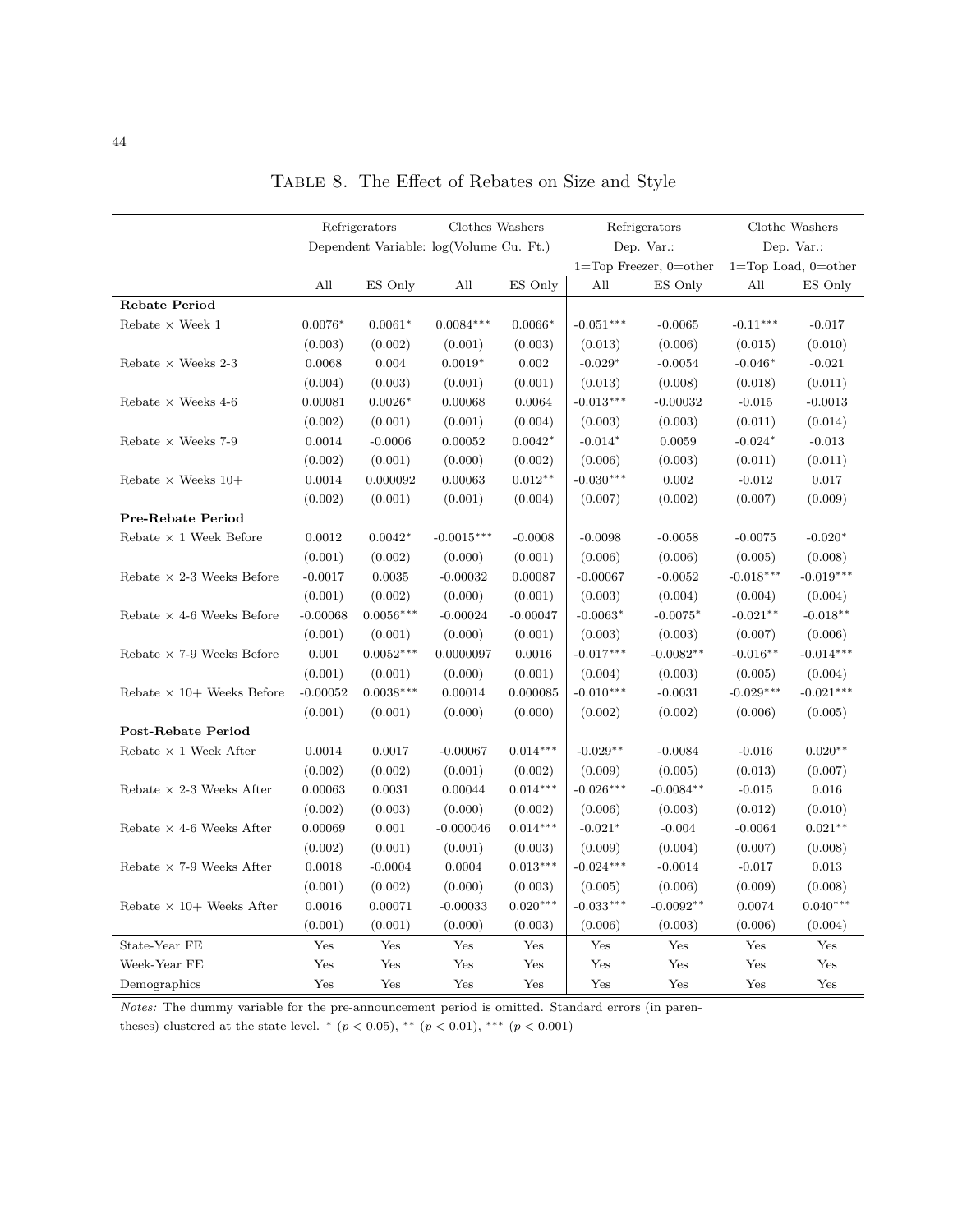|                                  |            | Refrigerators |            | Clothes Washers          |           | Dishwashers |
|----------------------------------|------------|---------------|------------|--------------------------|-----------|-------------|
|                                  |            |               |            | Dependent Variable: MSRP |           |             |
|                                  | All        | ES Only       | All        | ES Only                  | All       | ES Only     |
| <b>Rebate Period</b>             |            |               |            |                          |           |             |
| Rebate $\times$ Week 1           | $40.4*$    | $-29.7$       | $39.9***$  | 7.37                     | $45.0***$ | $36.3***$   |
|                                  | (17.9)     | (21.9)        | (6.6)      | (9.2)                    | (12.0)    | (11.7)      |
| Rebate $\times$ Weeks 2-3        | $-3.85$    | $-56.8***$    | $12.1*$    | 0.77                     | 11.6      | 4.32        |
|                                  | (9.1)      | (15.4)        | (5.1)      | (3.5)                    | (5.9)     | (5.0)       |
| Rebate $\times$ Weeks 4-6        | $-13.7$    | $-49.0***$    | 2.17       | $-0.78$                  | 1.78      | $-2.45$     |
|                                  | (9.4)      | (12.8)        | (2.7)      | (1.9)                    | (2.7)     | (2.9)       |
| Rebate $\times$ Weeks 7-9        | $-7.28$    | $-59.9***$    | 1.89       | 2.18                     | 0.31      | $-1.67$     |
|                                  | (6.7)      | (14.8)        | (2.0)      | (2.1)                    | (3.0)     | (4.2)       |
| Rebate $\times$ Weeks 10+        | $21.9*$    | $-63.9***$    | 1.38       | $-0.34$                  | $-2$      | $-1.15$     |
|                                  | (8.4)      | (16.9)        | (3.0)      | (1.6)                    | (2.4)     | (2.4)       |
| <b>Pre-Rebate Period</b>         |            |               |            |                          |           |             |
| Rebate $\times$ 1 Week Before    | $-8.96$    | $-32.5$       | $-6.66**$  | 1.03                     | $-3.69$   | $-6.78$     |
|                                  | (13.4)     | (20.0)        | (2.2)      | (3.5)                    | (3.9)     | (4.0)       |
| Rebate $\times$ 2-3 Weeks Before | $-27.9***$ | $-40.4**$     | $-1.43$    | 1.5                      | $-3.36$   | $-5.87$     |
|                                  | (6.3)      | (11.7)        | (2.1)      | (3.4)                    | (4.0)     | (4.2)       |
| Rebate $\times$ 4-6 Weeks Before | $-22.1***$ | $-31.6*$      | $-4.64***$ | $-2.63*$                 | 0.17      | $-6.04*$    |
|                                  | (6.2)      | (12.6)        | (1.1)      | (1.1)                    | (2.5)     | (2.6)       |
| Rebate $\times$ 7-9 Weeks Before | 2.89       | $-11.3$       | $-2.84$    | $-1.31$                  | $-2.73$   | $-9.67**$   |
|                                  | (6.0)      | (10.6)        | (2.0)      | (1.8)                    | (2.8)     | (2.8)       |
| Rebate $\times$ 10+ Weeks Before | $-7.85***$ | $-7.43$       | $-1.22$    | $-2.38*$                 | 2.85      | $-6.08***$  |
|                                  | (1.5)      | (4.1)         | (1.2)      | (1.1)                    | (1.5)     | (1.5)       |
| Post-Rebate Period               |            |               |            |                          |           |             |
| Rebate $\times$ 1 Week After     | 9.63       | $-60.5***$    | $-6.37$    | $-7.75$                  | 11.8      | 12.6        |
|                                  | (7.5)      | (13.1)        | (5.4)      | (5.1)                    | (11.8)    | (9.7)       |
| Rebate $\times$ 2-3 Weeks After  | 6.42       | $-51.0*$      | 0.71       | $-0.92$                  | 5.58      | 6.01        |
|                                  | (12.2)     | (21.0)        | (2.8)      | (1.9)                    | (8.2)     | (6.8)       |
| Rebate $\times$ 4-6 Weeks After  | 0.22       | $-67.1***$    | $-1.99$    | $-2.9$                   | $-2.41$   | $-1.82$     |
|                                  | (11.0)     | (14.9)        | (2.6)      | (2.5)                    | (5.7)     | (5.2)       |
| Rebate $\times$ 7-9 Weeks After  | 5.95       | $-69.9***$    | $-0.62$    | $-1.21$                  | $-3.76$   | $-1.02$     |
|                                  | (5.4)      | (19.2)        | (1.8)      | (1.8)                    | (5.3)     | (4.3)       |
| Rebate $\times$ 10+ Weeks After  | $32.8***$  | $-57.4***$    | $-2.52$    | $-2.91$                  | $-4.4$    | 1.39        |
|                                  | (4.3)      | (15.1)        | (2.5)      | (2.2)                    | (4.3)     | (4.0)       |
| State-Year FE                    | Yes        | Yes           | Yes        | Yes                      | Yes       | Yes         |
| Week-Year FE                     | Yes        | Yes           | Yes        | Yes                      | Yes       | Yes         |
| Demographics                     | Yes        | Yes           | Yes        | Yes                      | Yes       | Yes         |

Table 9. The Effect of Rebates on MSRP

*Notes:* The dummy variable for the pre-announcement period is omitted. Standard errors (in parentheses) clustered at the state level. \*  $(p < 0.05)$ , \*\*  $(p < 0.01)$ , \*\*\*  $(p < 0.001)$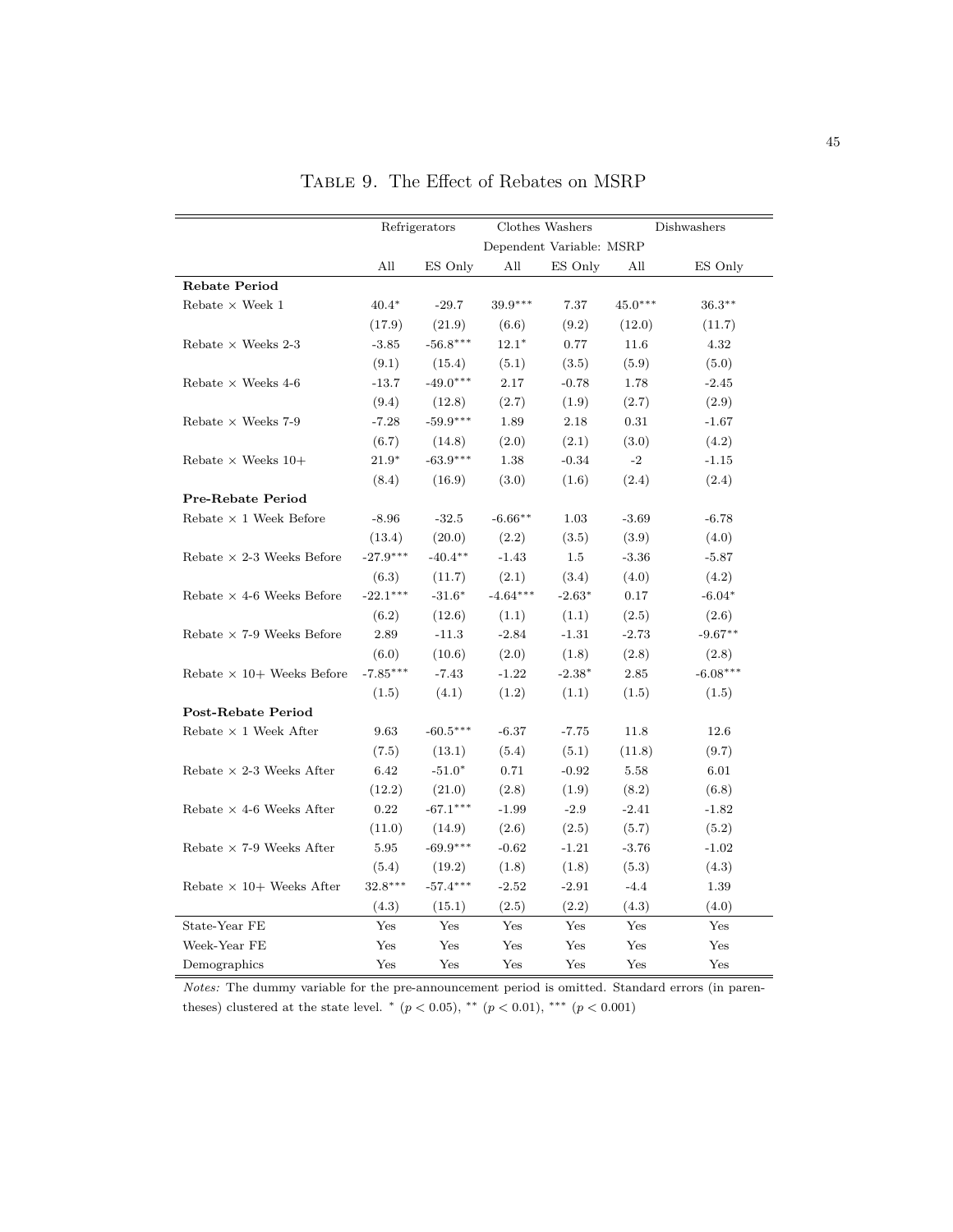|                        | kWh/y | Price  | Size                     | Rebate |           |      | Cost-Effectiveness (\$/kWh saved) |      |      |      |
|------------------------|-------|--------|--------------------------|--------|-----------|------|-----------------------------------|------|------|------|
|                        |       | $(\$)$ |                          | $(\$)$ |           |      | Proportion of Freeriders          |      |      |      |
|                        |       |        |                          |        | Preferred | 0%   | 25%                               | 50%  | 75%  | 90%  |
|                        |       |        |                          |        | Estimate  |      |                                   |      |      |      |
| Refrigerators          |       |        |                          |        |           |      |                                   |      |      |      |
|                        |       |        |                          |        | 91%       |      |                                   |      |      |      |
| ES                     | 478   | 1243   | 27.1                     | 128    | 1.46      | 0.13 | 0.18                              | 0.26 | 0.53 | 1.31 |
| Non-ES                 | 543   | 1665   | 27.3                     |        |           |      |                                   |      |      |      |
| Top 5%                 | 342   | 818    | 19.7                     | 128    | 0.52      | 0.05 | 0.06                              | 0.09 | 0.19 | 0.47 |
| Bottom 95%             | 525   | 1544   | 27.1                     |        |           |      |                                   |      |      |      |
| Top 10%                | 367   | 725    | 20.4                     | 128    | 0.57      | 0.05 | 0.07                              | 0.10 | 0.21 | 0.52 |
| Bottom 90%             | 532   | 1577   | 27.3                     |        |           |      |                                   |      |      |      |
| Top 20%                | 403   | 1055   | 21.8                     | 128    | 0.67      | 0.06 | 0.08                              | 0.12 | 0.24 | 0.60 |
| Bottom 80%             | 545   | 1594   | 27.6                     |        |           |      |                                   |      |      |      |
| <b>Clothes Washers</b> |       |        |                          |        |           |      |                                   |      |      |      |
|                        |       |        |                          |        | 92%       |      |                                   |      |      |      |
| ES                     | 163   | 757    | 4.2                      | 107    | 0.44      | 0.04 | 0.05                              | 0.07 | 0.14 | 0.35 |
| $Non-ES$               | 364   | 428    | 3.1                      |        |           |      |                                   |      |      |      |
| Top 5%                 | 99    | 714    | 4.1                      | 107    | 0.78      | 0.06 | 0.08                              | 0.12 | 0.25 | 0.62 |
| Bottom 95%             | 214   | 685    | 3.9                      |        |           |      |                                   |      |      |      |
| Top 10%                | 103   | 804    | 4.1                      | 107    | 0.77      | 0.06 | 0.08                              | 0.12 | 0.25 | 0.61 |
| Bottom 90%             | 219   | 675    | 3.9                      |        |           |      |                                   |      |      |      |
| Top 20%                | 115   | 780    | 4.2                      | 107    | 0.74      | 0.06 | 0.08                              | 0.12 | 0.24 | 0.59 |
| Bottom 80%             | 236   | 662    | 3.8                      |        |           |      |                                   |      |      |      |
| <b>Dishwashers</b>     |       |        |                          |        |           |      |                                   |      |      |      |
|                        |       |        |                          |        | $73\%$    |      |                                   |      |      |      |
| ES                     | 279   | 699    | $\overline{a}$           | 84     | 0.61      | 0.16 | 0.22                              | 0.33 | 0.66 | 1.65 |
| Non-ES                 | 313   | 480    | $\overline{\phantom{0}}$ |        |           |      |                                   |      |      |      |
| Top $5%$               | 186   | 996    | $\overline{a}$           | 84     | 0.19      | 0.05 | 0.07                              | 0.10 | 0.21 | 0.52 |
| Bottom 95%             | 294   | 618    |                          |        |           |      |                                   |      |      |      |
| Top 10%                | 214   | 868    | $\overline{a}$           | 84     | 0.25      | 0.07 | 0.09                              | 0.13 | 0.27 | 0.67 |
| Bottom 90%             | 297   | 613    | $\overline{a}$           |        |           |      |                                   |      |      |      |
| Top 20%                | 247   | 786    |                          | 84     | 0.36      | 0.10 | 0.13                              | 0.20 | 0.39 | 0.98 |
| Bottom 80\%            | 304   | 593    | $\overline{\phantom{0}}$ |        |           |      |                                   |      |      |      |

Table 10. Cost-Effectiveness Analysis

*Notes:* The rebate amount for each appliance category is the non-weighted average of the rebate amount offered by each state. The preferred proportion of freeriders is obtained from Table 7, columns 10 and 11. For refrigerators and clothes washers, size is measured in cubic feet. For dishwashers, we report the proportion of models that are classified as tall. For all appliances, we assume a lifetime of 15 years.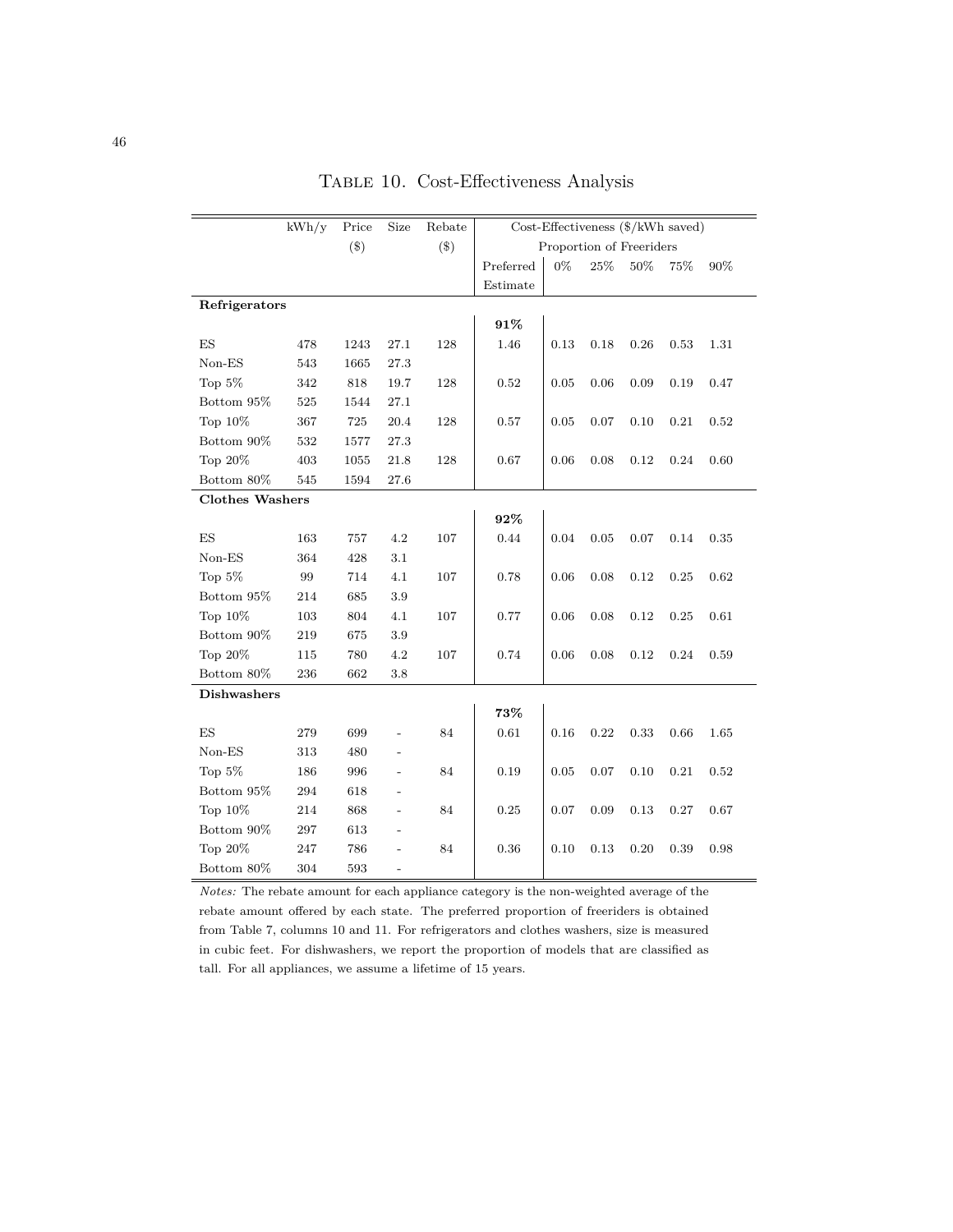

Figure A.1. Average Price vs. Rebate Amount

Each panel shows the average price of the appliance purchased (in white) and the average rebate amount claimed (in red). States with no average price but a positive rebate amount are states where program managers did not collect price information. States where both price and rebate information are missing did not offer rebates for this particular appliance.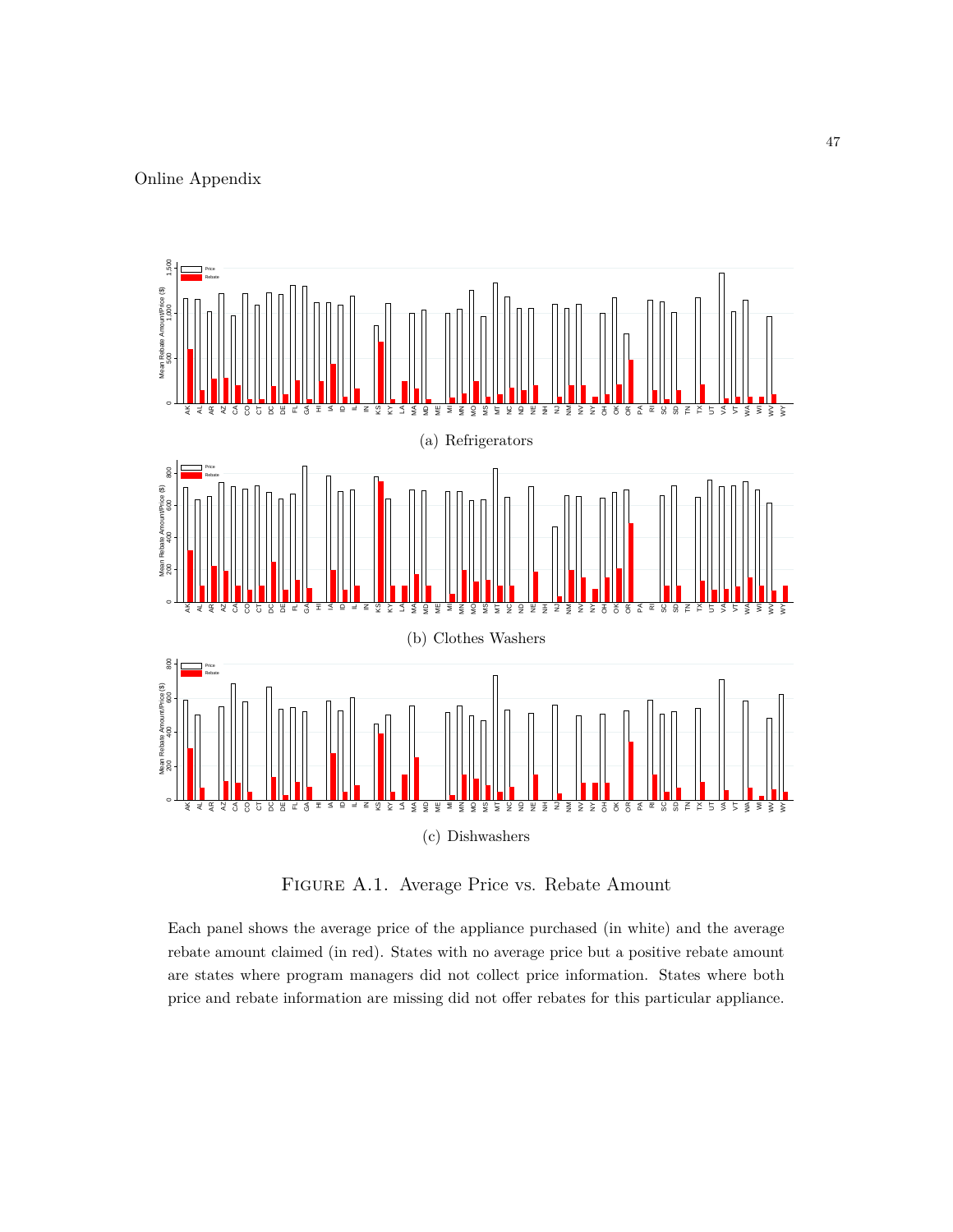

Figure A.2. ES Market Shares vs. Normalized Market Shares, States Without Rebates

Each panel shows the weekly ES market share for all states that did not offer rebates and the corresponding normalized market shares. Normalized market shares are the residuals of a regression of market shares on state and week-year fixed effects. The figure shows that, for states without rebates, the fixed effects capture most of the variations in market shares.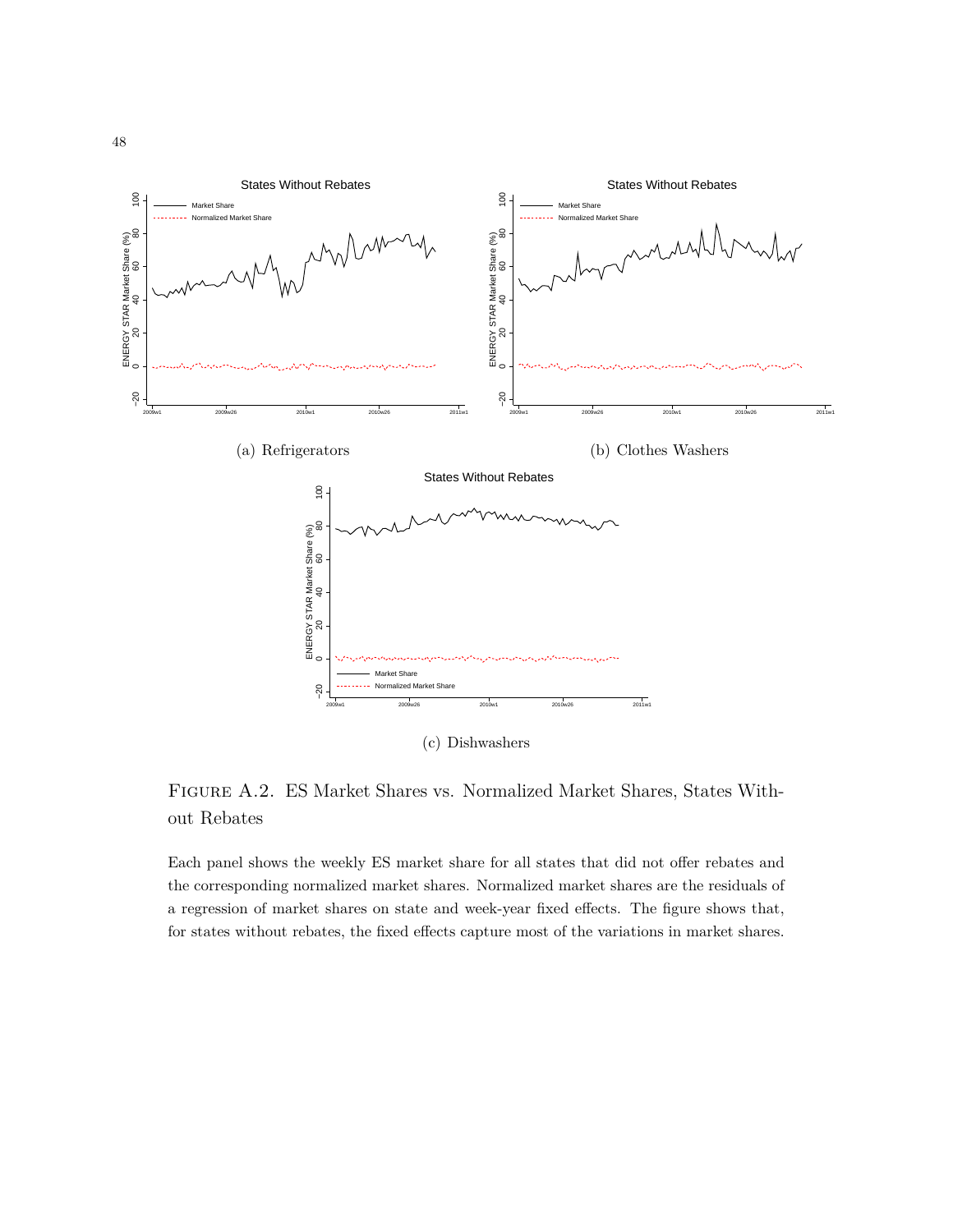

Figure A.3. Size Purchased Since Program Start/End Date

The figure shows the normalized size purchased fitted with a flexible regression spline on a variable that counts the number of weeks since the rebate program started/ended in each state. The figure presents the fitted spline and the 95% confidence interval. For refrigerators, size is the adjusted volume, which is the total volume of the refrigerator in cubic feet plus the volume of freezer multiplied by an adjustment factor. For clothes washers, size is measured in cubic feet. For dishwashers, size is a categorical variable that takes four values, where 1  $=$  small,  $2 =$  medium,  $3 =$  tall, and  $4 =$  very tall.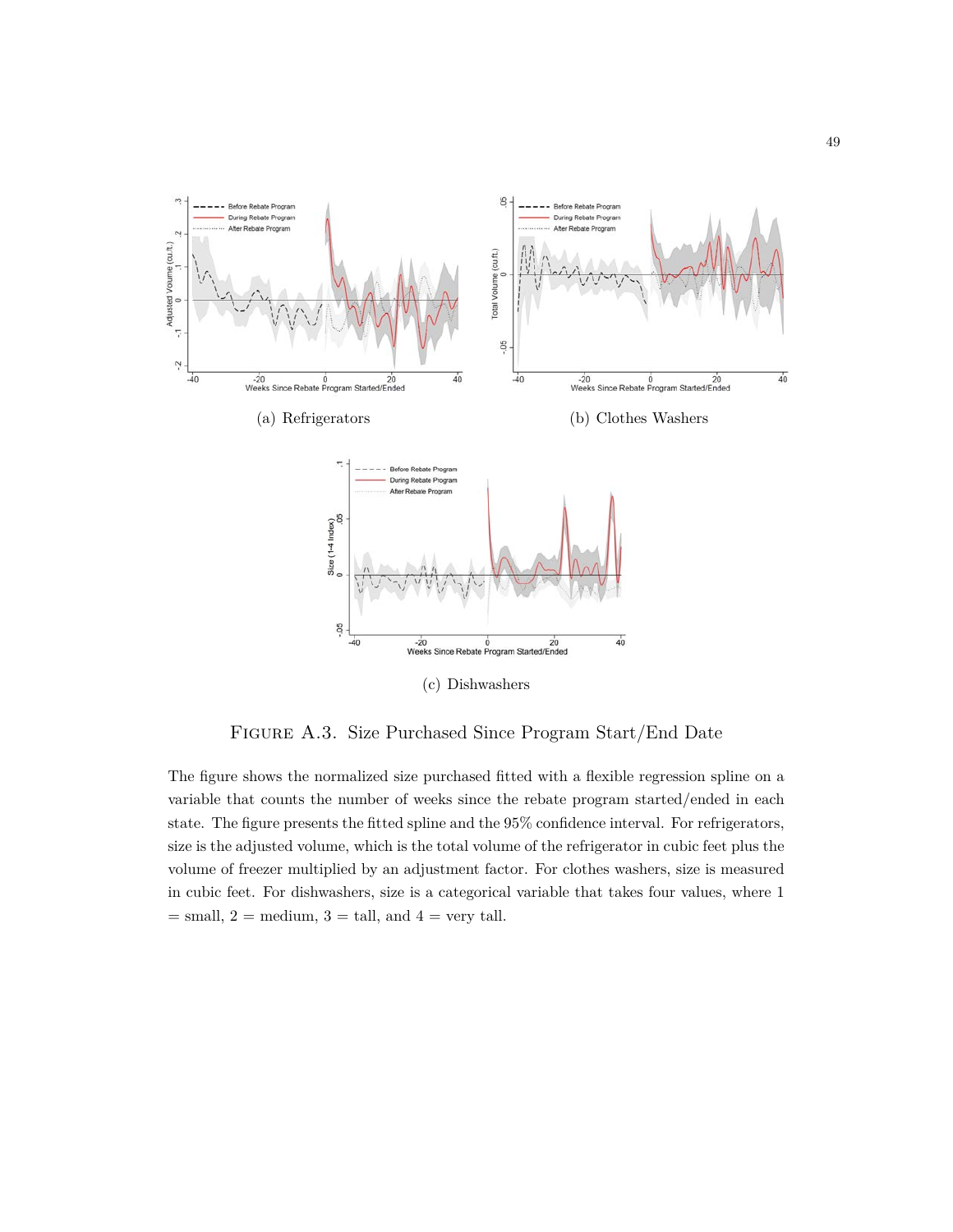TABLE A.1. External Validity

|                    | Retailer        | Other Retailers | t-statistics |
|--------------------|-----------------|-----------------|--------------|
| Refrigerators      |                 |                 |              |
| Price              | 1154            | 1083            | 25.17        |
| Rebate             | 180             | 135             | 98.84        |
| kWh                | 480             | 456             | 60.92        |
| Size               | 22              | 20              | 14.46        |
|                    | Clothes Washers |                 |              |
| Price              | 699             | 674             | 24.41        |
| Rebate             | 114             | 113             | 4.66         |
| kWh                | 160             | 175             | $-48.92$     |
| Size               | 4               | 4               | 0.63         |
| <b>Dishwashers</b> |                 |                 |              |
| Price              | 554             | 543             | 7.64         |
| Rebate             | 116             | 85              | 86.97        |
| kWh                | 160             | 174             | $-1.54$      |
| Size               | 4               | 4               | 0.05         |

*Notes:* Using the DOE data alone, this table compares the average price, rebate amount, kWh purchased, and size of the appliances purchased at our retailer (retailer from which we collected transaction level data) versus all other retailers. Note that some states did not record the retailer where the purchase was made.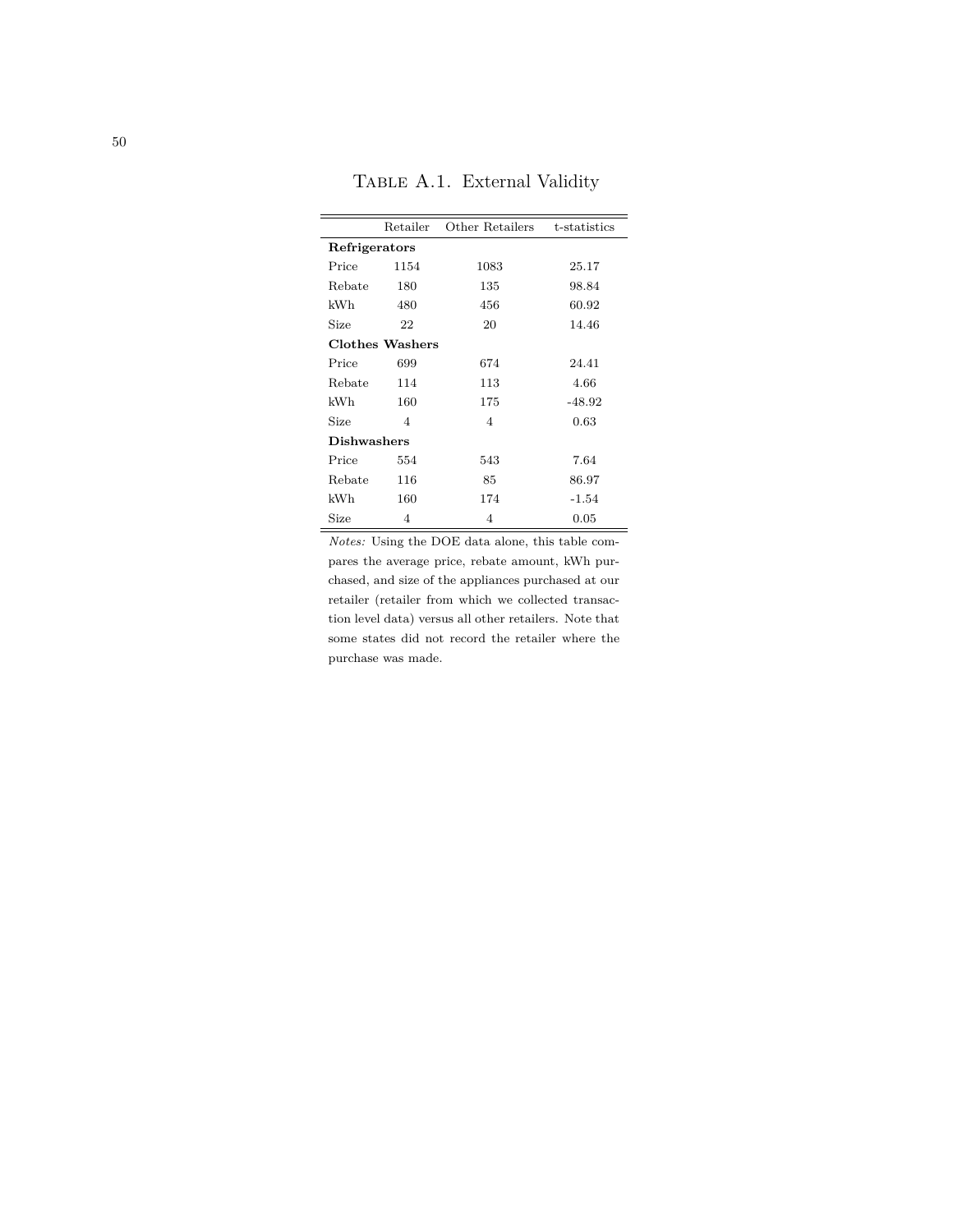|                                  |             | Refrigerators |             | Clothes Washers      |             | Dishwashers |
|----------------------------------|-------------|---------------|-------------|----------------------|-------------|-------------|
| Dep. Var.                        | log(sales)  | log(kWh)      | log(sales)  | log(kWh)             | log(sales)  | log(kWh)    |
| <b>Rebate Period</b>             |             |               |             |                      |             |             |
| Rebate $\times$ Week 1           | $0.15*$     | $-0.0032*$    | $0.14*$     | $-0.056***$          | $0.27*$     | $-0.0039$   |
|                                  | (0.061)     | (0.0014)      | (0.065)     | (0.0077)             | (0.100)     | (0.0031)    |
| Rebate $\times$ Weeks 2-3        | $0.078*$    | $-0.00058$    | $0.072*$    | $-0.018*$            | $0.081*$    | $-0.0012$   |
|                                  | (0.029)     | (0.0024)      | (0.035)     | (0.0076)             | (0.039)     | (0.0007)    |
| Rebate $\times$ Weeks 4-6        | $-0.0035$   | $-0.001$      | 0.011       | $-0.0025$            | 0.0081      | $-0.00014$  |
|                                  | (0.010)     | (0.0007)      | (0.006)     | (0.0028)             | (0.009)     | (0.0006)    |
| Rebate $\times$ Weeks 7-9        | $-0.011$    | $-0.0018*$    | 0.0078      | 0.0018               | 0.0064      | $-0.00064$  |
|                                  | (0.014)     | (0.0008)      | (0.007)     | (0.0040)             | (0.014)     | (0.0007)    |
| Rebate $\times$ Weeks 10+        | 0.0026      | $-0.0025**$   | 0.0085      | $-0.00036$           | 0.0082      | 0.000019    |
|                                  | (0.010)     | (0.0009)      | (0.006)     | (0.0020)             | (0.007)     | (0.0005)    |
| Pre-Rebate Period                |             |               |             |                      |             |             |
| Rebate $\times$ 1 Week Before    | $-0.039*$   | 0.00088       | $-0.057***$ | 0.0057               | $-0.043$    | 0.00014     |
|                                  | (0.017)     | (0.0009)      | (0.015)     | (0.0032)             | (0.028)     | (0.0012)    |
| Rebate $\times$ 2-3 Weeks Before | $-0.024*$   | 0.00061       | $-0.024$    | 0.0048               | $-0.033$    | 0.00042     |
|                                  | (0.011)     | (0.0010)      | (0.012)     | (0.0040)             | (0.017)     | (0.0007)    |
| Rebate $\times$ 4-6 Weeks Before | $-0.030*$   | 0.00038       | $-0.0098$   | $0.0048*$            | $-0.018$    | $-0.00012$  |
|                                  | (0.012)     | (0.0006)      | (0.008)     | (0.0020)             | (0.015)     | (0.0006)    |
| Rebate $\times$ 7-9 Weeks Before | $-0.029*$   | 0.0014        | $-0.011$    | 0.0041               | $-0.017$    | $-0.000042$ |
|                                  | (0.011)     | (0.0009)      | (0.008)     | (0.0032)             | (0.009)     | (0.0006)    |
| Rebate $\times$ 10+ Weeks Before | 0.0054      | $-0.00036$    | 0.0068      | 0.0011               | 0.00081     | 0.00044     |
|                                  | (0.010)     | (0.0004)      | (0.006)     | (0.0018)             | (0.007)     | (0.0007)    |
| Post-Rebate Period               |             |               |             |                      |             |             |
| Rebate $\times$ 1 Week After     | 0.013       | $-0.0011$     | $-0.0084$   | $-0.00014$           | 0.035       | $-0.0064$   |
|                                  | (0.018)     | (0.0009)      | (0.014)     | (0.0036)             | (0.033)     | (0.0038)    |
| Rebate $\times$ 2-3 Weeks After  | 0.023       | $-0.0026**$   | 0.01        | $-0.0024$            | 0.031       | $-0.00093$  |
|                                  | (0.014)     | (0.0010)      | (0.009)     | (0.0037)             | (0.026)     | (0.0010)    |
| Rebate $\times$ 4-6 Weeks After  | $-0.012$    | $-0.0013$     | $-0.0019$   | 0.00052              | $-0.0066$   | 0.00031     |
|                                  | (0.012)     | (0.0008)      | (0.010)     | (0.0026)             | (0.011)     | (0.0007)    |
| Rebate $\times$ 7-9 Weeks After  | $-0.0008$   | $-0.0006$     | 0.011       | $-0.00059$           | 0.0094      | 0.00047     |
|                                  | (0.014)     | (0.0007)      | (0.009)     | (0.0034)             | (0.019)     | (0.0006)    |
| Rebate $\times$ 10+ Weeks After  | $-0.015$    | $-0.0018*$    | 0.0059      | 0.0029               | 0.0015      | 0.00075     |
|                                  | (0.011)     | (0.0007)      | (0.008)     | (0.0032)             | (0.011)     | (0.0006)    |
| Constant                         |             | $6.27***$     |             | $5.36***$            |             | $5.84***$   |
|                                  |             | (0.0042)      |             | (0.0120)             |             | (0.0016)    |
| State FE                         | Yes         | Yes           | Yes         | Yes                  | Yes         | Yes         |
| Week-Year FE                     | Yes         | Yes           | Yes         | $\operatorname{Yes}$ | Yes         | Yes         |
| Demographics                     | Yes         | Yes           | Yes         | ${\rm Yes}$          | ${\rm Yes}$ | Yes         |
| $\mathbb{R}^2$                   | $\,0.984\,$ | 0.068         | $\,0.989\,$ | $\rm 0.131$          | $\,0.982\,$ | $\,0.402\,$ |

Table A.2. Robustness Tests: State Fixed Effects

*Notes:* The dummy variable for the pre-announcement period is omitted. Standard errors (in parentheses) clustered at the state level.  $*(p < 0.05), ** (p < 0.01), ** (p < 0.001)$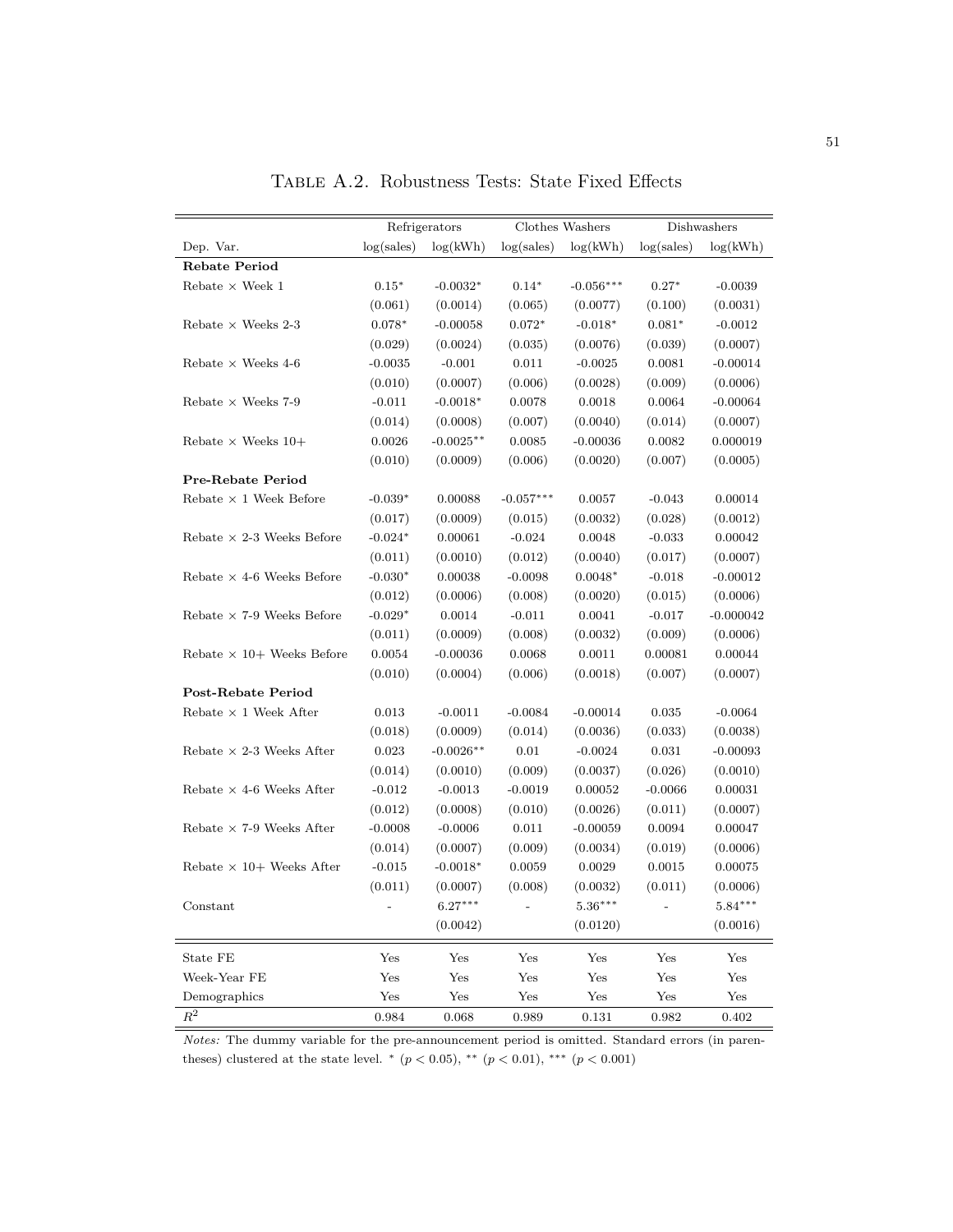|                                  | I           | $\mathbf{I}$ | Ш           | IV                      | $\mathbf {V}$ |
|----------------------------------|-------------|--------------|-------------|-------------------------|---------------|
| Dep. Var.                        | log(kWh)    | log(kWh)     | log(kWh)    | log(kWh)                | kWh           |
| <b>Rebate Period</b>             |             |              |             |                         |               |
| Rebate $\times$ Week $1$         | $-0.0032*$  | $-0.0031*$   | $-0.0035*$  | $-0.0058**$             | $-1.56*$      |
|                                  | (0.0014)    | (0.0015)     | (0.0013)    | (0.0020)                | (0.72)        |
| Rebate $\times$ Weeks 2-3        | $-0.00058$  | $-0.00074$   | $-0.00061$  | $-0.00093$              | $-0.47$       |
|                                  | (0.0024)    | (0.0024)     | (0.0016)    | (0.0030)                | (1.24)        |
| Rebate $\times$ Weeks 4-6        | $-0.0010$   | $-0.0011$    | $-0.00063$  | $-0.0020*$              | $-0.63$       |
|                                  | (0.00074)   | (0.00074)    | (0.00060)   | (0.00094)               | (0.42)        |
| Rebate $\times$ Weeks 7-9        | $-0.0018*$  | $-0.0018*$   | $-0.00090$  | $-0.0019$               | $-1.01**$     |
|                                  | (0.00077)   | (0.00079)    | (0.00067)   | (0.0011)                | (0.37)        |
| Rebate $\times$ Weeks 10+        | $-0.0025**$ | $-0.0026**$  | $-0.0019**$ | $-0.0042***$            | $-1.29*$      |
|                                  | (0.00089)   | (0.00086)    | (0.00069)   | (0.0011)                | (0.52)        |
| Pre-Rebate Period                |             |              |             |                         |               |
| Rebate $\times$ 1 Week Before    | 0.00088     | 0.00079      | $-0.00024$  | 0.00060                 | 0.17          |
|                                  | (0.00091)   | (0.00094)    | (0.00054)   | (0.0012)                | (0.51)        |
| Rebate $\times$ 2-3 Weeks Before | 0.00061     | 0.00038      | $-0.00066$  | 0.00059                 | 0.14          |
|                                  | (0.0010)    | (0.0010)     | (0.00094)   | (0.0013)                | (0.54)        |
| Rebate $\times$ 4-6 Weeks Before | 0.00038     | 0.00033      | $-0.00040$  | 0.00022                 | 0.0036        |
|                                  | (0.00062)   | (0.00061)    | (0.00043)   | (0.00094)               | (0.31)        |
| Rebate $\times$ 7-9 Weeks Before | 0.0014      | 0.0013       | $-0.00035$  | $0.0021*$               | 0.52          |
|                                  | (0.00092)   | (0.00092)    | (0.00075)   | (0.00098)               | (0.44)        |
| Rebate $\times$ 10+ Weeks Before | $-0.00036$  | $-0.00047$   | $-0.00076$  | $-0.00014$              | $-0.27$       |
|                                  | (0.00043)   | (0.00044)    | (0.00039)   | (0.00065)               | (0.20)        |
| Post-Rebate Period               |             |              |             |                         |               |
| Rebate $\times$ 1 Week After     | $-0.0011$   | $-0.0011$    | $-0.0022*$  | $-0.0014$               | $-0.60$       |
|                                  | (0.00092)   | (0.00093)    | (0.0010)    | (0.0010)                | (0.47)        |
| Rebate $\times$ 2-3 Weeks After  | $-0.0026**$ | $-0.0025**$  | $-0.0015*$  | $-0.0032*$              | $-1.44*$      |
|                                  | (0.00095)   | (0.00091)    | (0.00067)   | (0.0012)                | (0.56)        |
| Rebate $\times$ 4-6 Weeks After  | $-0.0013$   | $-0.0015$    | $-0.0016$   | $-0.0023**$             | $-0.81$       |
|                                  | (0.00078)   | (0.00081)    | (0.00097)   | (0.00085)               | (0.43)        |
| Rebate $\times$ 7-9 Weeks After  | $-0.00060$  | $-0.00060$   | $-0.0021*$  | $-0.0012$               | $-0.46$       |
|                                  | (0.00069)   | (0.00070)    | (0.00096)   | (0.0011)                | (0.41)        |
| Rebate $\times$ 10+ Weeks After  | $-0.0018*$  | $-0.0019*$   | $-0.0012$   | $-0.0024*$              | $-1.09*$      |
|                                  | (0.00070)   | (0.00071)    | (0.00064)   | (0.00095)               | (0.44)        |
| Constant                         | $6.27***$   | $6.26***$    | $6.26***$   | $6.27***$               | $534.7***$    |
|                                  | (0.0042)    | (0.0021)     | (0.0019)    | (0.0037)                | (2.19)        |
|                                  |             |              |             |                         |               |
| State FE                         | Yes         | Yes          | Yes         | Yes                     | Yes           |
| Week FE                          | Yes         | Yes          | Yes         | Yes                     | Yes           |
| Demographics                     | $\rm No$    | $\rm No$     | Yes         | ${\rm Yes}$             | Yes           |
| Sample                           | All         | Only with    | Only with   | Only with               | Only with     |
|                                  |             | Demo.        | Demo.       | Demo.,                  | Demo.         |
|                                  |             |              |             | IA,<br>$\mathbf{no}$    |               |
|                                  |             |              |             | FL,<br>IL,              |               |
|                                  |             |              |             | $_{\mathrm{NC}}$<br>and |               |
|                                  |             |              |             | OR                      |               |
| Nb Obs.                          | $>\!\!7M$   | $>\!\!4M$    | $>\!4M$     | >4M                     | >4M           |
| $\mathbb{R}^2$                   | 0.068       | 0.054        | 0.049       | 0.071                   | 0.070         |

Table A.3. Robustness Tests: Refrigerators

*Notes:* The dummy variable for the pre-announcement period is omitted. Standards errors (in parentheses) clustered at the state level.  $*(p < 0.05)$ ,  $** (p < 0.01)$ ,  $*** (p < 0.001)$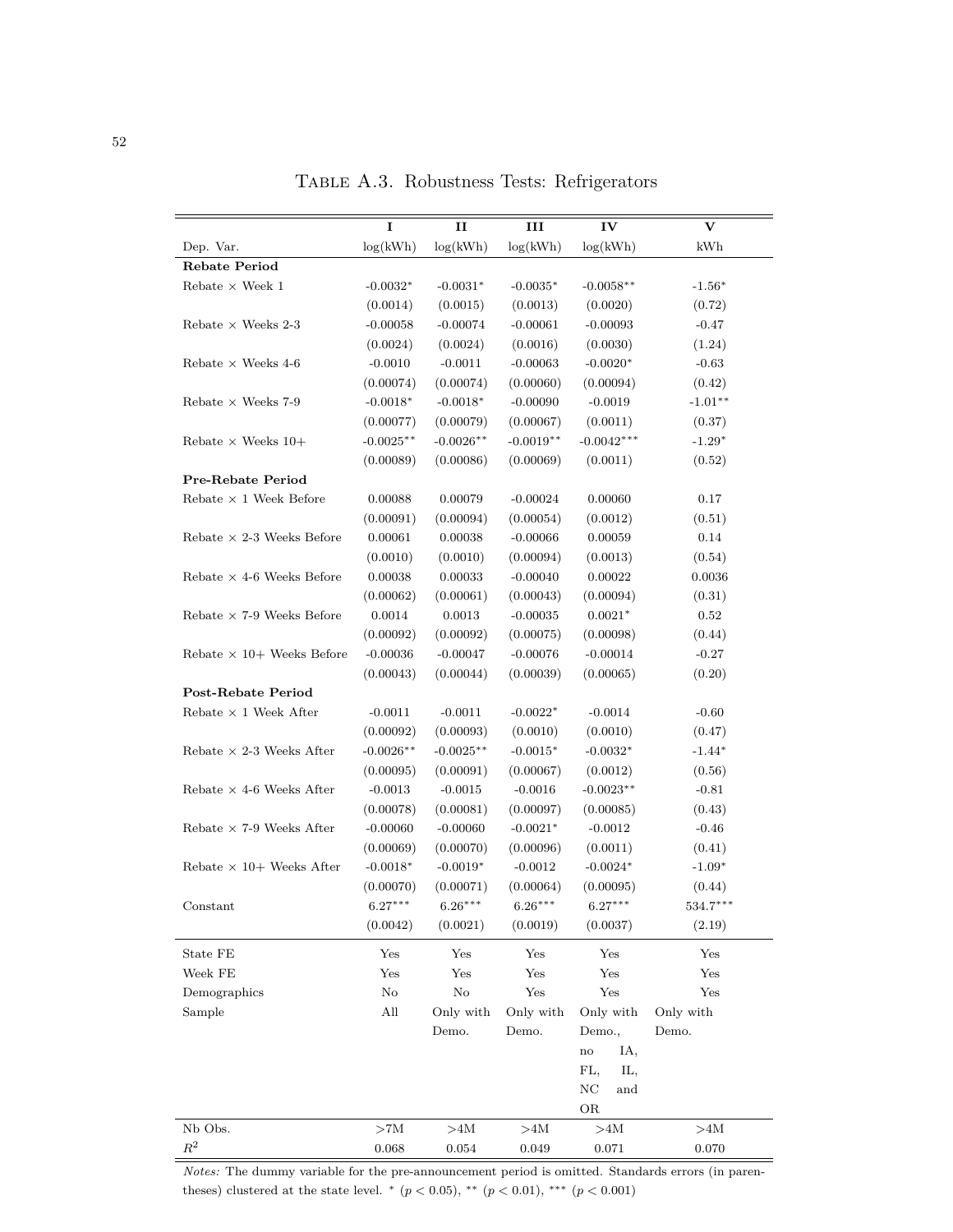|                                  | I           | $\mathbf{I}$     | ш                    | IV                      | v                |  |
|----------------------------------|-------------|------------------|----------------------|-------------------------|------------------|--|
| Dep. Var.                        | log(kWh)    | log(kWh)         | log(kWh)             | log(kWh)                | kWh              |  |
| <b>Rebate Period</b>             |             |                  |                      |                         |                  |  |
| Rebate $\times$ Week $1$         | $-0.056***$ | $-0.058***$      | $-0.057***$          | $-0.058***$             | $-11.7***$       |  |
|                                  | (0.0077)    | (0.0085)         | (0.0085)             | (0.0098)                | (1.67)           |  |
| Rebate $\times$ Weeks 2-3        | $-0.018*$   | $-0.018*$        | $-0.015$             | $-0.022*$               | $-3.58*$         |  |
|                                  | (0.0076)    | (0.0078)         | (0.0075)             | (0.0090)                | (1.66)           |  |
| Rebate $\times$ Weeks 4-6        | $-0.0025$   | $-0.0028$        | $-0.0023$            | $-0.0053$               | $-0.34$          |  |
|                                  | (0.0028)    | (0.0028)         | (0.0020)             | (0.0030)                | (0.71)           |  |
| Rebate $\times$ Weeks 7-9        | 0.0018      | 0.0014           | $-0.0012$            | $-0.0022$               | 0.92             |  |
|                                  | (0.0040)    | (0.0043)         | (0.0028)             | (0.0048)                | (0.98)           |  |
| Rebate $\times$ Weeks 10+        | $-0.00036$  | $-0.00014$       | $-0.0017$            | $-0.0030$               | 0.10             |  |
|                                  | (0.0020)    | (0.0020)         | (0.0016)             | (0.0042)                | (0.52)           |  |
| Pre-Rebate Period                |             |                  |                      |                         |                  |  |
| Rebate $\times$ 1 Week Before    | 0.0057      | $0.0070*$        | 0.0037               | 0.0034                  | 1.31             |  |
|                                  | (0.0032)    | (0.0033)         | (0.0027)             | (0.0029)                | (0.74)           |  |
| Rebate $\times$ 2-3 Weeks Before | 0.0048      | 0.0054           | 0.0028               | 0.0029                  | 1.10             |  |
|                                  | (0.0040)    | (0.0041)         | (0.0026)             | (0.0032)                | (0.95)           |  |
| Rebate $\times$ 4-6 Weeks Before | $0.0048*$   | $0.0053*$        | 0.0026               | 0.0041                  | $1.20*$          |  |
|                                  | (0.0020)    | (0.0020)         | (0.0017)             | (0.0026)                | (0.53)           |  |
| Rebate $\times$ 7-9 Weeks Before | 0.0041      | 0.0042           | 0.0031               | 0.0017                  | 1.09             |  |
|                                  | (0.0032)    | (0.0032)         | (0.0023)             | (0.0036)                | (0.80)           |  |
| Rebate $\times$ 10+ Weeks Before | 0.0011      | 0.0014           | 0.00054              | 0.000050                | 0.52             |  |
|                                  | (0.0018)    | (0.0018)         | (0.0018)             | (0.0024)                | (0.53)           |  |
| <b>Post-Rebate Period</b>        |             |                  |                      |                         |                  |  |
| Rebate $\times$ 1 Week After     | $-0.00014$  | 0.00027          | 0.0020               | $-0.00021$              | 0.16             |  |
|                                  | (0.0036)    | (0.0039)         | (0.0031)             | (0.0037)                | (0.80)           |  |
| Rebate $\times$ 2-3 Weeks After  | $-0.0024$   | $-0.0022$        | $-0.0039$            | $-0.0049$               | $-0.35$          |  |
|                                  | (0.0037)    | (0.0042)         | (0.0041)             | (0.0045)                | (0.74)           |  |
| Rebate $\times$ 4-6 Weeks After  | 0.00052     | 0.0012           | $-0.00023$           | 0.0013                  | 0.20             |  |
|                                  | (0.0026)    | (0.0027)         | (0.0020)             | (0.0033)                | (0.61)           |  |
| Rebate $\times$ 7-9 Weeks After  | $-0.00059$  | $-0.00084$       | $-0.0032$            | $-0.00043$              | $-0.22$          |  |
|                                  | (0.0034)    | (0.0034)         | (0.0028)             | (0.0041)                | (0.76)           |  |
| Rebate $\times$ 10+ Weeks After  | 0.0029      | 0.0029           | 0.0014               | 0.0037                  | 0.79             |  |
|                                  | (0.0032)    | (0.0031)         | (0.0026)             | (0.0042)                | (0.78)           |  |
|                                  |             | $5.43***$        |                      | $5.36***$               |                  |  |
| Constant                         | $5.36***$   | (0.0073)         | $5.44***$            |                         | $233.2***$       |  |
|                                  | (0.012)     |                  | (0.0067)             | (0.0095)                | (2.98)           |  |
| State FE                         | Yes         | Yes              | Yes                  | Yes                     | Yes              |  |
| Week FE                          | Yes         | Yes              | Yes                  | $\operatorname{Yes}$    | Yes              |  |
| Demographics                     | $\rm No$    | $\rm No$         | $\operatorname{Yes}$ | $\operatorname{Yes}$    | Yes              |  |
| Sample                           | All         | Only with        | Only with            | Only with               | Only with        |  |
|                                  |             | Demo.            | Demo.                | Demo.,                  | Demo.            |  |
|                                  |             |                  |                      | IA,<br>$\mathbf{no}$    |                  |  |
|                                  |             |                  |                      | FL,<br>IL,              |                  |  |
|                                  |             |                  |                      | $_{\mathrm{NC}}$<br>and |                  |  |
|                                  |             |                  |                      | OR                      |                  |  |
| $#$ Obs.                         | $>\!\!7M$   | ${>}3\mathrm{M}$ | $>\!\!3\mathrm{M}$   | ${>}3\mathrm{M}$        | ${>}3\mathrm{M}$ |  |
| $R^2$                            | $\rm 0.131$ | $0.102\,$        | $\,0.098\,$          | 0.131                   | $\rm 0.123$      |  |

Table A.4. Robustness Tests: Clothes Washers

*Notes:* The dummy variable for the pre-announcement period is omitted. Standard errors (in parentheses) clustered at the state level.  $*(p < 0.05), ** (p < 0.01), ** (p < 0.001)$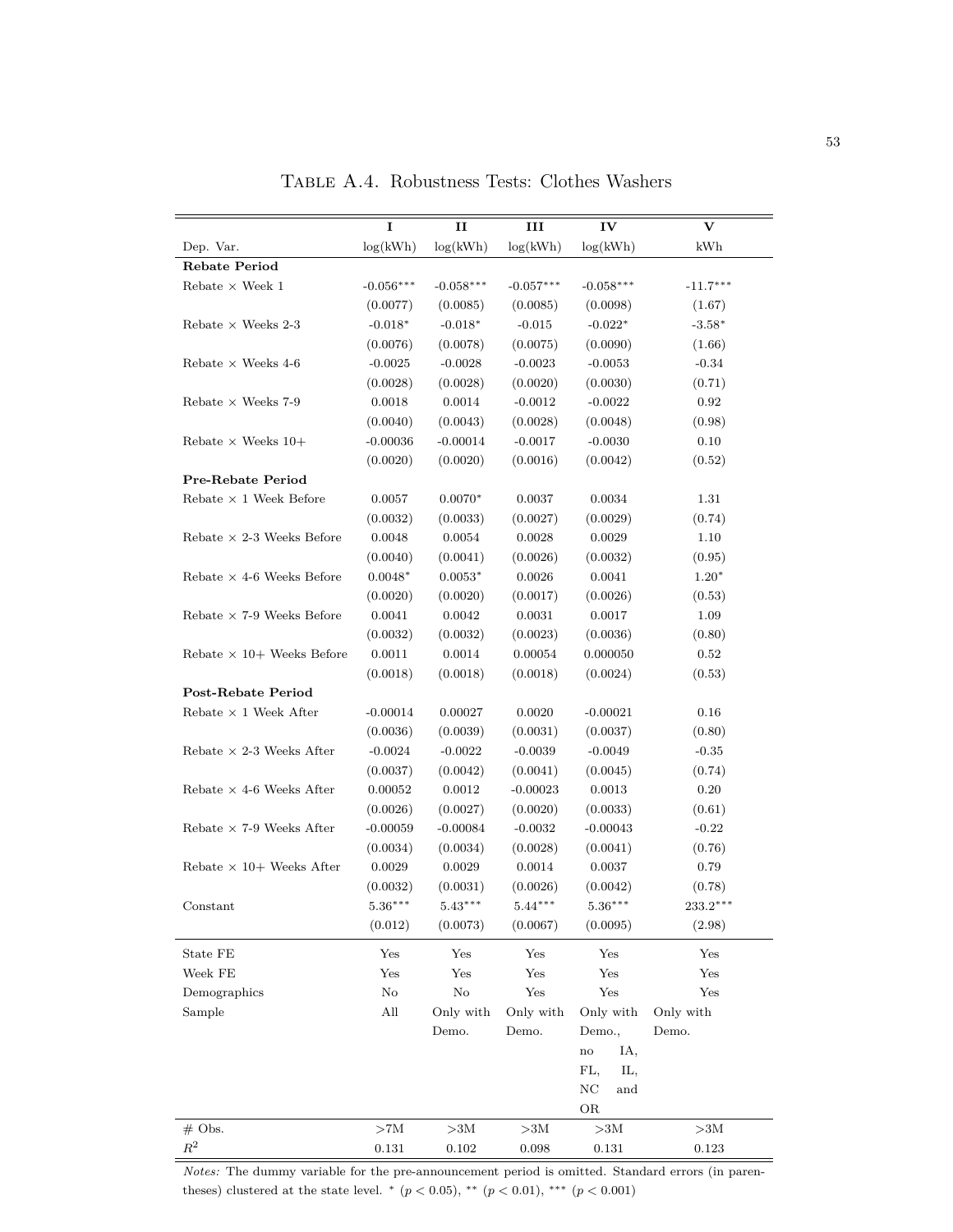|                                  | I           | п             | III         | IV                                | v          |
|----------------------------------|-------------|---------------|-------------|-----------------------------------|------------|
| Dep. Var.                        | log(kWh)    | log(kWh)      | log(kWh)    | log(kWh)                          | kWh        |
| <b>Rebate Period</b>             |             |               |             |                                   |            |
| Rebate $\times$ Week 1           | $-0.0039$   | $-0.0041$     | $-0.0039$   | $-0.0056$                         | $-1.17$    |
|                                  | (0.0031)    | (0.0032)      | (0.0031)    | (0.0041)                          | (0.94)     |
| Rebate $\times$ Weeks 2-3        | $-0.0012$   | $-0.0013$     | $-0.0013$   | $-0.0014$                         | $-0.36$    |
|                                  | (0.00073)   | (0.00075)     | (0.00077)   | (0.0011)                          | (0.22)     |
| Rebate $\times$ Weeks 4-6        | $-0.00014$  | $-0.00017$    | $-0.00012$  | 0.00014                           | $-0.035$   |
|                                  | (0.00062)   | (0.00060)     | (0.00059)   | (0.00088)                         | (0.19)     |
| Rebate $\times$ Weeks 7-9        | $-0.00064$  | $-0.00068$    | $-0.00087$  | $-0.0015$                         | $-0.21$    |
|                                  | (0.00069)   | (0.00072)     | (0.00060)   | (0.00096)                         | (0.21)     |
| Rebate $\times$ Weeks 10+        | 0.000019    | $-0.00000045$ | $-0.00029$  | $-0.00025$                        | 0.0019     |
|                                  | (0.00045)   | (0.00045)     | (0.00051)   | (0.00086)                         | (0.14)     |
| Pre-Rebate Period                |             |               |             |                                   |            |
| Rebate $\times$ 1 Week Before    | 0.00014     | 0.00010       | 0.000046    | 0.0016                            | 0.076      |
|                                  | (0.0012)    | (0.0012)      | (0.00090)   | (0.0012)                          | (0.36)     |
| Rebate $\times$ 2-3 Weeks Before | 0.00042     | 0.00044       | 0.00063     | 0.0011                            | 0.13       |
|                                  | (0.00070)   | (0.00069)     | (0.00071)   | (0.00096)                         | (0.22)     |
| Rebate $\times$ 4-6 Weeks Before | $-0.00012$  | $-0.00019$    | 0.00043     | 0.00021                           | $-0.014$   |
|                                  | (0.00058)   | (0.00059)     | (0.00070)   | (0.00090)                         | (0.18)     |
| Rebate $\times$ 7-9 Weeks Before | $-0.000042$ | $-0.000073$   | 0.00021     | $-0.000084$                       | $-0.0039$  |
|                                  | (0.00058)   | (0.00059)     | (0.00054)   | (0.00091)                         | (0.18)     |
| Rebate $\times$ 10+ Weeks Before | 0.00044     | 0.00041       | 0.00053     | 0.0012                            | 0.15       |
|                                  | (0.00065)   | (0.00064)     | (0.00062)   | (0.00079)                         | (0.21)     |
| <b>Post-Rebate Period</b>        |             |               |             |                                   |            |
| Rebate $\times$ 1 Week After     | $-0.0064$   | $-0.0064$     | $-0.0055$   | $-0.0086*$                        | $-1.91$    |
|                                  | (0.0038)    | (0.0039)      | (0.0036)    | (0.0038)                          | (1.13)     |
| Rebate $\times$ 2-3 Weeks After  | $-0.00093$  | $-0.0010$     | $-0.00096$  | $-0.0014$                         | $-0.27$    |
|                                  | (0.0010)    | (0.0010)      | (0.00077)   | (0.0014)                          | (0.31)     |
| Rebate $\times$ 4-6 Weeks After  | 0.00031     | 0.00028       | $-0.000048$ | 0.00014                           | 0.089      |
|                                  | (0.00066)   | (0.00065)     | (0.00067)   | (0.00092)                         | (0.20)     |
| Rebate $\times$ 7-9 Weeks After  | 0.00047     | 0.00044       | $-0.000050$ | 0.00058                           | 0.15       |
|                                  | (0.00055)   | (0.00055)     | (0.00059)   | (0.00081)                         | (0.17)     |
| Rebate $\times$ 10+ Weeks After  | 0.00075     | 0.00074       | 0.00050     | 0.00090                           | 0.22       |
|                                  | (0.00063)   | (0.00063)     | (0.00086)   | (0.00083)                         | (0.19)     |
| Constant                         | $5.84***$   | $5.83***$     | $5.83***$   | $5.84***$                         | $343.8***$ |
|                                  | (0.0016)    | (0.0014)      | (0.0014)    | (0.0023)                          | (0.50)     |
|                                  |             |               |             |                                   |            |
| State FE                         | Yes         | Yes           | Yes         | Yes                               | Yes        |
| Week FE                          | Yes         | Yes           | Yes         | Yes                               | Yes        |
| Demographics                     | No          | $\rm No$      | Yes         | Yes                               | Yes        |
| Sample                           | All         | Only with     | Only with   | Only with                         | Only with  |
|                                  |             | Demo.         | Demo.       | Demo.,                            | Demo.      |
|                                  |             |               |             | IA,<br>$\mathop{\rm no}\nolimits$ |            |
|                                  |             |               |             | FL,<br>IL,                        |            |
|                                  |             |               |             | $_{\mathrm{NC}}$<br>and           |            |
|                                  |             |               |             | $\rm OR$                          |            |
| $#$ Obs.                         | >5M         | $>\!\!2M$     | $>\!\!2M$   | >2M                               | >2M        |

Table A.5. Robustness Tests: Dishwashers

*Notes:* The dummy variable for the pre-announcement period is omitted. Standard errors (in parentheses) clustered at the state level. <sup>\*</sup> ( $p < 0.05$ ), <sup>\*\*</sup> ( $p < 0.01$ ), <sup>\*\*\*</sup> ( $p < 0.001$ )

*R*<sup>2</sup> 0.402 0.398 0.374 0.408 0.420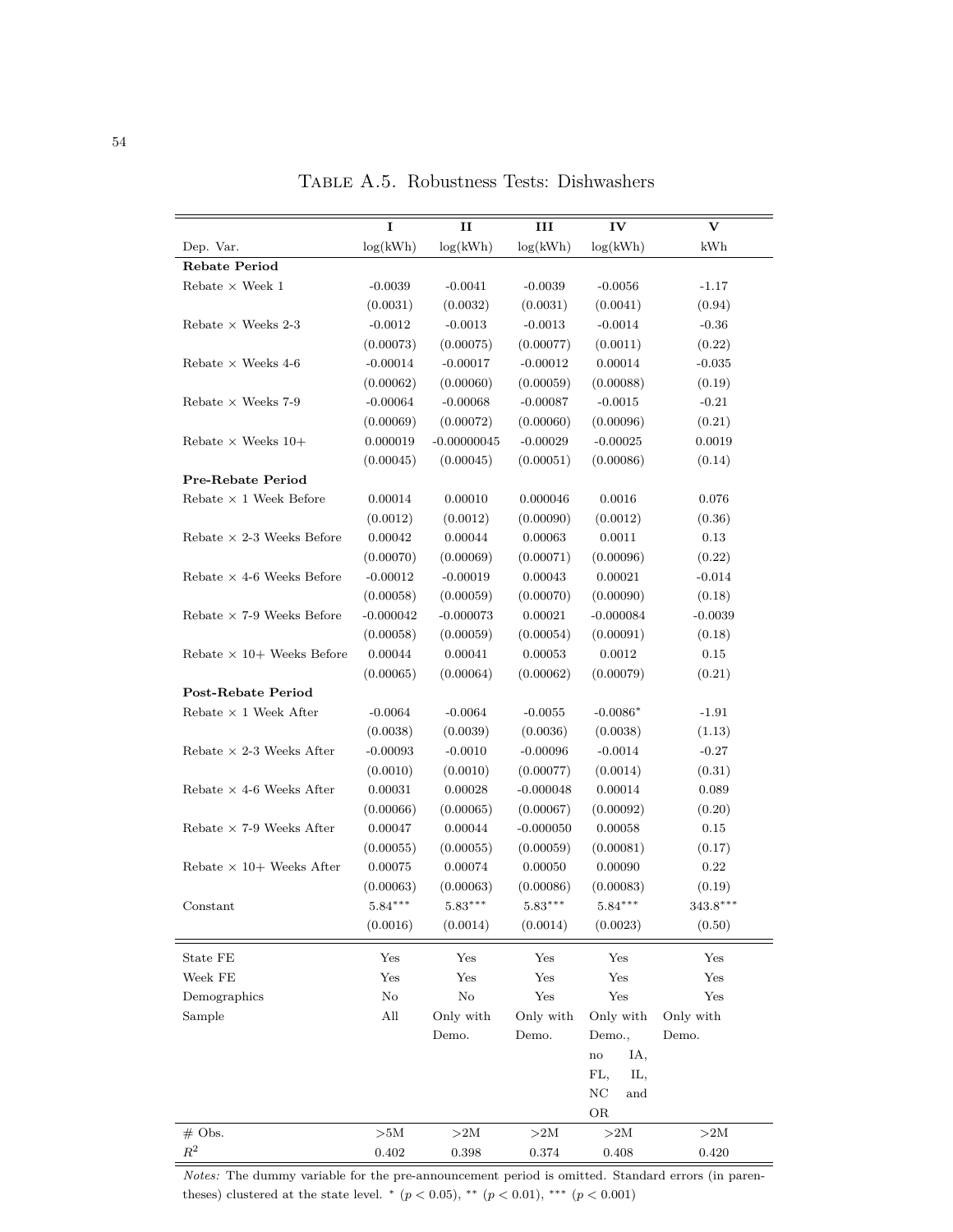| Dep. Var.                              |             | log(sales)   |                          |                          | log(kWh)    |              |             |            |  |
|----------------------------------------|-------------|--------------|--------------------------|--------------------------|-------------|--------------|-------------|------------|--|
|                                        | I           | $\mathbf{H}$ | III                      | IV                       | I           | $\mathbf{H}$ | III         | IV         |  |
| <b>All Periods</b>                     |             |              |                          |                          |             |              |             |            |  |
| Rebate $\times$ Dall: 2 Months Before, | 0.0079      |              |                          |                          | $-0.0080**$ |              |             |            |  |
| During, and 2 Weeks After              | (0.0079)    |              |                          |                          | (0.0026)    |              |             |            |  |
| Rebate $\times$ Dall: 4 Months Before, |             | 0.012        |                          |                          |             | $-0.0077***$ |             |            |  |
| During, and 2 Months After             |             | (0.0068)     |                          |                          |             | (0.0021)     |             |            |  |
| Rebate $\times$ Dall: Since Announce-  |             |              | 0.015                    |                          |             |              | $-0.0052**$ |            |  |
| ment to 3 Months After                 |             |              | (0.0087)                 |                          |             |              | (0.0016)    |            |  |
| <b>Rebate Period</b>                   |             |              |                          |                          |             |              |             |            |  |
| Rebate $\times$ Week $1$               |             |              |                          | $0.067*$                 |             |              |             | $-0.085**$ |  |
|                                        |             |              |                          | (0.032)                  |             |              |             | (0.026)    |  |
|                                        |             |              |                          | 0.037                    |             |              |             | $-0.030**$ |  |
| Rebate $\times$ Weeks 2-3              |             |              |                          |                          |             |              |             |            |  |
|                                        |             |              |                          | (0.020)                  |             |              |             | (0.0094)   |  |
| Rebate $\times$ Weeks 4-6              |             |              |                          | 0.015                    |             |              |             | $-0.011$   |  |
|                                        |             |              |                          | (0.015)                  |             |              |             | (0.0059)   |  |
| Rebate $\times$ Weeks 7-9              |             |              |                          | 0.0028                   |             |              |             | 0.0015     |  |
|                                        |             |              |                          | (0.011)                  |             |              |             | (0.0062)   |  |
| Rebate $\times$ Weeks 10+              |             |              |                          | 0.0026                   |             |              |             | $-0.0024$  |  |
|                                        |             |              |                          | (0.014)                  |             |              |             | (0.0040)   |  |
| <b>Pre-Rebate Period</b>               |             |              |                          |                          |             |              |             |            |  |
| Rebate $\times$ 1 Week Before          |             |              |                          | 0.022                    |             |              |             | 0.0025     |  |
|                                        |             |              |                          | (0.015)                  |             |              |             | (0.0064)   |  |
| Rebate $\times$ 2-3 Weeks Before       |             |              |                          | 0.0027                   |             |              |             | $-0.00024$ |  |
|                                        |             |              |                          | (0.016)                  |             |              |             | (0.0040)   |  |
| Rebate $\times$ 4-6 Weeks Before       |             |              |                          | 0.022                    |             |              |             | 0.0023     |  |
|                                        |             |              |                          | (0.013)                  |             |              |             | (0.0035)   |  |
| Rebate $\times$ 7-9 Weeks Before       |             |              |                          | 0.015                    |             |              |             | 0.0030     |  |
|                                        |             |              |                          | (0.018)                  |             |              |             | (0.0030)   |  |
| Rebate $\times$ 10+ Weeks Before       |             |              |                          | $0.026*$                 |             |              |             | $-0.00038$ |  |
|                                        |             |              |                          | (0.011)                  |             |              |             | (0.00064)  |  |
| <b>Post-Rebate Period</b>              |             |              |                          |                          |             |              |             |            |  |
| Rebate $\times$ 1 Week After           |             |              |                          | $-0.027$                 |             |              |             | 0.0026     |  |
|                                        |             |              |                          | (0.020)                  |             |              |             | (0.0052)   |  |
| Rebate $\times$ 2-3 Weeks After        |             |              |                          | $-0.027$                 |             |              |             | $-0.0033$  |  |
|                                        |             |              |                          | (0.023)                  |             |              |             | (0.0065)   |  |
| Rebate $\times$ 4-6 Weeks After        |             |              |                          | $-0.00014$               |             |              |             | 0.000095   |  |
|                                        |             |              |                          | (0.016)                  |             |              |             | (0.0036)   |  |
| Rebate $\times$ 7-9 Weeks After        |             |              |                          | $-0.011$                 |             |              |             | 0.0035     |  |
|                                        |             |              |                          | (0.015)                  |             |              |             | (0.0038)   |  |
| Rebate $\times$ 10+ Weeks After        |             |              |                          | $-0.0070$                |             |              |             | 0.0054     |  |
|                                        |             |              |                          | (0.012)                  |             |              |             | (0.0030)   |  |
| Constant                               |             |              |                          | $\overline{\phantom{a}}$ | $8.45***$   | $8.45***$    | $8.45***$   | $8.46***$  |  |
|                                        |             |              | $\overline{\phantom{a}}$ |                          |             |              |             |            |  |
|                                        |             |              |                          |                          | (0.0042)    | (0.0043)     | (0.0044)    | (0.0043)   |  |
| State FE                               | Yes         | Yes          | Yes                      | Yes                      | Yes         | Yes          | Yes         | Yes        |  |
| Week-Year FE                           | Yes         | Yes          | Yes                      | Yes                      | Yes         | Yes          | Yes         | Yes        |  |
| Demographics                           | $\rm No$    | $\rm No$     | $\rm No$                 | $\rm No$                 | Yes         | ${\rm Yes}$  | Yes         | Yes        |  |
| $\mathbb{R}^2$                         | $\,0.935\,$ | $\,0.935\,$  | $\,0.935\,$              | $\,0.935\,$              | $\,0.063\,$ | 0.063        | 0.063       | 0.067      |  |

Table A.6. The Effect of Rebates on Sales and kWh: Electric Water Heaters

*Notes:* The dummy variable for the pre-announcement period is omitted. Standard errors (in parentheses) clustered at the state level.  $*(p < 0.05), ** (p < 0.01), ** (p < 0.001)$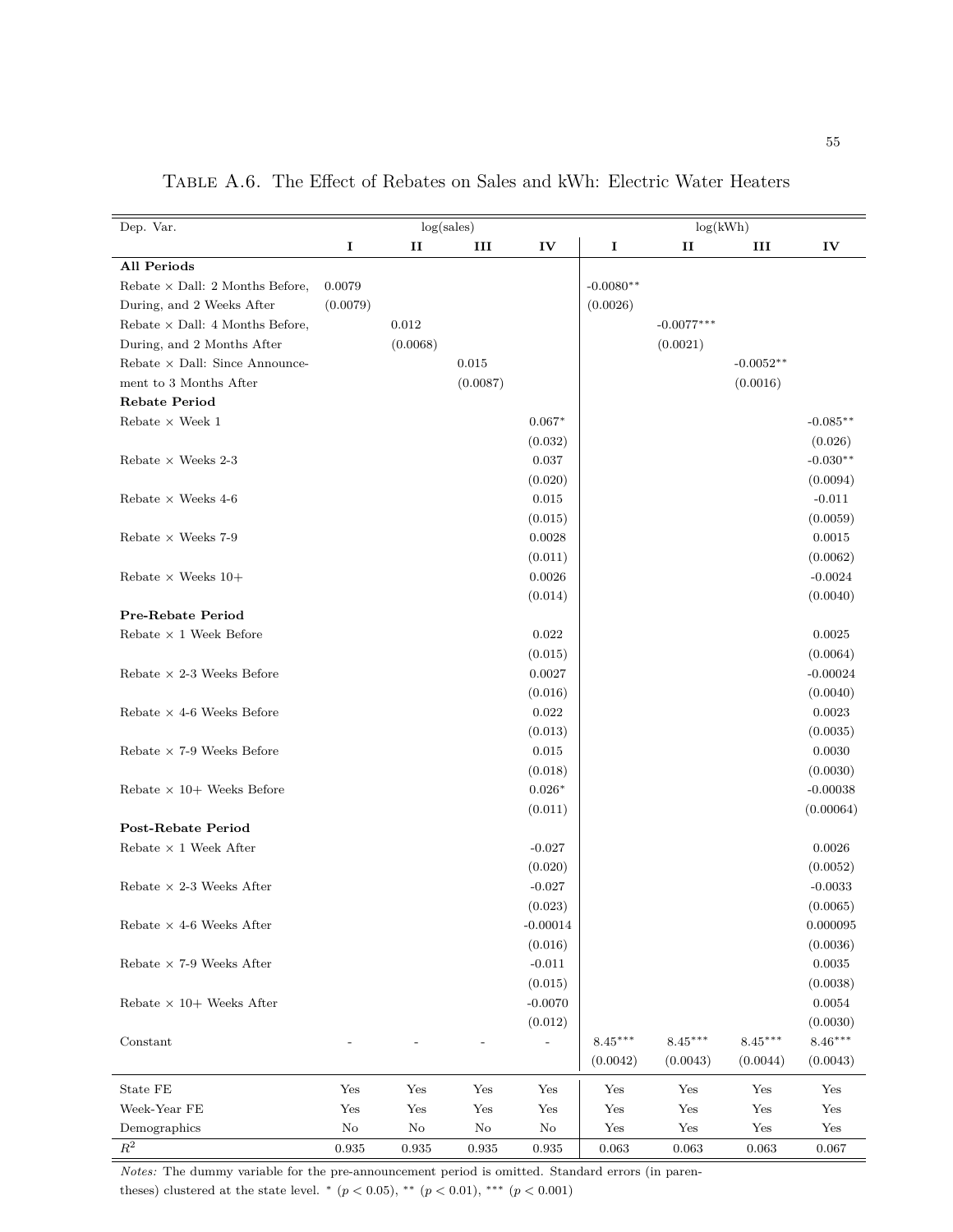|                                  | I          | $\mathbf{I}$ | Ш          | IV                      | v           |
|----------------------------------|------------|--------------|------------|-------------------------|-------------|
| Dep. Var.                        | log(kWh)   | log(kWh)     | log(kWh)   | log(kWh)                | kWh         |
| <b>Rebate Period</b>             |            |              |            |                         |             |
| Rebate $\times$ Week $1$         | $-0.085**$ | $-0.085**$   | $-0.064**$ | $-0.090***$             | $-261.5***$ |
|                                  | (0.026)    | (0.026)      | (0.018)    | (0.025)                 | (78.5)      |
| Rebate $\times$ Weeks 2-3        | $-0.030**$ | $-0.031**$   | $-0.027**$ | $-0.034***$             | $-93.3**$   |
|                                  | (0.0094)   | (0.0095)     | (0.0086)   | (0.0093)                | (29.1)      |
| Rebate $\times$ Weeks 4-6        | $-0.011$   | $-0.011$     | $-0.0085$  | $-0.014*$               | $-34.2$     |
|                                  | (0.0059)   | (0.0060)     | (0.0052)   | (0.0056)                | (18.3)      |
| Rebate $\times$ Weeks 7-9        | 0.0015     | 0.0017       | $-0.0024$  | $-0.0015$               | 4.74        |
|                                  | (0.0062)   | (0.0064)     | (0.0045)   | (0.0064)                | (19.0)      |
| Rebate $\times$ Weeks 10+        | $-0.0024$  | $-0.0021$    | 0.000017   | $-0.0035$               | $-6.98$     |
|                                  | (0.0040)   | (0.0040)     | (0.0032)   | (0.0043)                | (12.1)      |
| Pre-Rebate Period                |            |              |            |                         |             |
| Rebate $\times$ 1 Week Before    | 0.0025     | 0.0027       | 0.0041     | 0.00078                 | 7.18        |
|                                  | (0.0064)   | (0.0064)     | (0.0042)   | (0.0081)                | (19.6)      |
| Rebate $\times$ 2-3 Weeks Before | $-0.00024$ | $-0.00043$   | 0.0018     | $-0.0022$               | $-1.49$     |
|                                  | (0.0040)   | (0.0040)     | (0.0028)   | (0.0049)                | (12.2)      |
| Rebate $\times$ 4-6 Weeks Before | 0.0023     | 0.0022       | 0.0018     | 0.0013                  | 6.73        |
|                                  | (0.0035)   | (0.0036)     | (0.0027)   | (0.0039)                | (10.2)      |
| Rebate $\times$ 7-9 Weeks Before | 0.0030     | 0.0029       | 0.0017     | 0.0040                  | 9.10        |
|                                  | (0.0030)   | (0.0031)     | (0.0018)   | (0.0034)                | (9.80)      |
| Rebate $\times$ 10+ Weeks Before | $-0.00038$ | $-0.00032$   | $-0.00070$ | $-0.00073$              | $-1.76$     |
|                                  | (0.00064)  | (0.00065)    | (0.00051)  | (0.00073)               | (2.34)      |
| <b>Post-Rebate Period</b>        |            |              |            |                         |             |
| Rebate $\times$ 1 Week After     | 0.0026     | 0.0026       | 0.00028    | $-0.0012$               | 7.67        |
|                                  | (0.0052)   | (0.0052)     | (0.0042)   | (0.0055)                | (16.3)      |
| Rebate $\times$ 2-3 Weeks After  | $-0.0033$  | $-0.0032$    | $-0.00043$ | $-0.0053$               | $-10.1$     |
|                                  | (0.0065)   | (0.0066)     | (0.0032)   | (0.0071)                | (20.3)      |
| Rebate $\times$ 4-6 Weeks After  | 0.000095   | 0.00042      | 0.0033     | $-0.0034$               | 0.77        |
|                                  | (0.0036)   | (0.0036)     | (0.0032)   | (0.0040)                | (11.0)      |
| Rebate $\times$ 7-9 Weeks After  | 0.0035     | 0.0039       | 0.0053     | $-0.000031$             | 11.6        |
|                                  | (0.0038)   | (0.0038)     | (0.0029)   | (0.0031)                | (11.4)      |
| Rebate $\times$ 10+ Weeks After  | 0.0054     | 0.0056       | $0.0067*$  | 0.0051                  | 16.7        |
|                                  | (0.0030)   | (0.0030)     | (0.0030)   | (0.0034)                | (9.04)      |
| Constant                         | $8.46***$  | $8.45***$    | $8.45***$  | $8.46***$               | $4716.0***$ |
|                                  | (0.0043)   | (0.0028)     | (0.0026)   | (0.0048)                | (12.9)      |
| State FE                         | Yes        | Yes          | Yes        | Yes                     | Yes         |
| Week FE                          | Yes        | Yes          | Yes        | Yes                     | Yes         |
| Demographics                     | No         | No           | Yes        | Yes                     | Yes         |
| Sample                           | All        | Only with    | Only with  | Only with               | Only with   |
|                                  |            | Demo.        | Demo.      | Demo.,                  | Demo.       |
|                                  |            |              |            | IA,<br>$\mathbf{no}$    |             |
|                                  |            |              |            | FL,<br>IL,              |             |
|                                  |            |              |            | $_{\mathrm{NC}}$<br>and |             |
|                                  |            |              |            | OR                      |             |
| $R^2$                            | 0.067      | 0.061        | 0.051      | 0.066                   | 0.065       |

Table A.7. Robustness Tests: Electric Water Heaters

*Notes:* The dummy variable for the pre-announcement period is omitted. Standard errors (in parentheses) clustered at the state level. <sup>\*</sup> (*p* < 0.05), \*\* (*p* < 0.01), \*\*\* (*p* < 0.001)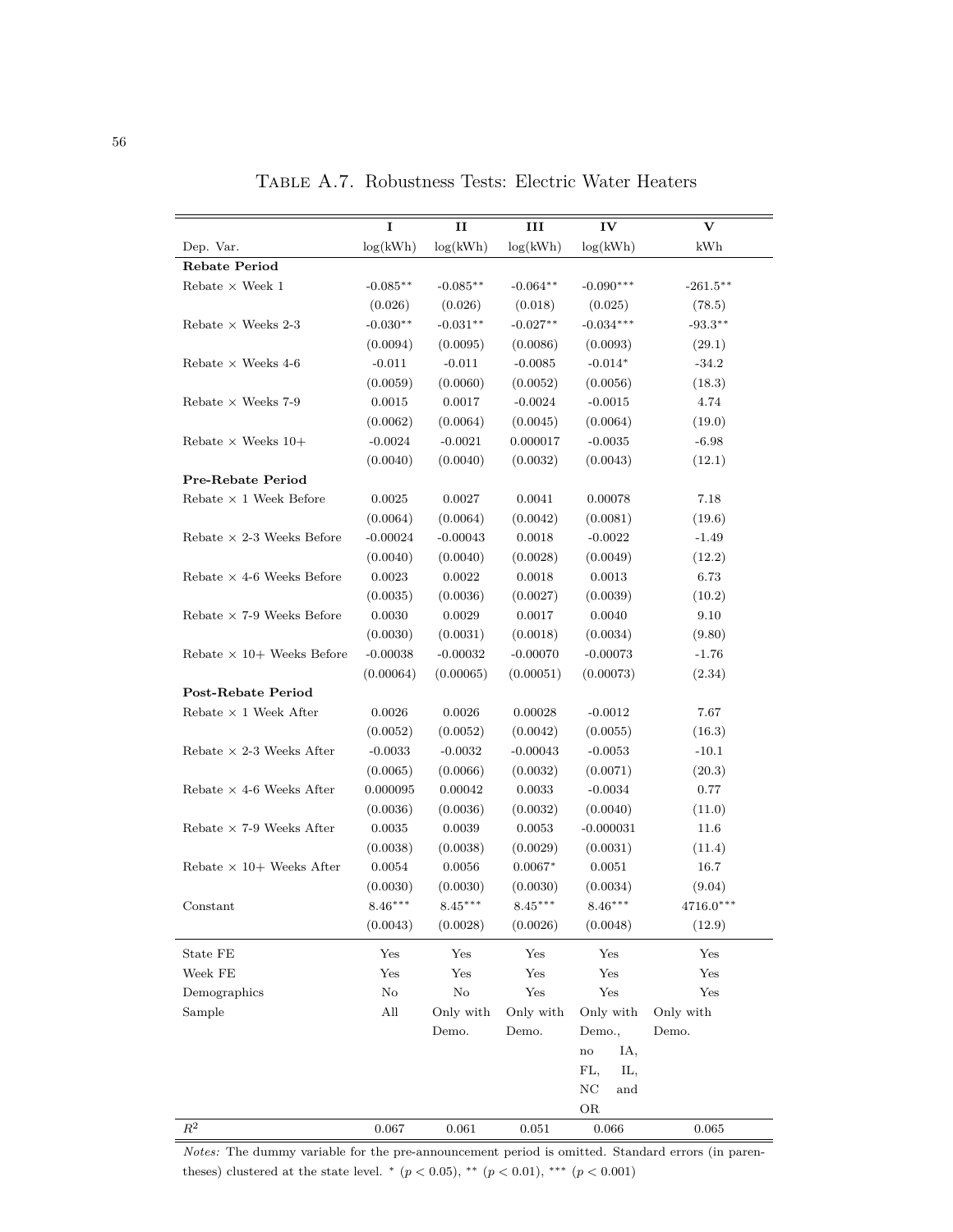| Dependent Variable: Percentage Energy Savings in Each State |               |                 |             |  |  |  |  |
|-------------------------------------------------------------|---------------|-----------------|-------------|--|--|--|--|
|                                                             | Refrigerators | Clothes Washers | Dishwashers |  |  |  |  |
| Rebate Amount (\$)                                          | $-0.0037$     | $0.024***$      | $0.0010*$   |  |  |  |  |
|                                                             | (0.0019)      | (0.0041)        | (0.00038)   |  |  |  |  |
| Duration (weeks)                                            | 0.0020        | $-0.0039$       | 0.00025     |  |  |  |  |
|                                                             | (0.0015)      | (0.0042)        | (0.00028)   |  |  |  |  |
| $Advalorem=1$                                               | 1.60          | $-2.74$         | $-0.36*$    |  |  |  |  |
|                                                             | (0.84)        | (2.03)          | (0.13)      |  |  |  |  |
| $Online = 1$                                                | $-0.036$      | 1.16            | $-0.021$    |  |  |  |  |
|                                                             | (0.55)        | (1.20)          | (0.083)     |  |  |  |  |
| Reservation System=1                                        | $-0.21$       | $-1.18$         | 0.050       |  |  |  |  |
|                                                             | (0.52)        | (1.19)          | (0.081)     |  |  |  |  |
| Recycling Requirement=1                                     | $-0.30$       | 0.053           | $0.24*$     |  |  |  |  |
|                                                             | (0.57)        | (1.36)          | (0.091)     |  |  |  |  |
| Recycling Incentive=1                                       | 0.56          | $-0.082$        | 0.010       |  |  |  |  |
|                                                             | (0.76)        | (1.76)          | (0.11)      |  |  |  |  |
| Eligibility Criteria=2                                      | 1.34          | $-1.81$         | 0.41        |  |  |  |  |
|                                                             | (0.95)        | (3.73)          | (0.22)      |  |  |  |  |
| Eligibility Criteria=3                                      | 1.32          | $-1.37$         | 0.41        |  |  |  |  |
|                                                             | (1.20)        | (3.94)          | (0.23)      |  |  |  |  |
| Eligibility Criteria=4                                      | 0.64          | $-1.69$         | $0.55*$     |  |  |  |  |
|                                                             | (1.45)        | (3.98)          | (0.24)      |  |  |  |  |
| $#$ Obs.                                                    | 42            | 42              | 36          |  |  |  |  |
| $R^2$                                                       | 0.332         | 0.611           | 0.621       |  |  |  |  |

Table A.8. Impact of Program Characteristics on Energy Savings

*Notes:* The dependent variable is the average energy savings in each state measured in percentage. A positive sign means that a "feature" increases savings. For instance, increasing the rebate amount for clothes washers from \$0 to \$100 increases savings by 2.4%. The savings were estimated over the rebate period, two months before the start of the rebate period, and two weeks after the end of the rebate period. The dummy "advalorem" takes the value one when ad valorem rebates are offered. The dummy "online" takes the value one if rebates could be claimed online. The dummy "reservation system" is zero if consumers had to buy then apply, and takes the value one if reservations were allowed. The eligibility criteria are coded as follows: (1) ES (omitted), (2) ES baseline with marginal rebate increases for higher efficiency, (3) more efficient than ES, and (4) more efficient than ES baseline with marginal rebate increases for higher efficiency. Standard errors in parentheses. <sup>∗</sup> (*p <* 0*.*05), ∗∗ (*p <* 0*.*01), ∗∗∗ (*p <* 0*.*001)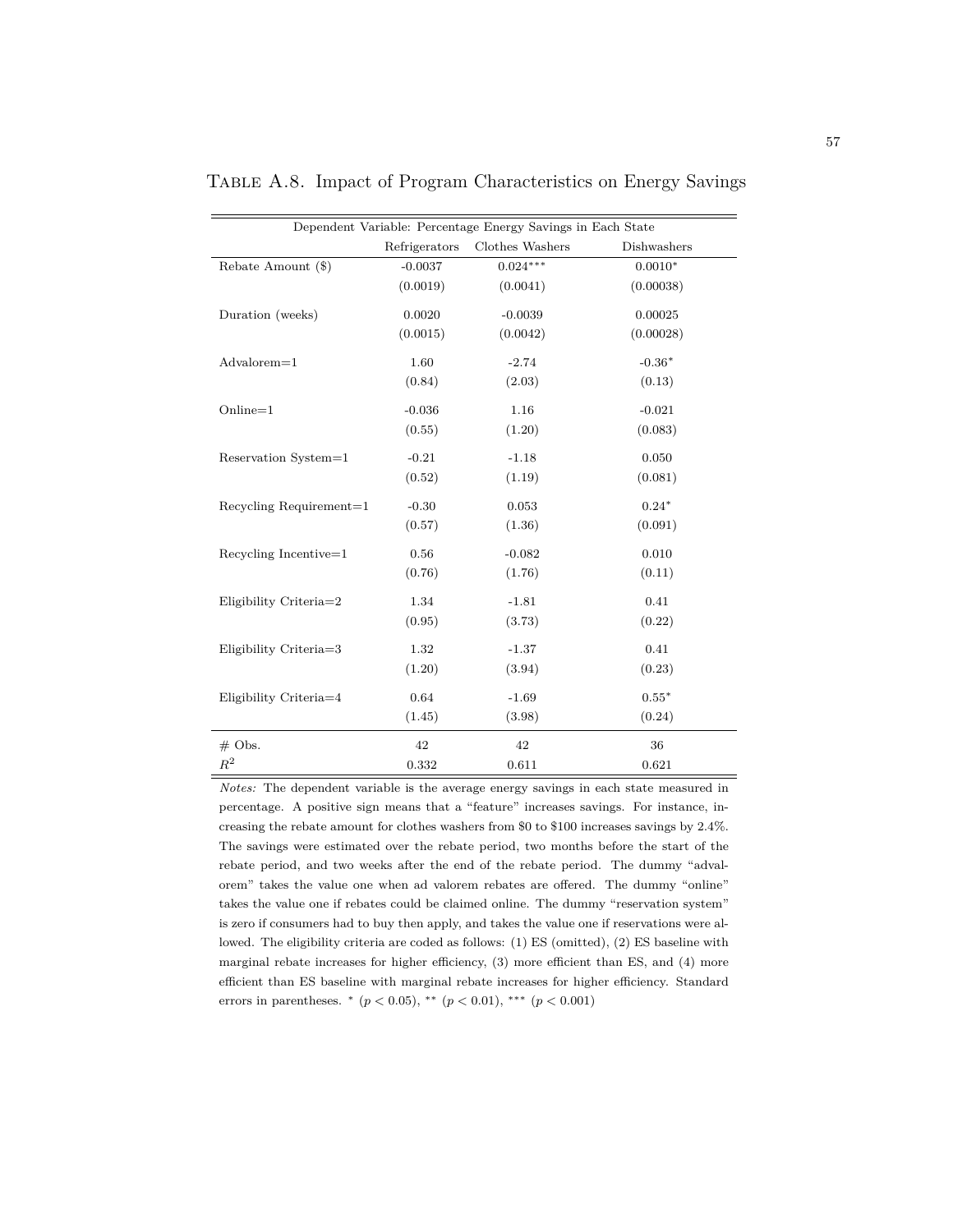|              | $kWh/v$ saved | $\overline{kWh}/y^{ES} - \overline{kWh}/y^{Non-ES}$ | $\overline{kWh}/v^{ES} - \overline{kWh}/v^{Non-ES}$ | % Freeriders   | % Freeriders       |
|--------------|---------------|-----------------------------------------------------|-----------------------------------------------------|----------------|--------------------|
|              | (D&R)         | (NPD, non-sales weighted)                           | adjustment: 5-year                                  | No Accelerated | 5-year Accelerated |
|              |               |                                                     | Accelerated Replacement                             | Replacement    | Replacement        |
| Refrigerator | 116           | 65                                                  | 97                                                  | ${}< 0\%$      | ${}< 0\%$          |
| Washer       | 257           | 201                                                 | 344                                                 | ${}< 0\%$      | 25%                |
| Dishwasher   | 57            | 34                                                  | 82                                                  | ${}< 0\%$      | $30\%$             |

Table A.9. DOE's C4A Energy Savings Estimates

*Notes:* Sources: Department of Energy (DOE), D&R International (2013), and NPD Marketing Group. The difference in average electricity consumption between ES and non-ES models  $(\overline{kWh}/y^{ES} - \overline{kWh}/y^{Non-ES})$  is the difference observed in the choice set of the NPD data for the years 2010-2011 (Table 10). The adjustment for the accelerated replacement uses the sales-weighted average electricity consumption purchased in the year 2001 observed in the NPD data. For refrigerators, the 2001 average is obtained directly from the DOE data that provide information on the appliances replaced.